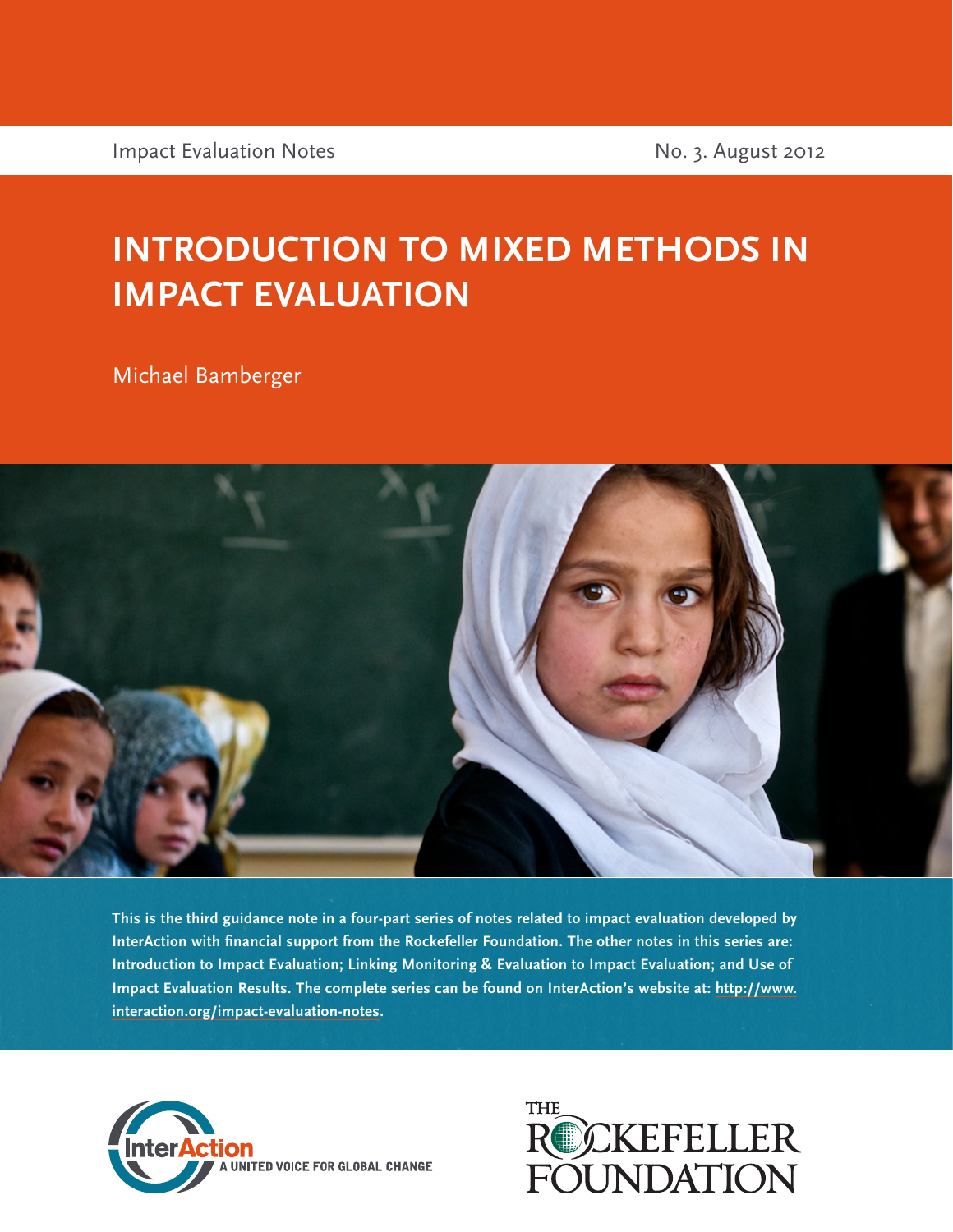Photo: Alissa Everett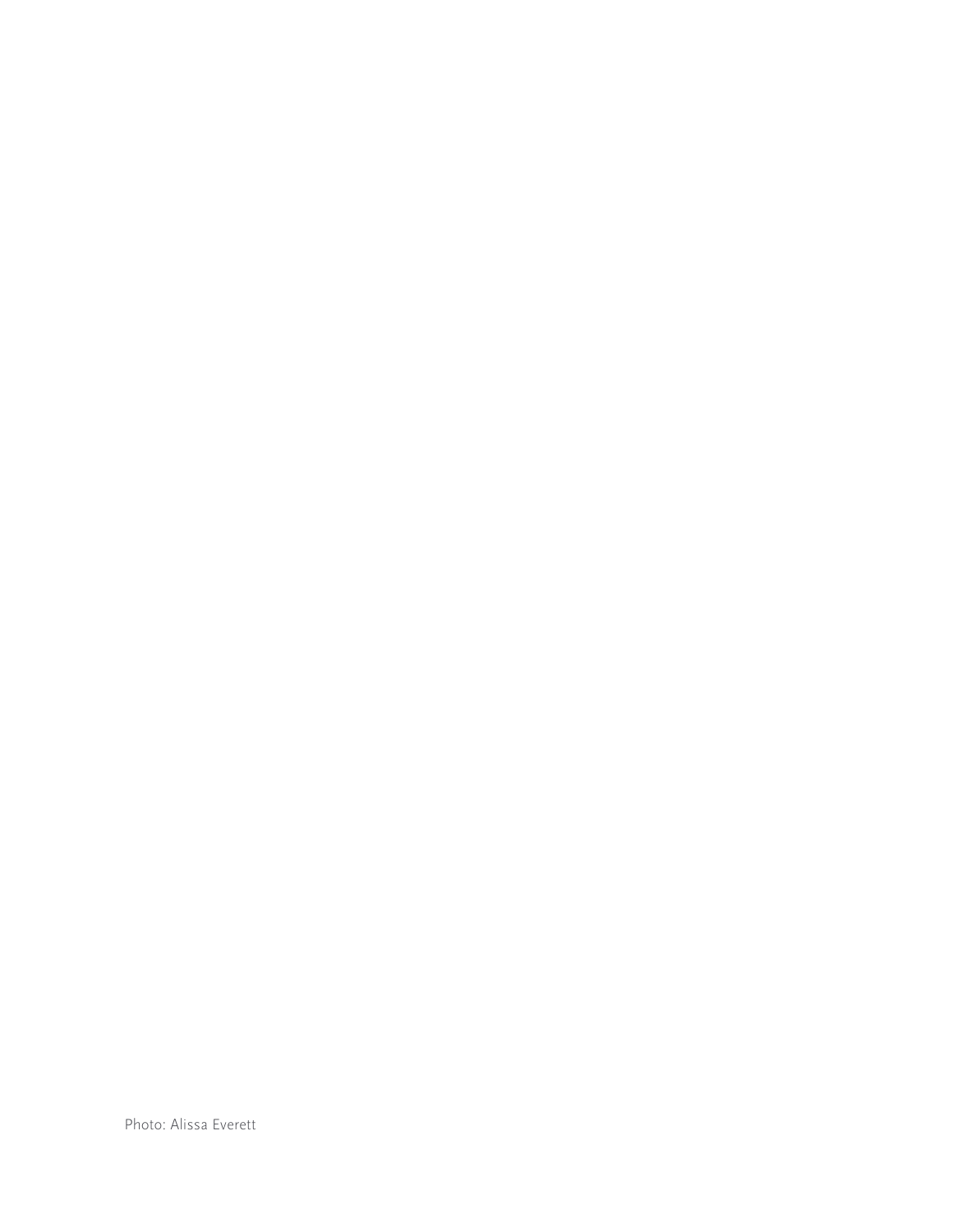| <b>CONTENTS</b>                                                                                                                  |                |
|----------------------------------------------------------------------------------------------------------------------------------|----------------|
| Introduction                                                                                                                     |                |
| Part I. Why Mixed Methods?                                                                                                       | 3              |
| 1.1. What is a mixed methods impact evaluation design?                                                                           | 3              |
| 1.2. The limitations of an exclusive reliance on QUANT or QUAL evaluation approaches                                             | 3              |
| 1.3. The benefits of a mixed methods approach                                                                                    | $\overline{4}$ |
| Part II. The Mixed Methods Approach                                                                                              | 9              |
| 2.1. Four decisions for designing a mixed methods evaluation                                                                     | 9              |
| 2.2. Applying MM approaches at each stage of the evaluation                                                                      | 13             |
| Part III. Applications of Mixed Methods Designs                                                                                  | 19             |
| 3.1. Sampling strategies for QUANT and QUAL oriented MM evaluations                                                              | 19             |
| 3.2. Using mixed methods to evaluate complex interventions                                                                       | 21             |
| 3.3. Assessing processes of behavioral change                                                                                    | 24             |
| Part IV. Managing Mixed Methods Evaluations                                                                                      | 27             |
| 4.1. Mixed methods designs require a special management approach                                                                 | 27             |
| 4.2. Tips for resource constrained NGOs to mobilize the expertise and resources required to<br>conduct mixed methods evaluations | 30             |
| Part V. Case Studies Illustrating Different Applications of Mixed Methods Designs                                                | 32             |
| <b>References</b>                                                                                                                | 37             |

## **TABLES**

| Table 1. Mixed methods are used differently for evaluation designs with a dominant QUANT or QUAL orientation                        |    |
|-------------------------------------------------------------------------------------------------------------------------------------|----|
| Table 2. Widely used QUANT and QUAL data collection methods                                                                         | 16 |
| Table 3. Different types of triangulation used in mixed method evaluations                                                          | 17 |
| Table 4. Examples of mixed method data analysis                                                                                     | 18 |
| Table 5. Additional areas of research expertise that may be required for QUANT and QUAL oriented teams<br>to conduct MM evaluations | 29 |
| Table 6. Examples of MM evaluations summarized in Annex 10                                                                          | 36 |
|                                                                                                                                     |    |

#### **BOXES**

| Box 1. How "impacts" and "impact evaluation" are used in the guidance notes                                                                                                                         | 3           |
|-----------------------------------------------------------------------------------------------------------------------------------------------------------------------------------------------------|-------------|
| Box 2. Operational benefits from the use of mixed methods                                                                                                                                           | $5^{\circ}$ |
| Box 3. Attribution, contribution and substitution analysis                                                                                                                                          | 22          |
| Box 4. Program outcomes are affected by how beneficiaries respond to services and how staff react<br>to beneficiary responses. Studying behavioral change in a school feeding program in Nicaragua. | 25          |
| Box 5. Planning and budgeting additional time and resources that may be required for a mixed method evaluation                                                                                      | 28          |
| Box 6. Conducting mixed methods impact evaluations on a shoestring: tips for NGOs with<br>limited resources and evaluation expertise                                                                | 31          |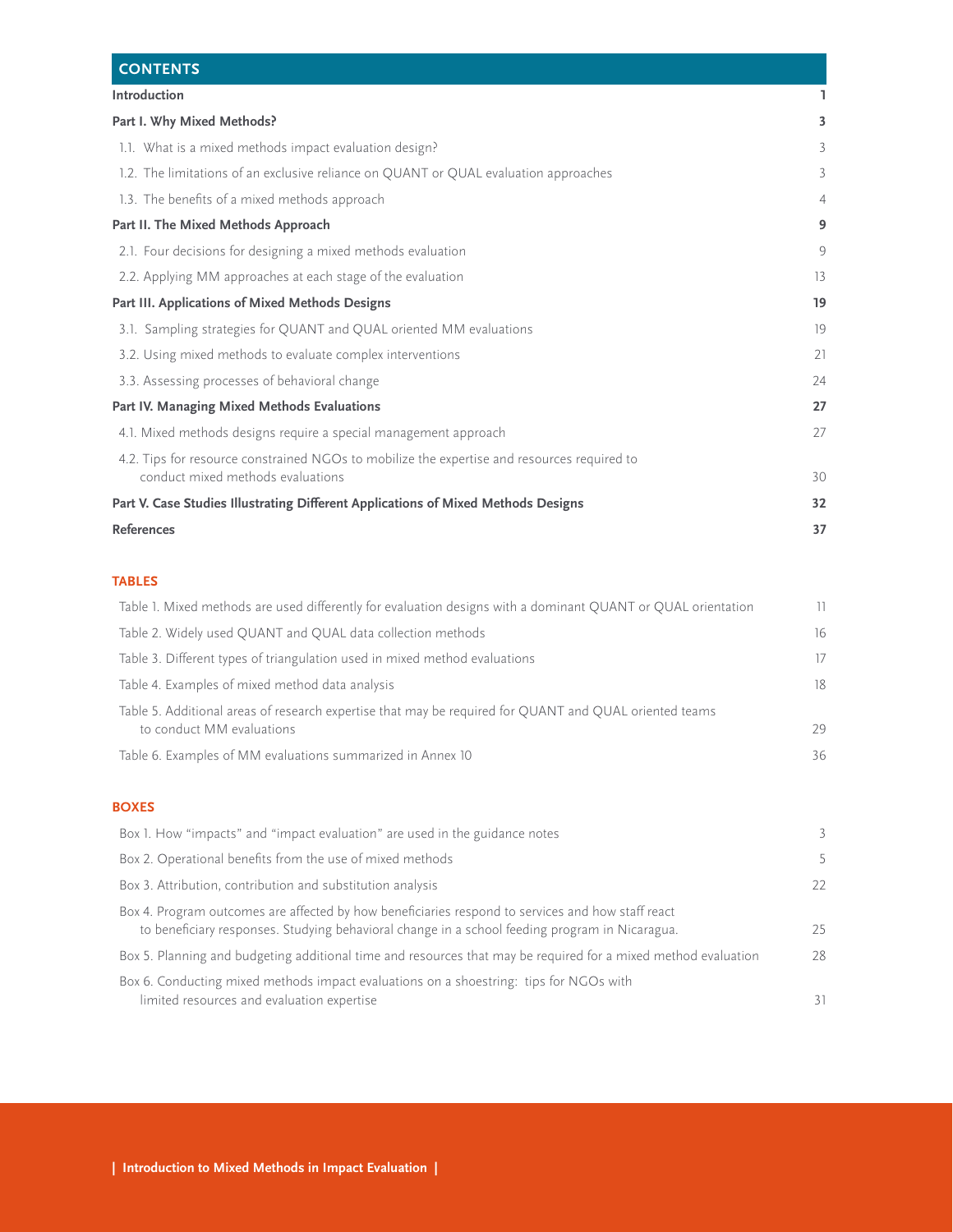#### **FIGURES**

| Figure 1. Using a national household sample frame to ensure the representativeness and<br>credibility of a QUAL case study evaluation                                                        | 6  |
|----------------------------------------------------------------------------------------------------------------------------------------------------------------------------------------------|----|
| Figure 2. Using QUAL ethnographic village and household studies to help interpret the findings<br>of a national QUANT sample survey                                                          | 8  |
| Figure 3. Sequential mixed method design with a dominant quantitative approach: Studying<br>interhousehold transfers as a survival strategy for low-income households in Cartagena, Colombia | 12 |
| Figure 4. Sequential mixed method design with a dominant qualitative approach: Evaluating<br>the adoption of new seed varieties by different types of farmers                                | 12 |
| Figure 5. Multilevel mixed methods design: Evaluating the effects of a school feeding program on<br>attendance and performance                                                               | 14 |
| Figure 6. Using mixed method designs for evaluating complex interventions                                                                                                                    | 23 |

**ANNEXES** (available at http://www.interaction.org/impact-evaluation-notes)

- Annex 1. [Strengths and weaknesses of quantitative evaluation designs](http://www.interaction.org/annex-1-strengths-and-weaknesses-quant-evaluation-approaches)
- Annex 2. [Strengths and weaknesses of qualitative evaluation designs](http://www.interaction.org/annex-2-strengths-and-weaknesses-qualitative-evaluation-designs)
- Annex 3. [Examples of evaluation designs at each point on the QUANT QUAL continuum](http://www.interaction.org/annex-3-examples-evaluation-designs-each-point-quant-qual-continuum)
- Annex 4. [Characteristics of QUANT and QUAL approaches at different stages of the evaluation](http://www.interaction.org/annex-4-characteristics-quant-and-qual-approaches-different-stages-evaluation)
- Annex 5. [How QUANT and QUAL approaches complement each other at different stages of an evaluation](http://www.interaction.org/annex-5-how-quant-and-qual-approaches-complement-each-other-different-stages-evaluation)
- Annex 6. [Comparing random and purposive sampling methods](http://www.interaction.org/annex-6-comparing-random-and-purposive-sampling-methods)
- Annex 7. [A range of quantitative, qualitative and theory-based approaches for defining the counterfactual](http://www.interaction.org/annex-7-typology-mixed-methods-data-analysis-techniques)
- Annex 8. [Strategies for reducing the costs of data collection and analysis](http://www.interaction.org/annex-8-range-quantitative-qualitative-and-theory-based-approaches-defining-counterfactual)
- Annex 9. [Example of triangulation: comparing estimates of household income and poverty from different sources](http://www.interaction.org/annex-9-example-triangulation-comparing-estimates-household-income-and-poverty-different-sources)
- Annex 10. [Case studies of MM evaluation designs with predominant QUANT, QUAL and balanced orientations](http://www.interaction.org/annex-10-case-studies-mm-evaluation-designs-predominant-quant-qual-and-balanced-orientations)
- Annex 11. [How mixed methods can strengthen QUANT evaluation designs](http://www.interaction.org/annex-11-how-mixed-methods-can-strengthen-quant-evaluation-designs)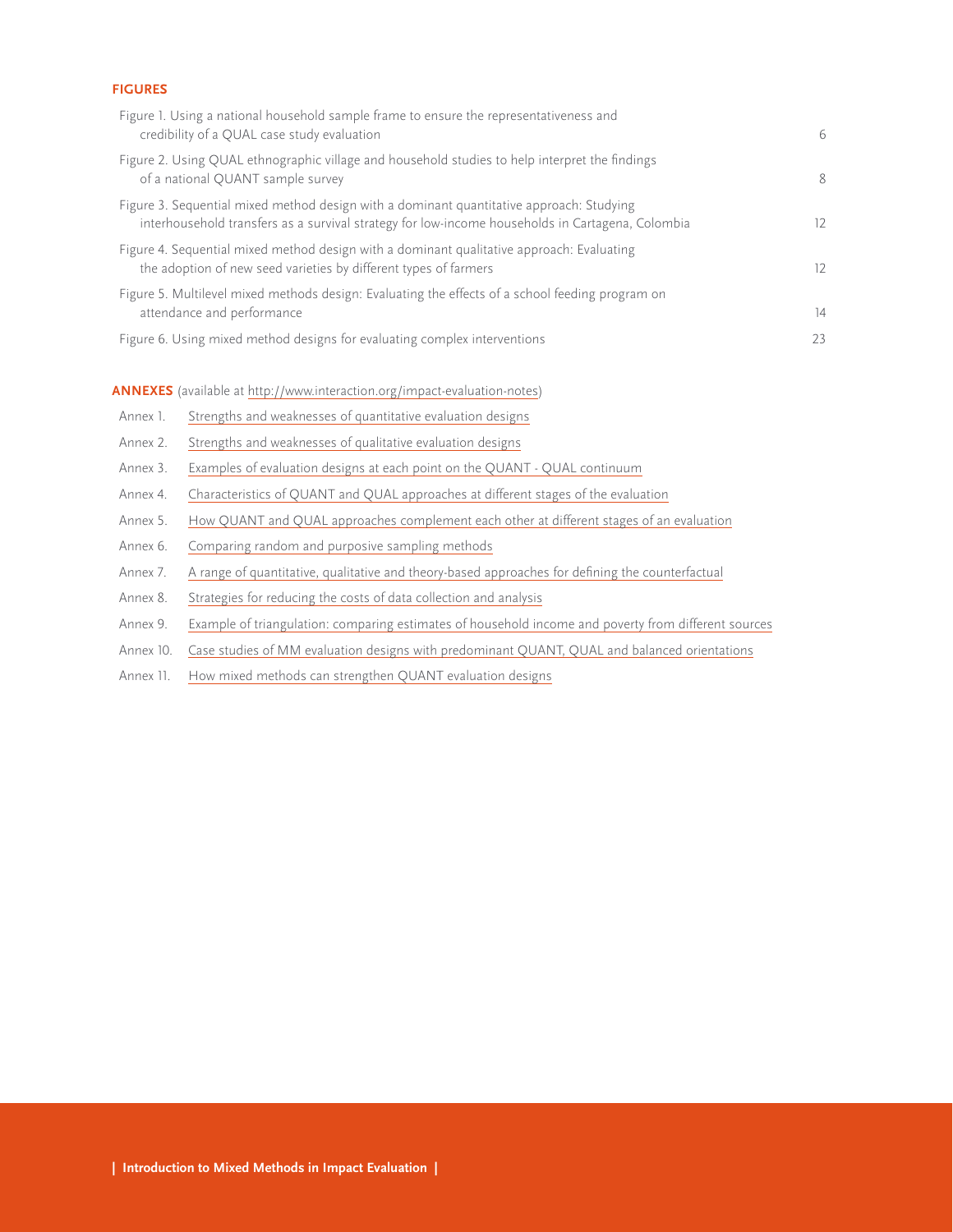## <span id="page-4-0"></span>**Introduction**

Mixed methods (MM) evaluations seek to integrate social science disciplines with predominantly quantitative (QUANT) and predominantly qualitative (QUAL) approaches to theory, data collection, data analysis and interpretation. The purpose is to strengthen the reliability of data, validity of the findings and recommendations, and to broaden and deepen our understanding of the processes through which program outcomes and impacts are achieved, and how these are affected by the context within which the program is implemented. While mixed methods are now widely used in program evaluation, and evaluation RFPs frequently require their use, many evaluators do not utilize the full potential of the MM approach.

This guidance note explains the essential elements of the MM approach and how it can be used in an impact evaluation (IE), while highlighting potential applications and benefits for NGOs. Part I addresses the question, "Why mixed methods?" We discuss what an MM impact evaluation design is, what distinguishes it from a QUANT or QUAL impact evaluation design and why the approach is helpful for understanding development evaluations and the complexities of the real world within which they are implemented (section 1.1). The increasing popularity of MM comes from the recognition of the limitations of an exclusive reliance on either QUANT and QUAL methods (section 1.2), and the

potential benefits that can be achieved when both approaches are appropriately combined (section 1.3). While MM can be used as part of a large and well-funded impact evaluation, the methods have the flexibility to be equally useful for the many NGOs that require credible evaluations of their programs, but whose resources and expertise for conducting impact evaluations are limited.

Having laid out the case for MM, Part II then describes four key decisions that have to be made when designing an MM evaluation (section 2.1): at which stages of the evaluation will MM be used; is the MM design sequential or concurrent; will the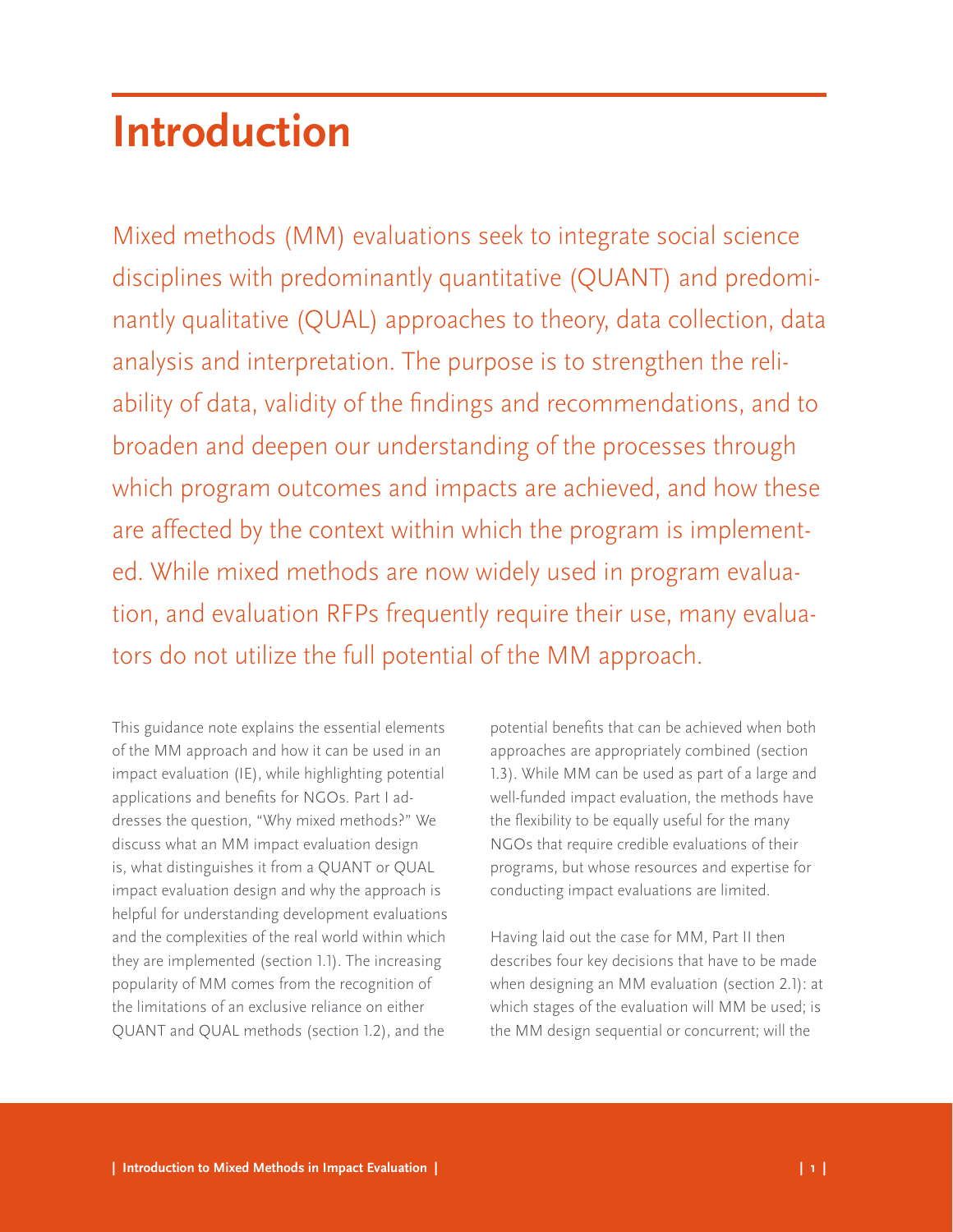design be predominantly QUANT or QUAL, or will a balanced design be used that gives equal weight to both approaches; and will the design be implemented on a single level or will it be a multilevel evaluation? Section 2.2 explains how MM can be used at each stage of the design, implementation and analysis of an evaluation—not just as a way to diversify data collection methods, as many evaluators assume.

Part III reviews some applications of MM designs. Section 3.1 discusses MM sampling strategies when using predominantly QUANT or QUAL designs and shows how MM can strengthen both kinds of sample design. Section 3.2 discusses the use of MM for evaluating complex development interventions, and section 3.3 how MM designs can help evaluate programs that involve processes of behavioral change.

Part IV addresses issues in the management of MM evaluations. Section 4.1 explains why a special management approach is required, and section 4.2 discusses how NGOs can effectively utilize MM for evaluations that are conducted "on a shoestring" (i.e., with budget and time constraints and with limited research expertise).

Section V presents three case studies illustrating how MM are used in predominantly QUANT and QUAL evaluations, and in a balanced evaluation giving equal weight to both QUANT and QUAL approaches. [Annex 10](http://www.interaction.org/annex-10-case-studies-mm-evaluation-designs-predominant-quant-qual-and-balanced-orientations) presents 17 examples of MM evaluations illustrating a wide range of approaches and including both large, well-funded evaluations and evaluations conducted under budget, time and data constraints.

A challenge in preparing this guidance note (GN) was the fact that there is a very extensive literature on MM, some of it quite technical or specialized. We have tried to keep the text accessible to a wide and non-specialist audience while providing a set of annexes (available at [http://www.interac](http://www.interaction.org/impact-evaluation-notes)[tion.org/impact-evaluation-notes](http://www.interaction.org/impact-evaluation-notes)) that go into more detail.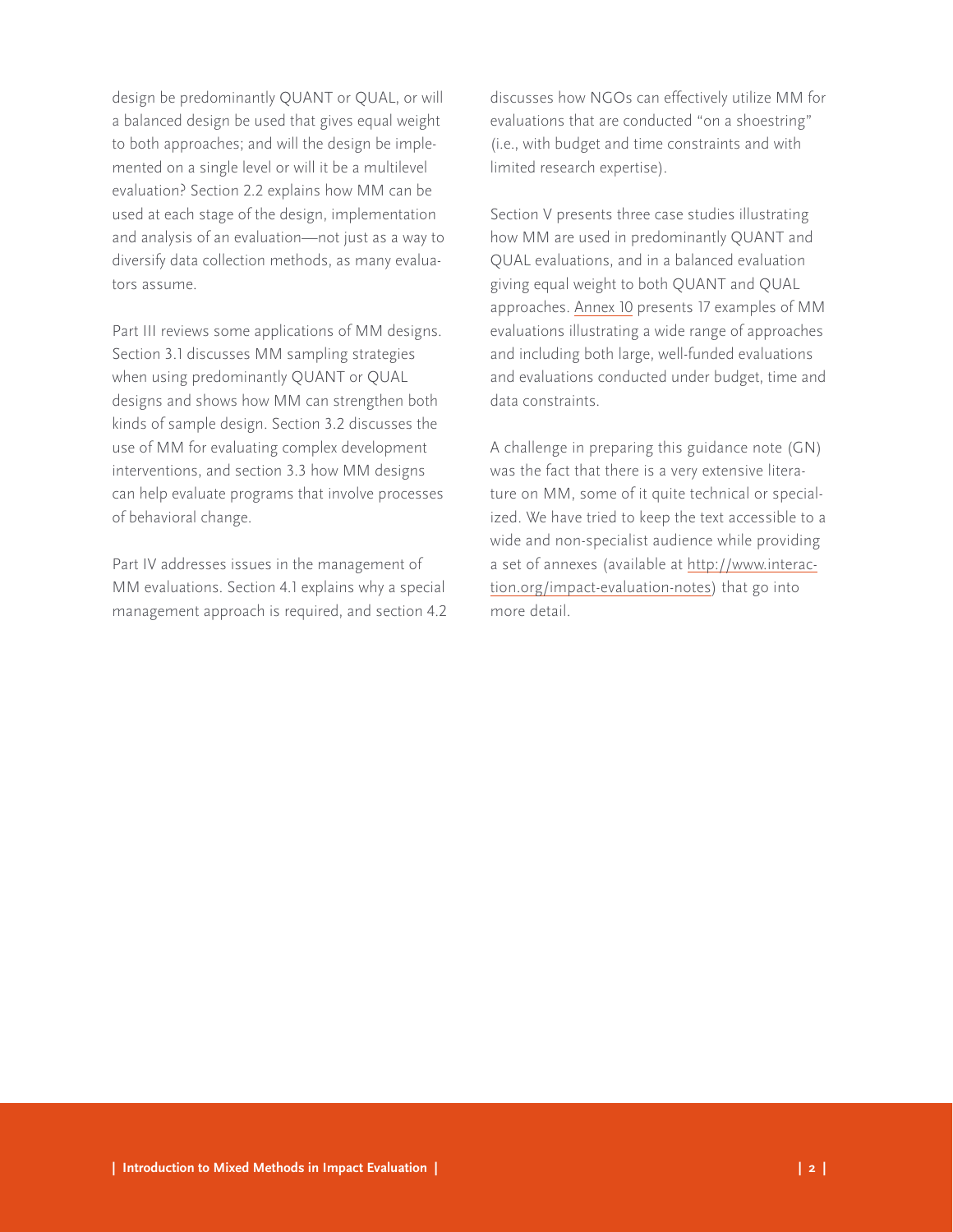## <span id="page-6-0"></span>**Part I. Why Mixed Methods?**

## **1.1. What is a mixed methods impact evaluation design?**

Different evaluators use the terms "impact" and "impact evaluation" in different ways. So, in order to ensure that we are all on the same page, Box 1 summarizes how the terms are used in these guidance notes. Mixed methods have the same objectives, ask many of the same questions and draw on all of the impact evaluation tools and techniques described in guidance note 1 of this series (GN1), and build on project monitoring and evaluation systems in the ways described in GN2. Like other impact evaluation designs, MM can be applied at any level, from the evaluation of a project operating in a single village to a multicomponent national development initiative involving many different international and national agencies.

There is rarely a single evaluation methodology that can fully capture all of the complexities of how programs operate in the real world. Consequently, evaluators must find creative ways to combine different evaluation frameworks, tools and techniques —hence the growing interest in MM approaches. The unique feature of mixed methods approaches is that they seek to integrate social science disciplines with predominantly QUANT and

predominantly QUAL approaches to theory, data collection and data analysis and interpretation. Although many evaluators now routinely use a variety of methods, "What distinguishes mixed-method evaluation is the intentional or planned use of diverse methods for particular mixed-method purposes using particular mixed-method designs" (Greene 2005:255). Most commonly, methods of data collection are combined to make an evaluation MM, but it is also possible to combine conceptual frameworks, hypothesis development, data analysis, or frameworks for the interpretation of the evaluation findings.

## **BOX 1. HOW "IMPACTS" AND "IMPACT EVALUATION" ARE USED IN THE GUIDANCE NOTES**

Guidance Note 1, "Introduction to Impact Evaluation" (page 2), defines impacts as:

*the positive and negative, intended and unintended, direct and indirect, primary and secondary effects produced by an intervention. (OECD Development Assistance Committee definition).*

Impacts are usually understood to occur later than, and as a result of, intermediate outcomes. The distinction between outcomes and impacts can be relative, and depends on the stated objectives of an intervention. According to our definition, an impact evaluation includes:

*any evaluation that investigates systematically and empirically the impacts produced by (that can attributed to) an intervention.*

## **1.2. The limitations of an exclusive reliance on QUANT or QUAL evaluation approaches**

When used in isolation, both QUANT and QUAL evaluation methods have strengths and weaknesses. The purpose of MM is to draw on the

**<sup>1</sup>** An important related topic concerns the choice of the appropriate evaluation design. Given the many different kinds of programs that are evaluated, the varied contexts in which they operate and the diversity of evaluation questions of interest to stakeholders—there is no single "best" evaluation design that will work in all situations. The choice of evaluation design requires a careful analysis of the nature of the program, the purpose and context of the evaluation, and the environment within which it operates. See Bamberger, Rugh and Mabry (2012) Chapters 2 and 11 for a discussion of strategies for selecting the most appropriate evaluation design. See also Stern et al (2012) for a detailed discussion of choice of methods.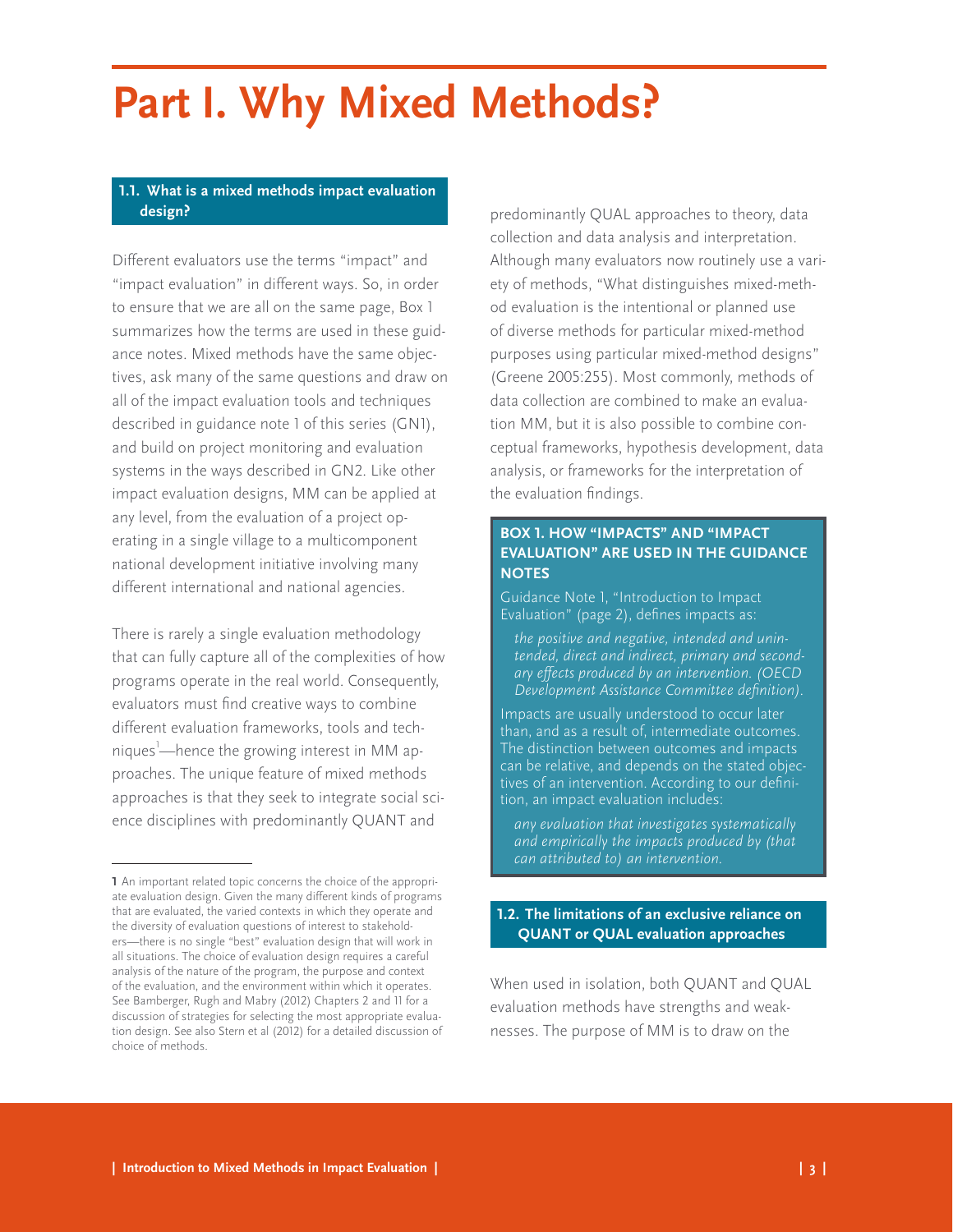<span id="page-7-0"></span>strengths of both QUANT and QUAL approaches and integrate them to overcome their weaknesses. Despite the many powerful benefits of QUANT data collection and analysis methods, they also have a number of inherent limitations ([Annex 1](http://www.interaction.org/annex-1-strengths-and-weaknesses-quant-evaluation-approaches)). Many of the criticisms concern the reduction of narrative data into numbers, and inflexible designs and data collection methods procedures that are difficult to adapt to changing circumstances. The standardized categories in questionnaires and data coding often fail to capture nuances within the groups or communities studied, and the analysis often lacks the depth and detail of QUAL methods. QUANT evaluation risks becoming *decontextualized,* ignoring how programs are affected by the economic, political, institutional and socio-cultural characteristics of the populations studied. Another frequent criticism of many QUANT evaluations is that they assume that programs operate as planned and that everyone receives the same package of services (both in terms of quantity and quality). This is often referred to as the "black box" approach, as the evaluation does not look inside the project "black box."

QUAL methods are also powerful tools for data collection and analysis. However, where used on their own, QUAL evaluation designs also have a number of potential weaknesses ([Annex 2\)](http://www.interaction.org/annex-2-strengths-and-weaknesses-qualitative-evaluation-designs). QUAL evaluations often focus on individual subjects and situations and it is more difficult to generalize from the findings. Many QUAL evaluators also believe that each evaluation is context-specific and it is not possible or appropriate to generalize. Many, but certainly not all, QUAL evaluations use a holistic approach, making individual elements and factors harder to isolate and making it more difficult to understand the specific contribution of different components or approaches of the program. Some clients also feel uncomfortable that there may seem to be too much reliance on the opinion and

perspective of the evaluator, with no way for the reader to easily review the large amounts of written and recorded data that the evaluator has drawn on. A final point is that many QUAL evaluations do not provide the kinds of detailed documentation on the methodology that are usually presented in QUANT evaluation reports, making it difficult to check on the validity of the data collection and analysis procedures.<sup>2</sup>

#### **1.3. The benefits of a mixed methods approach<sup>3</sup>**

There are five main reasons for using mixed-method designs (Greene 2005:255–56):

- **•**  *Triangulation of evaluation findings:* enhancing the validity or credibility of evaluation findings by comparing information obtained from different methods of data collection (for example comparing responses to survey questions with what the interviewer observes directly). When estimates from different sources converge and agree this increases the validity and credibility of findings or interpretation. When different estimates are not consistent, the researcher explores further to understand the reason for the inconsistencies (see [Annex 9](http://www.interaction.org/annex-9-example-triangulation-comparing-estimates-household-income-and-poverty-different-sources)).
- **•**  *Development*: using results of one method to help develop the sample or instrumentation for another.
- **•**  *Complementarity*: extending the comprehensiveness of evaluation findings through results from different methods that broaden and deepen the understanding reached.

**<sup>2</sup>** For example, many QUAL evaluations do not include detailed documentation on how focus group members were selected, and few can provide transcripts of interviews (for considerations of cost and time), so it is normally not possible for the reader to independently review the data and to assess how the findings and conclusions were reached.

**<sup>3</sup>** For a recent review of the benefits of mixed methods approaches see Adato (2012).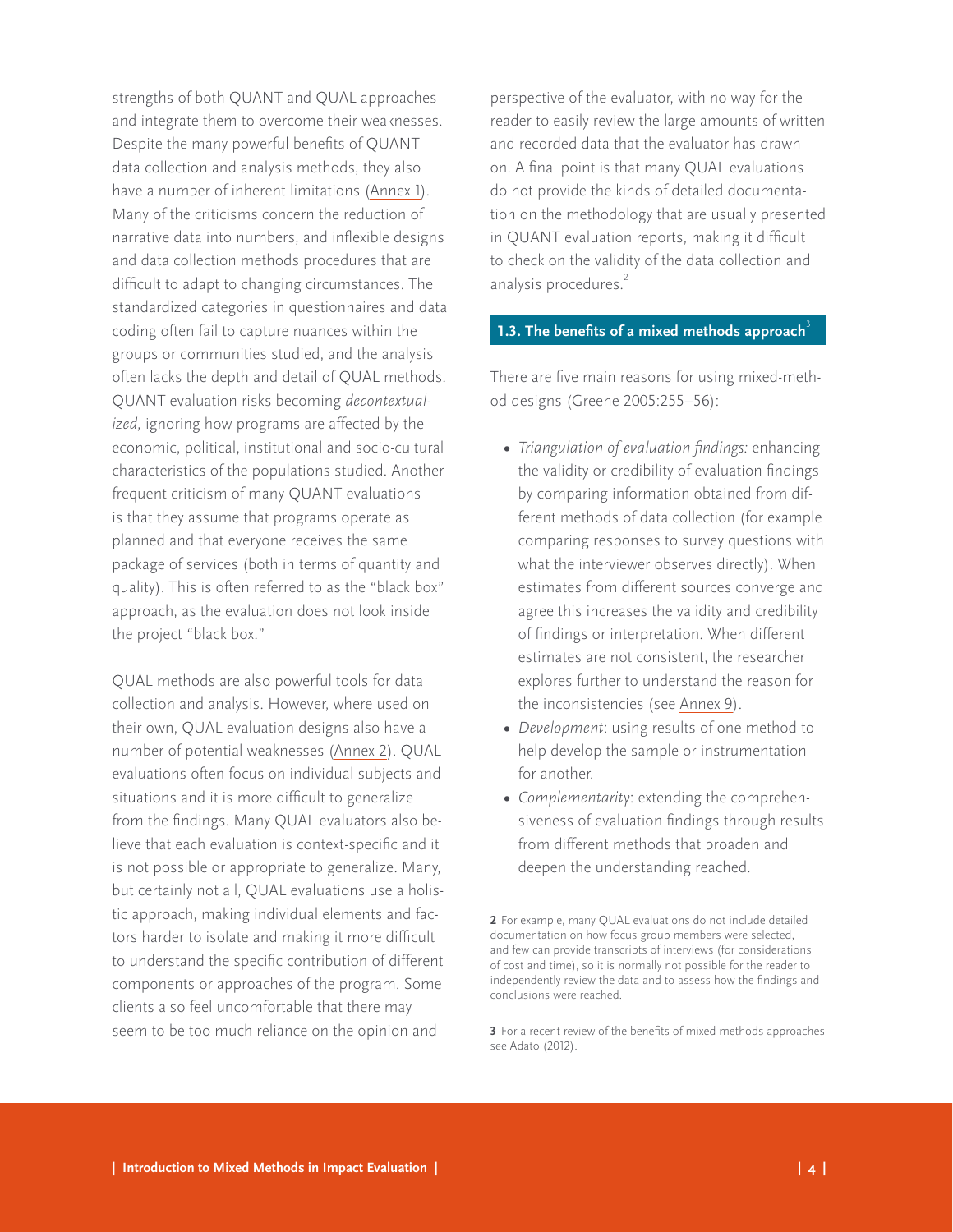- <span id="page-8-0"></span>**•**  *Initiation*: generating new insights into evaluation findings through results from the different methods that diverge and thus call for reconciliation through further analysis, reframing or a shift in perspective.
- **•**  *Value diversity*: incorporating a wider diversity of values through the use of different methods that themselves advance difference values. This encourages greater consciousness about the value dimensions of the evaluation.

An additional benefit is that an MM approach is more likely to ensure buy-in from both QUANTand QUAL-oriented evaluators and users.

Box 2 summarizes some of the operational benefits of using an MM approach.

To illustrate some of these benefits, let us take the example of an evaluation of the impact of rural health centers on the health of the rural population, especially women and children. A particular concern is the accessibility of health services to poor and vulnerable sectors of the population. In this first example, the evaluation adopts a predominantly **QUAL approach**. The evaluation is intended to influence national health policies by identifying some of the reasons why poor and minority families do not use the health centers. The evaluation team is aware that the Ministry of Health has criticized earlier QUAL evaluations for having intentionally focused on communities known to have particular problems, meaning that the findings are not representative of the whole country and will present the Ministry of Health in a poor light. The evaluators are also aware that the

### **BOX 2. OPERATIONAL BENEFITS FROM THE USE OF MIXED METHODS**

- **Understanding how local contextual factors** help explain variations in program implementation and outcomes.
- **•**  Reconstructing baseline data for QUANT evaluations when it was not possible to conduct a baseline survey. Many evaluations are commissioned toward the end of the program and do not have very reliable information on the conditions of the project and comparison groups at the time the program began. This makes it difficult to determine whether observed differences at the end of the project can be attributed to the effects of the program or whether these differences might be due, at least in part, to preexisting differences between the two groups. For example, women who apply for small business loans may come from families that are more supportive of women owning a small business than most families, or they may already have more business experience than women who do not apply for loans. If these preexisting differences are not identified, there is a risk of overestimating the effects of the loan program. It is often possible to use such

QUAL techniques as in-depth interviews, key informant interviews or focus groups to obtain information of the characteristics of program beneficiaries and nonbeneficiaries at the time the program began. This kind of information, which is often quite simple and economical to collect, can greatly enhance the validity of exclusively QUANT survey data.

- Strengthening the representativeness of indepth QUAL studies (for example, by linking case study selection to the QUANT sampling frame) can make it easier to compare findings with QUANT survey data.
- Providing a good sense about validity and value of different kinds of QUANT and QUAL data.
- Promoting greater understanding of stakeholder perspectives on the nature of the intervention or how it is expected to achieve its objectives. This promotes a more participatory approach and greater alignment between stakeholders and evaluators.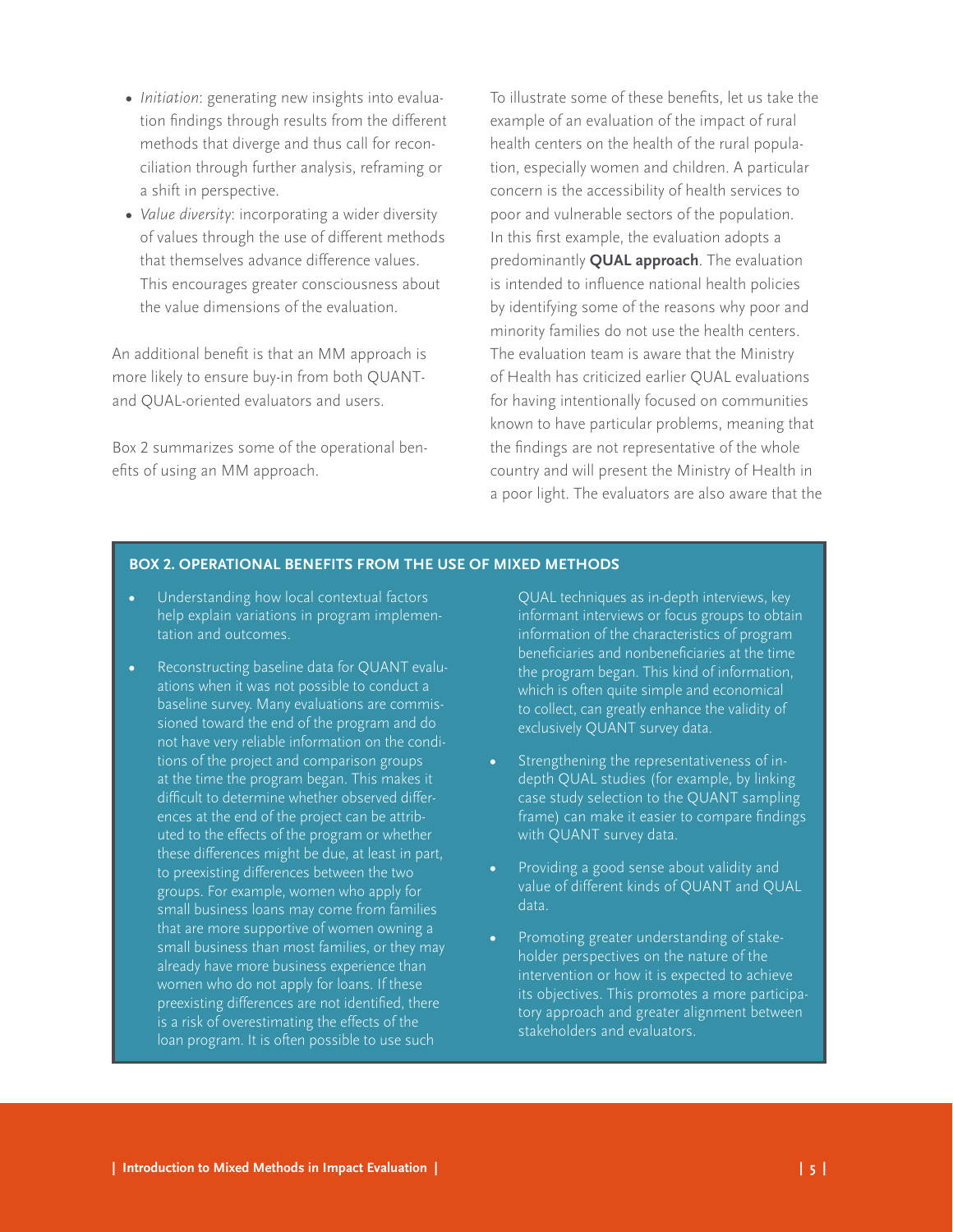<span id="page-9-0"></span>**Figure 1.**Using a national household sample frame to ensure the representativeness and credibility of a QUAL case study evaluation

**Coordination with the National Institute of Statistics (NIS) to use their national household sample frame to ensure the sample of villages selected for the assessment of rural health centers is broadly representative of the regions studied.**

**Agreement with the NIS on the minimum number of villages required to permit generalizations from the case study villages.** 

**Case studies are conducted in the selected villages to assess the use of health services and impacts on health. Case studies complemented by health center records and other secondary sources.**

**The report acknowledges the assistance of the NIS in ensuring the case study villages are representative of the regions studied.**

ministry has sometimes used the lack of statistical representativeness as a convenient excuse for ignoring valid criticisms, and they want to ensure that their study will not be dismissed on these grounds. Consequently, the evaluation team coordinates with the National Institute of Statistics and uses their national household sample frame to ensure that the sample of communities they select is broadly representative of the whole country (or the region where the study is conducted). The evaluation uses the same QUAL methods, but it is now possible to indicate that the sample of communities is broadly representative of all communities in the regions studied (see Figure 1).

Let us now assume that the same evaluation is to be conducted by a different team planning to use a **QUANT approach** based on a nationally representative household sample survey. While a well-designed survey can obtain reasonably reliable estimates of the proportion of the population using the health centers (though even then there is a potential for misreporting), the evaluators are fully aware that the survey will not provide a good understanding of the reasons why households do, or do not, use the health centers. Consequently, they invite an ethnographer to join their team and conduct in-depth studies in a small number of communities. The

ethnographic studies will explore the health-related attitudes and beliefs of different ethnographic groups and the factors influencing their decision to use the health centers or not. The studies will also examine the economic, political, organizational, cultural and ecological factors affecting the operation of the health centers in different communities. The first part of the analysis will address broad cultural differences likely to affect all health centers, and the latter part (the contextual analysis) will help to explain factors affecting the performance of different centers (Figure 2). The evaluation director is aware that mixed method designs work well only when there is respect and understanding and a feeling of equality among team members from different professions, so the ethnographer was invited to join the team from the time of the first planning meeting. The following are some of the ways in which the QUANT and QUAL approaches can be integrated into this evaluation:

- **•**  Rapid ethnographic studies (QUAL) are conducted in selected communities to understand the issues that must be addressed in the survey and to help phrase the questions.
- **•**  A QUANT household survey using a nationally representative sample is then conducted.
- The analysis of the household survey can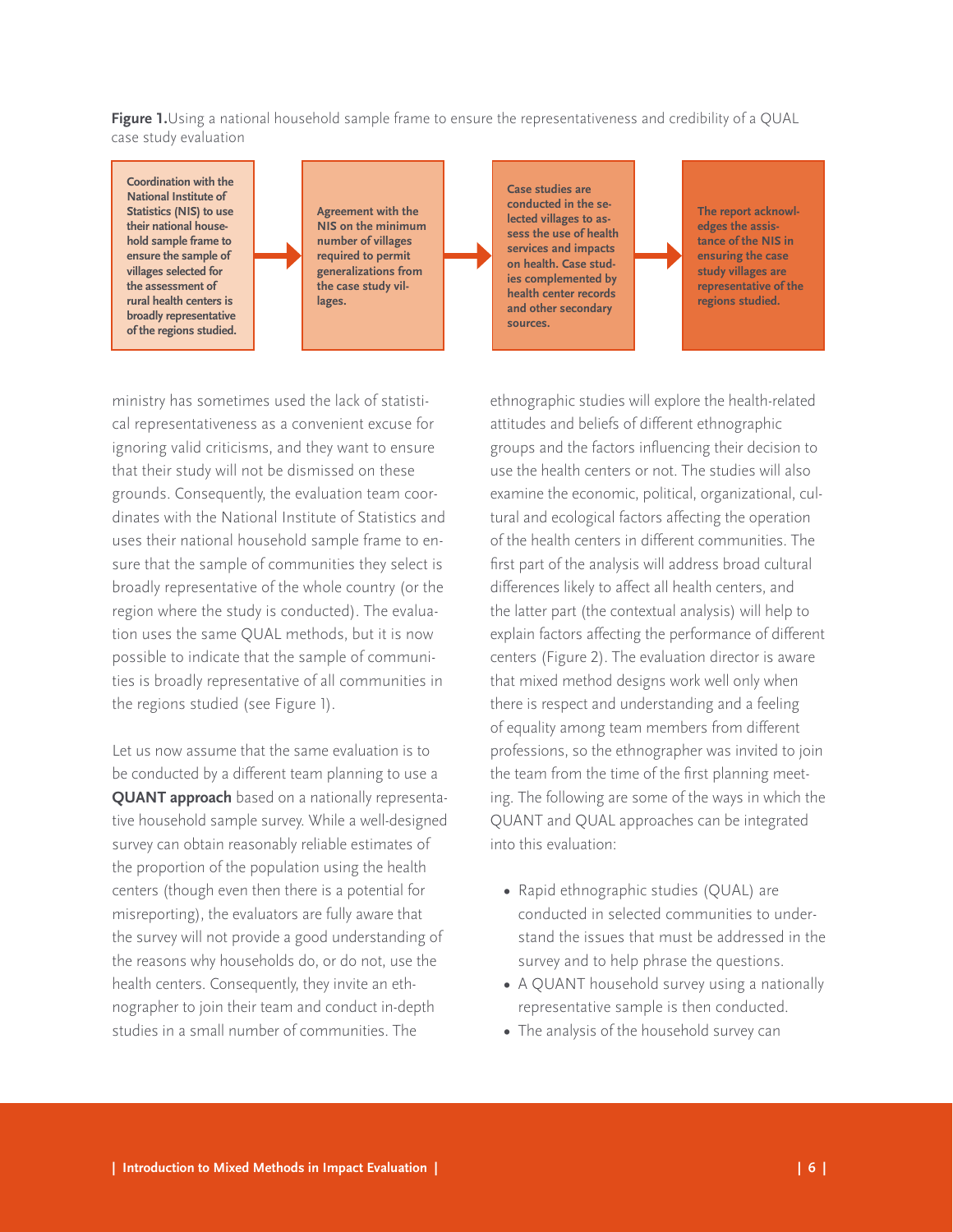produce a typology of households according to their level of use of the health centers, or their reasons for not using. A sample from each type will be selected to prepare case studies. The case studies will often reveal that reported use or reasons for not using are not correct. For example, women will usually not mention sexual harassment in response to the survey and may instead give a reason such as the opening hours are not convenient.

- Triangulation will be used to obtain independent QUANT and QUAL estimates for key variables (such as use of health facilities and attitudes toward these facilities). A key feature of triangulation is that procedures are built in to identify any inconsistencies in different estimates and to follow up to understand the reason for the differences. For example, observation of how people entering the clinic are received, or spending time with households and discussing informally whether and when they use the clinics, will be compared with survey responses.
- **•**  Separate draft QUANT and QUAL reports will be prepared, and the teams will then meet to identify any areas on which there are apparent differences of facts or interpretation. In the example of inconsistencies between survey response on utilization of health centers and data from observation and in-depth interviews, the QUANT and QUAL researchers will meet to discuss the reasons for the inconsistencies. They may agree that one or other sources of information is more reliable. For example, in-depth interviews with women when no other household members are present may be considered more reliable. However, if it is not clear which source is more reliable, then researchers might return to the field to collect more data or other sources of information might be sought—for example, a review

of health center records on patient visits, or consultations with key informants, such as community leaders, nurses, etc.

In both of these cases, MM can strengthen the evaluation. However, the focus is quite different when MM are used to strengthen a predominantly QUAL designs (Figure 1) than to strengthen a predominantly QUANT design (Figure 2).

Generally speaking, an MM approach is particularly helpful for:

- Examining the interactions among the complex and changing contextual factors that can influence program implementation and impacts.
- **•**  Defining and measuring indicators of the cultural, historical, political, legal, environmental and psycho-social factors that affect implementation. Different methodologies are required to measure these.
- **•**  Capturing complex processes of organizational and behavioral change (sections 3.2 and 3.3).
- Taking into account how programs change in response to how they are perceived and used by different sectors of the target population. The experience of early users and the feedback they give to neighbors can dramatically affect how a program evolves.<sup>4</sup>
- **•**  Many processes and outcomes are difficult to observe, or in some cases even to know they exist. This is particularly important for evaluating the situation of vulnerable groups and for programs that affect illegal or socially disapproved activities, such as drug use, sex work or illegal immigration. All of these challenges are multiplied for post-conflict, humanitarian and other kinds of emergency relief programs.

**<sup>4</sup>** *Realist evaluation* (Pawson 2006) provides a useful framework for the analysis of behavioral change and for the analysis of how programs actually operate in the field.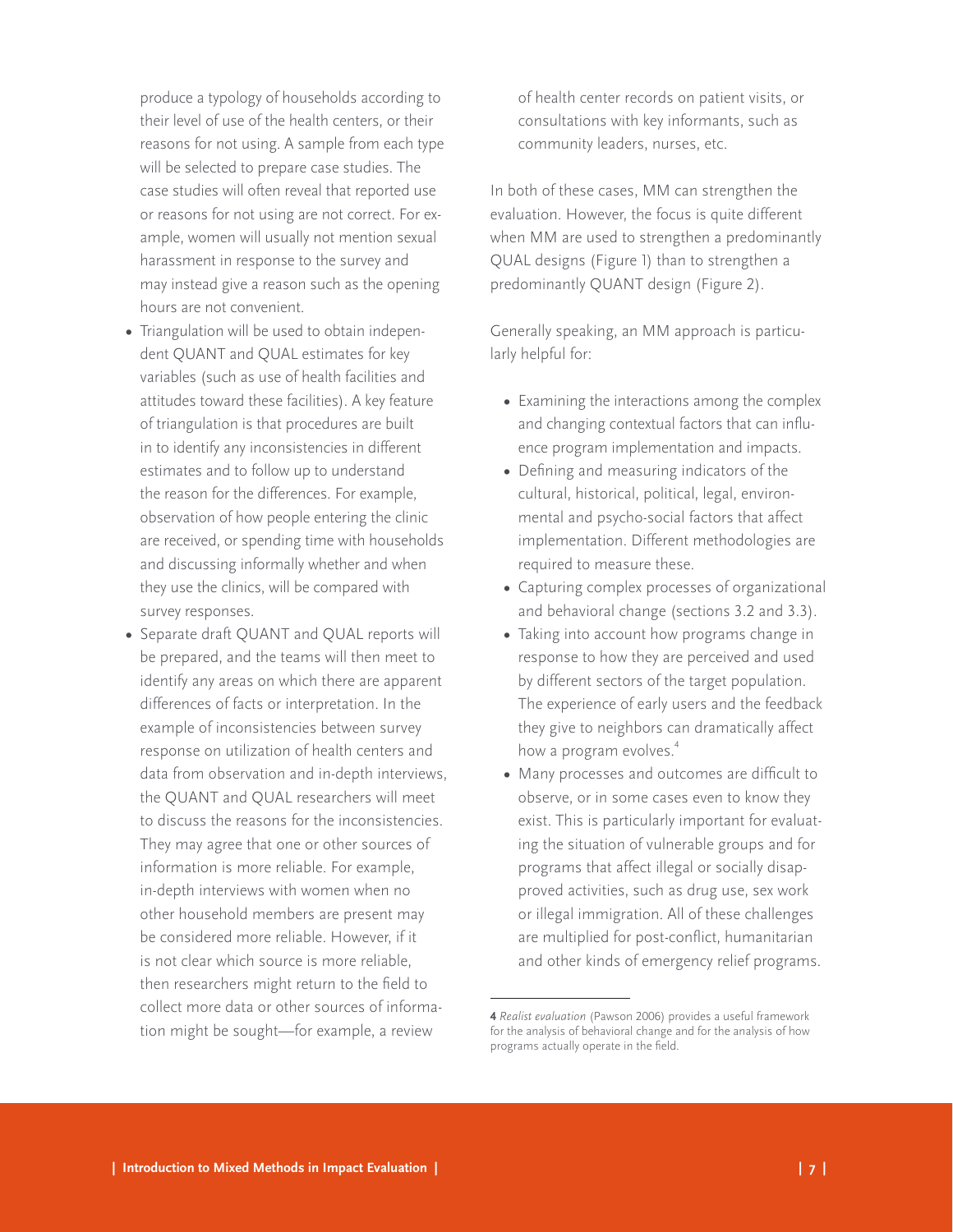<span id="page-11-0"></span>**Figure 2.** Using QUAL ethnographic village and household studies to help interpret the findings of a national QUANT sample survey

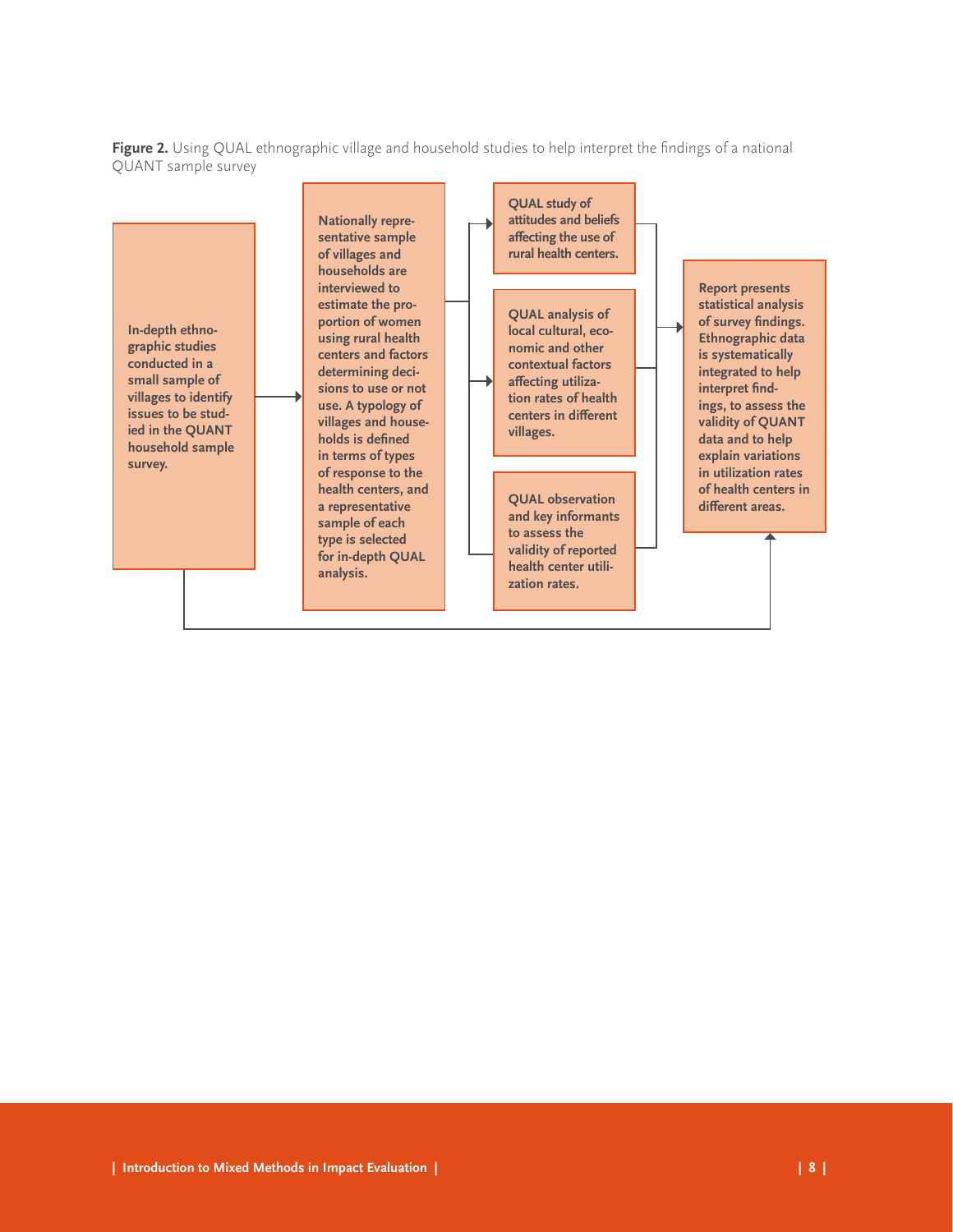# <span id="page-12-0"></span>**Part II. The Mixed Methods Approach**

## **2.1. Four decisions for designing a mixed methods evaluation**

When planning an MM evaluation, four decisions are required:

- 1. At which stage or stages of the evaluation will MM be used?
- 2.Will QUANT and QUAL methods be used sequentially or concurrently?
- 3.Will QUANT and QUAL methods be given relatively equal weight, or will one methodology be dominant?
- 4. Will the design be single- or multilevel?

## **Decision 1: At which stages of the evaluation will mixed methods be used?**

Most MM evaluations only combine QUANT and QUAL methods in one or perhaps two stages of the evaluation—most frequently data collection. However, an MM design is much stronger if QUANT and QUAL approaches are integrated into several (or ideally all) stages of the evaluation. Section 2.2 explains how MM can be used to strengthen each stage of an evaluation, [Annex 4](http://www.interaction.org/annex-4-characteristics-quant-and-qual-approaches-different-stages-evaluation) compares QUANT and QUAL approaches at each stage of an evaluation, and [Annex 5](http://www.interaction.org/annex-5-how-quant-and-qual-approaches-complement-each-other-different-stages-evaluation) give examples of how QUANT and QUAL approaches complement each other to strengthen each stage of the evaluation.

## **Decision 2: Is the MM design sequential or concurrent?**

### *Sequential Mixed-Method Designs*

In sequential designs, QUANT and QUAL methods are used in phases. For example, the evaluation may begin with a QUAL exploratory study

to help understand the key issues and how these are perceived by the affected populations. This helps design a QUANT survey, which is then administered to a randomly selected sample. The data could then be analyzed using QUANT and/ or QUAL analysis methods. In another example, a rapid QUANT survey could be used to identify and quantify the main kinds of farms and farming activities. This information would then be used to select a representative sample of farms for the preparation of in-depth QUAL case studies. The case studies would probably be analyzed using QUAL methods and the sample survey would be analyzed using QUANT techniques. Figure 3 is an example of a sequential design used to assess interhousehold transfers as a survival strategy of poor families. This evaluation began with an ethnographic (QUAL) study to understand the characteristics of the communities, followed by a QUANT household survey and econometric analysis of the findings.

## *Concurrent Designs*

In concurrent designs, the QUANT and QUAL approaches are used at the same time. An example of a concurrent design is where QUANT and QUAL data are collected simultaneously, using triangulation to compare information on outcomes, impacts and other key indicators from different independent sources. Another example is when QUAL methods are used to conduct a contextual analysis of a project site (or the surrounding areas) at the same time that a QUANT sample survey of households or individuals is being carried out. This provides the opportunity for a very rich but more complicated analysis in which the interactions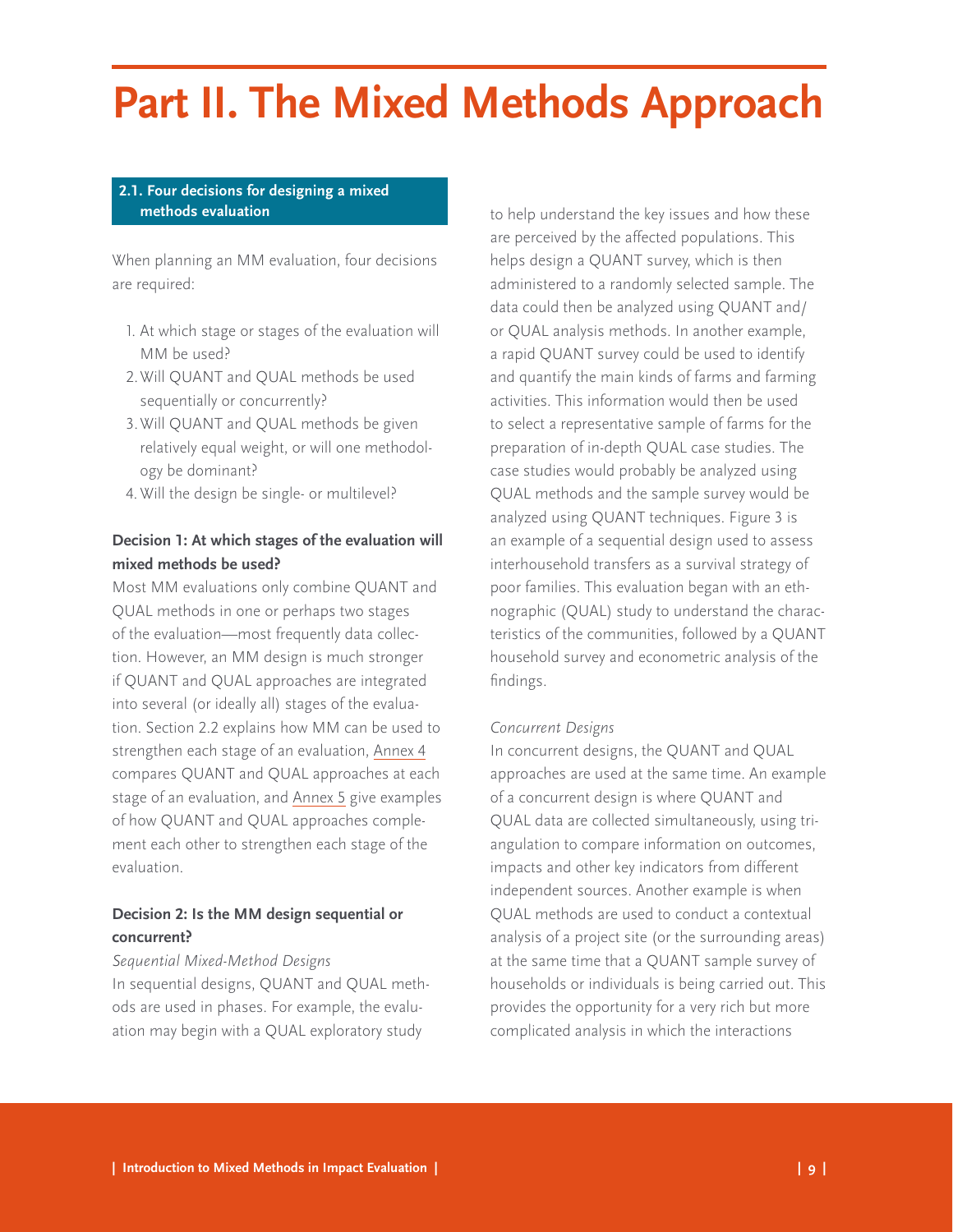between the setting (context) and the project implementation process are analyzed.

## *Operational considerations in deciding between sequential and concurrent designs*

An advantage of sequential designs is that the logistics are often easier to organize. Data collection using structured questionnaires often requires a large team of interviewers in the field following a precisely defined schedule of household selection and number of interviews to be conducted each day. The field supervisors need to know where every enumerator is working, because quality control often involves follow-up visits to a subsample of households. The supervisor must also be on hand to answer questions from the enumerators. In contrast, ethnographic and many other kinds of QUAL methods have a much more flexible schedule in terms of duration and where the researchers will be at any given time. For this and other reasons, concurrent MM designs can often be more difficult to manage, particularly for evaluation teams with only a few experienced supervisors. Concurrent designs can be a particular problem in areas where logistical planning (e.g., travel to sites, places to stay, security) can become difficult to coordinate, and they also make it more difficult to handle feedback, as adjustments would have to be made more

quickly than for sequential designs. On the other hand, concurrent designs have the advantage that data collection and analysis can be completed more quickly.

## **Decision 3: Will the MM design be predominantly QUANT or QUAL or will a balanced design be used?**

It is useful to think of evaluation designs as representing a continuum of approaches ranging from exclusively QUANT approaches through approaches that give equal weight to both QUANT and QUAL methods to exclusively QUAL approaches (Bamberger et al 2012 pp. 324–34; Greene and Caracelli 2003). This is important as different evaluators—who likely began their careers with either a predominantly QUANT or QUAL orientation—may have quite different expectations as to what an MM evaluation will involve. It is also important because, due to the professional orientation of the evaluators, a QUANT or QUAL (rather than a balanced) approach is dominant in most MM evaluations.<sup>5</sup>

Table 1 illustrates how MM are used in evaluations where the dominant approach is QUANT or QUAL and [Annex 3](http://www.interaction.org/annex-3-examples-evaluation-designs-each-point-quant-qual-continuum) gives examples of evaluation designs at different points on this continuum.

**<sup>5</sup>** A new generation of evaluators is emerging who have been trained in MM as an integrated evaluation approach and some studies are starting to appear with a more balanced approach without a dominant orientation, but these are still in a minority. The Journal of Mixed Method Research is a good source for examples of balanced designs.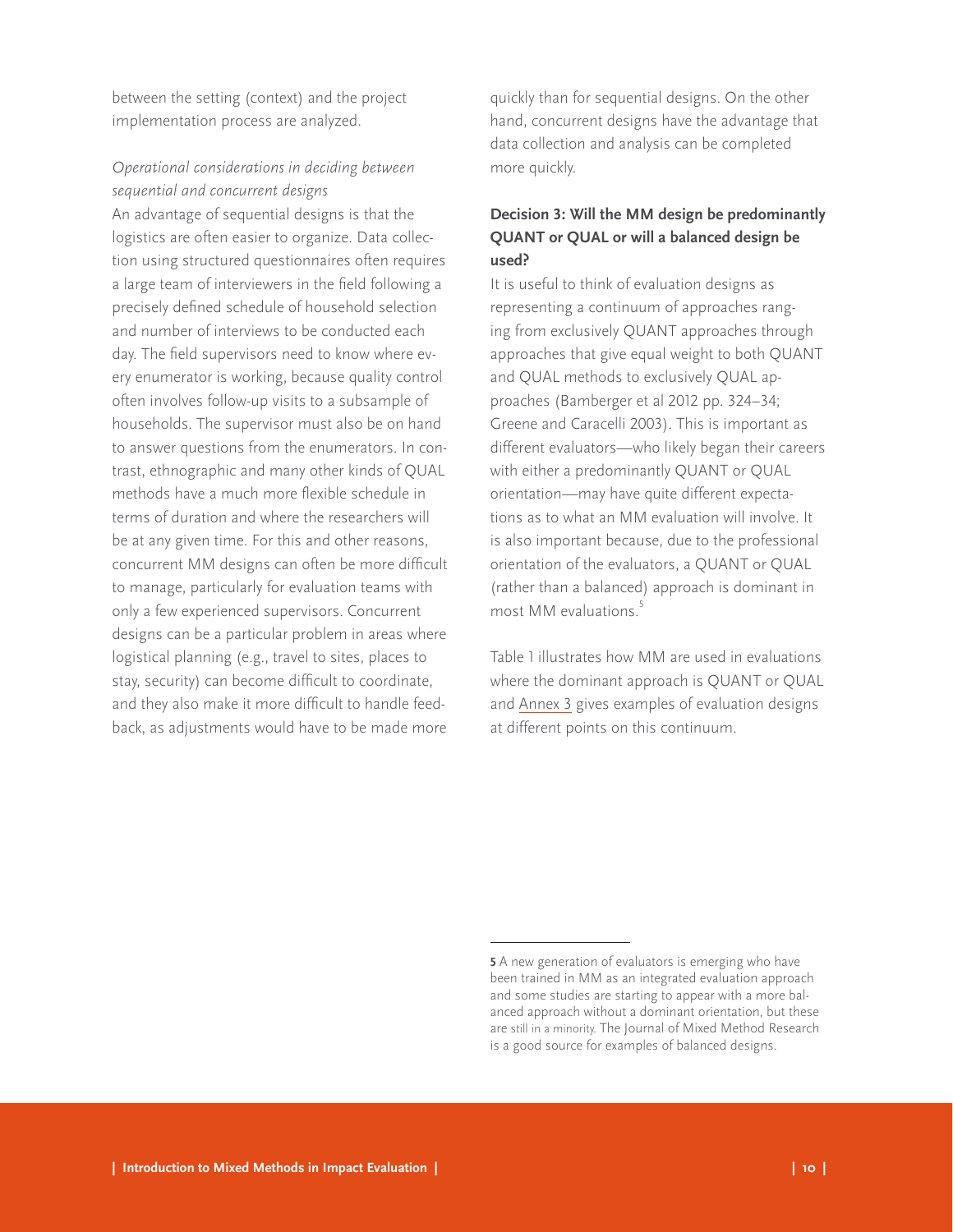| Which approach is<br>dominant?                                                             | How the dominant approach works                                                                                                                                                                                                                                                                                                       | How the other orientation is used to<br>strengthen the design                                                                                                                                                                                                                                                                                                                                                                                 |
|--------------------------------------------------------------------------------------------|---------------------------------------------------------------------------------------------------------------------------------------------------------------------------------------------------------------------------------------------------------------------------------------------------------------------------------------|-----------------------------------------------------------------------------------------------------------------------------------------------------------------------------------------------------------------------------------------------------------------------------------------------------------------------------------------------------------------------------------------------------------------------------------------------|
| QUANT                                                                                      | The evaluation typically administers a struc-<br>tured questionnaire to a randomly selected<br>sample of individuals, households, groups,<br>institutions or communities and the analysis<br>mainly relies on econometric or other quanti-<br>tative methods.                                                                         | In-depth interviews, observation and<br>group interviews are used to help design<br>the questionnaire. Small samples of<br>cases selected from the main sample<br>can also provide deeper understanding<br>of statistical relationships found in the<br>QUANT analysis. Cases can be represen-<br>tative of each main category identified in<br>the analysis, or used to study outliers or<br>other groups selected purposively. <sup>*</sup> |
| Equal weight is given<br>to QUANT and QUAL<br>approaches                                   | QUANT surveys are combined with a range of different QUAL techniques. Sometimes the<br>latter focus on the process and contextual analysis, in other cases the focus is on the same<br>unit of analysis as the surveys (e.g., individuals, households, communities, organizations)<br>but different data collection methods are used. |                                                                                                                                                                                                                                                                                                                                                                                                                                               |
| QUAL                                                                                       | Case studies, in-depth interviews and other<br>QUAL techniques are applied to relatively<br>small samples of individuals, households,<br>communities or groups.                                                                                                                                                                       | A rapid QUANT survey is used either<br>to identify the issues or groups to be<br>covered in the in-depth QUAL studies<br>or to show that the QUAL sample is<br>reasonably representative of the total<br>population.                                                                                                                                                                                                                          |
| * See Annex 6 and Bamberger et al 2012 pp. 360-61 for a description of purposive sampling. |                                                                                                                                                                                                                                                                                                                                       |                                                                                                                                                                                                                                                                                                                                                                                                                                               |

<span id="page-14-0"></span>**Table 1.** Mixed methods are used differently for evaluation designs with a dominant QUANT or QUAL orientation

Figure 3 describes a sequential design with a dominant QUANT approach. This is a study of interhousehold transfers of money and goods as a survival strategy of poor urban households in Colombia (Wansbrough, Jones and Kappaz 2000). The purpose of the study was to describe the patterns of transfers and to estimate whether they were sufficiently large to act as an informal social safety net providing help to the poorest sectors of the community in times of need. These interhousehold transfers are difficult to identify and measure, so an anthropologist lived in the community for a month to study the patterns of transfers and

to help design the questionnaire for the QUANT survey which was then administered to several hundred households. The data were analyzed using QUANT econometric analysis.

Figure 4 illustrates a sequential design with a dominant QUAL approach. This describes a hypothetical evaluation to assess the adoption of new varieties of seed by different types of rural families. The principal data collection methods are qualitative: interviews, focus groups, observation, and case studies of individual households and small farming communities. The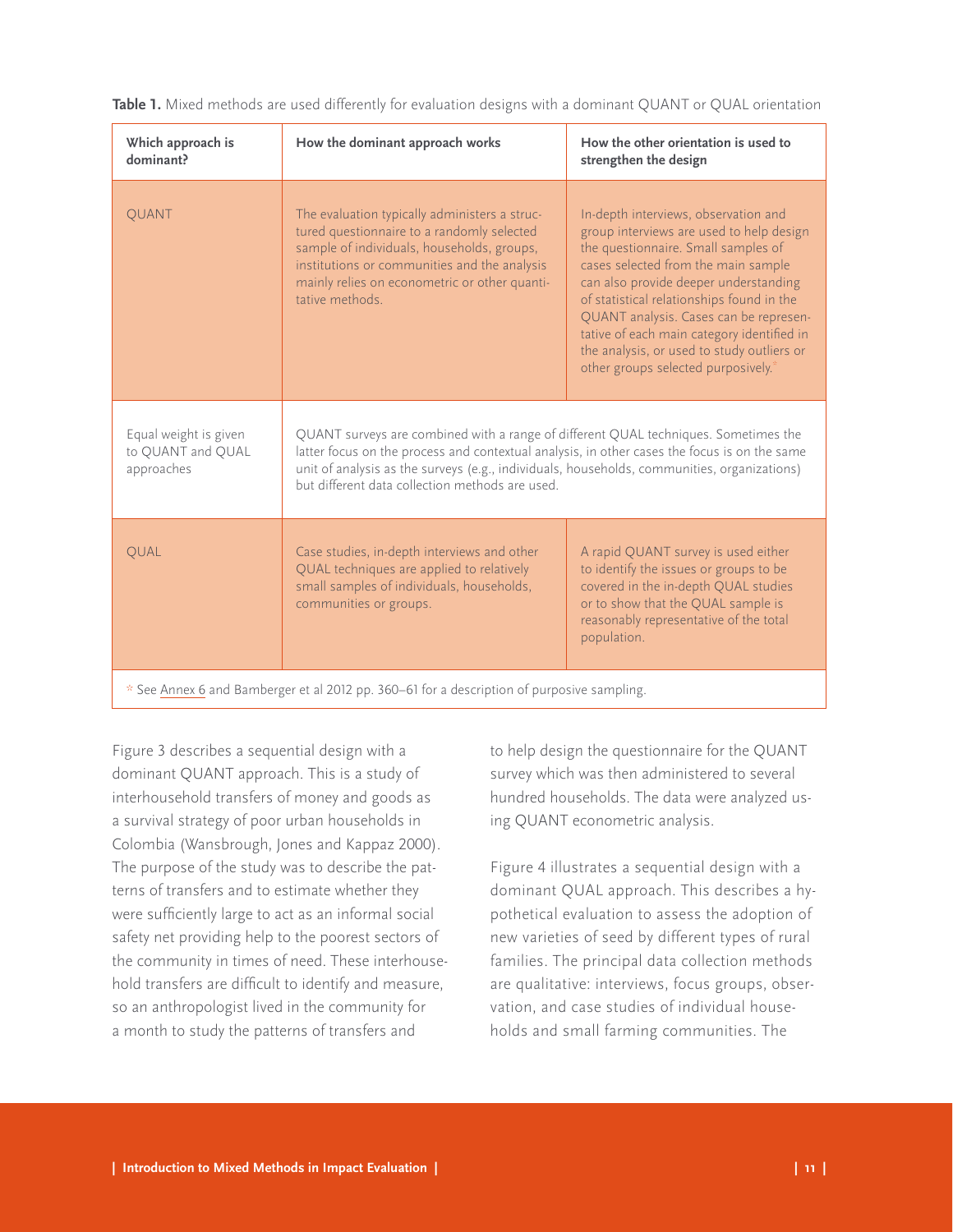<span id="page-15-0"></span>**Figure 3.** Sequential mixed method design with a dominant quantitative approach: Studying interhousehold transfers as a survival strategy for low-income households in Cartagena, Colombia



**Figure 4.** Sequential mixed method design with a dominant qualitative approach: evaluating the adoption of new seed varieties by different types of farmers



principal methods of analysis are also qualitative: within- and cross-case analysis and the constant comparative method. However, to obtain information on the ethnic distribution of households, household economic conditions and agricultural production, the evaluation begins with

a rapid QUANT household survey covering a sample of households in all the villages covered by the agricultural extension project. The findings of this study were used to help identify the types of households to be studied in more depth through the QUAL data collection methods, and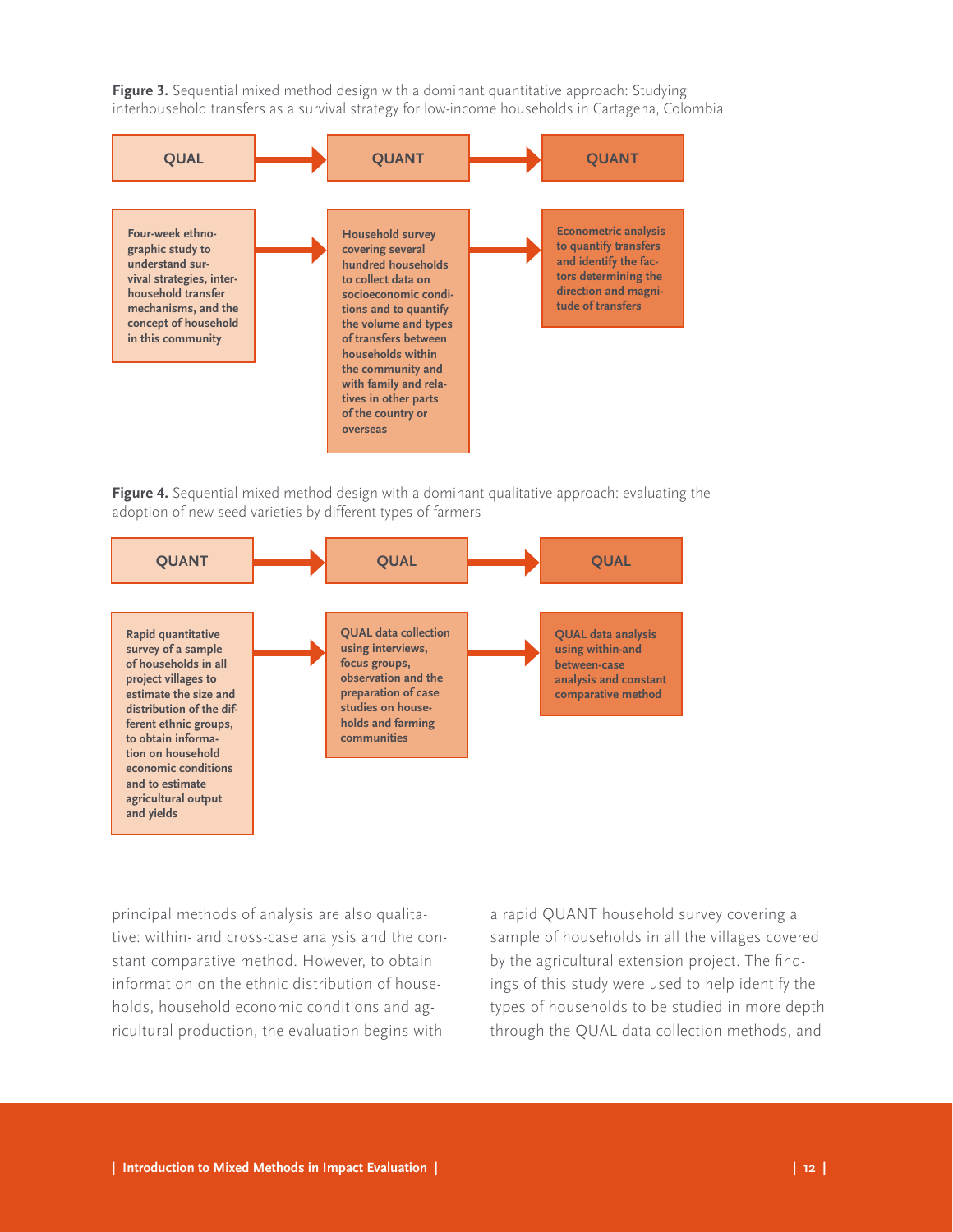<span id="page-16-0"></span>to ensure that the selected cases were broadly representative of the total survey population.

Either of the previous evaluation designs could have been modified to give equal weight to both QUANT and QUAL approaches. In the case of the interhousehold transfer study, the household survey could have been complemented with QUAL case studies on families or informal transfer networks. These could then have been integrated into the analysis to compare the description and interpretation of the functions and operation of the transfer networks obtained from the QUAL studies with the findings of the econometric analysis. In the second example, a QUAL or QUANT study of marketing outlets could have been conducted to estimate the changes in sales of agricultural produce from the project areas and, possibly, the changes in the purchase of consumer goods by project area families.

Example 3 in Part V describes a balanced (integrated) MM evaluation design used to evaluate a large community development program in India. The design gives equal weight to QUANT and QUAL approaches in all stages of the evaluation.

## **Decision 4: Will the MM design be on a single level or will a multilevel design be used?**

The designs we have discussed so far operate on a single level, such as the farm or household. However, MM also provides a powerful tool for the evaluation of service delivery systems (e.g., district education departments, state-level health services, a national program to strengthen municipal governments) that require description and analysis of links between different levels. These evaluations can become very complex and expensive. Mixed method designs that combine QUANT and QUAL data at each level can often provide valid and credible

findings on the basis of smaller and more economical samples.

Figure 5 illustrates a multilevel mixed method design to evaluate the effects of a school feeding program on enrolment and attendance. The evaluation must collect data at the level of the school district, a sample of schools, a sample of classes and teachers within each school, and a sample of students and families. At each level, both quantitative and qualitative data are collected and compared. QUAL methods—such as observation, focus groups and key informant interviews—can also help examine linkages between the different levels (e.g., interactions between the district officials and school administrators and teachers).

## **2.2. Applying MM approaches at each stage of the evaluation**

This section explains the different ways that QUANT and QUAL approaches are typically applied at each stage of an evaluation, and how the two approaches can be combined in an MM design. [Annex 4](http://www.interaction.org/annex-4-characteristics-quant-and-qual-approaches-different-stages-evaluation) and [Annex 5](http://www.interaction.org/annex-5-how-quant-and-qual-approaches-complement-each-other-different-stages-evaluation) provide more details. [Annex 11](http://www.interaction.org/annex-11-how-mixed-methods-can-strengthen-quant-evaluation-designs) provides examples of how MM can help address common issues arising during evaluation design, data collection and analysis, as well as help promote the utilization of evaluation findings and recommendations. While reading this section it should be understood that for a large, well-funded MM evaluation, the team might include one or more members who are contracted because of their specific QUANT or QUAL expertise (for example, statistical sampling for a large-scale study on malnutrition, or in-depth QUAL interviewing on such sensitive topics as domestic violence). However, many (perhaps most) evaluations do not have this luxury and team members will be required to apply both QUANT and QUAL approaches as required. Of course, even for large evaluations, it is obviously desirable for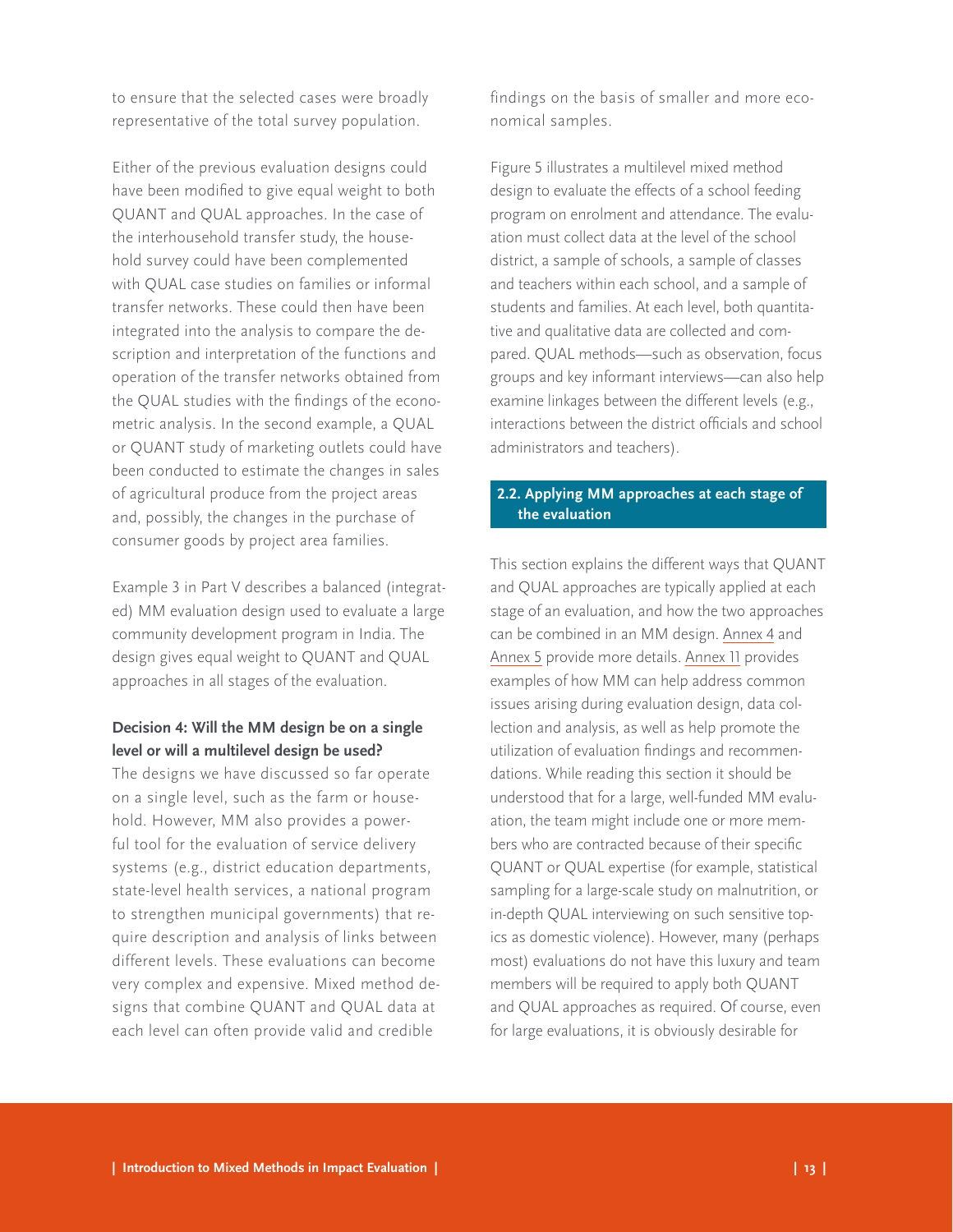<span id="page-17-0"></span>**Figure 5.** Multilevel mixed methods design: Evaluating the effects of a school feeding program on attendance and performance



all team members to have some familiarity with all of the evaluation methods that will be used. The following paragraphs illustrate how QUANT and QUAL methods can be integrated at different stages of the evaluation.

**•**  *Formulation of hypotheses.* QUANT evaluations usually derive hypotheses *deductively* from existing theories or literature reviews, while QUAL evaluations develop hypotheses *inductively* as the study evolves. MM combines both approaches. For example, a hy-

pothesis developed deductively using a QUANT approach can be explored and refined through QUAL approaches, such as interviews or observation. In contrast, the initial stages of QUAL data collection may describe processes and issues that a QUANT approach can test through data collected in a sample survey.

**•**  *Sampling.* QUAL evaluations normally use a relatively small number of subjects selected *purposively* (theoretical sampling) to ensure that all important groups are covered. In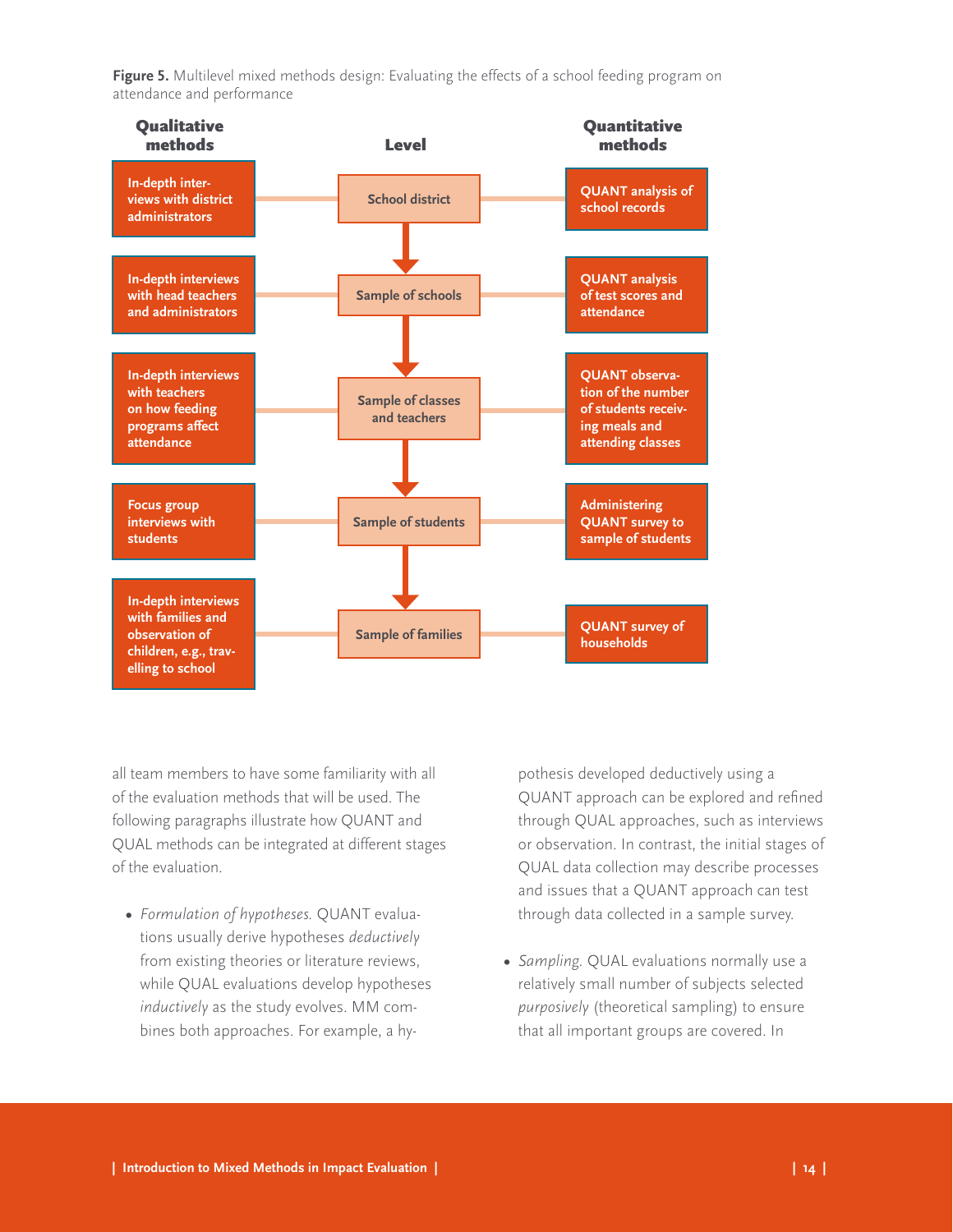contrast, QUANT evaluations normally use a relatively large, randomly selected sample permitting generalization to larger populations and the statistical comparison of different groups (e.g., the project and comparison groups). MM sampling uses the same sampling frame to generate both a large QUANT survey sample and to select a small but representative sample for in-depth QUAL analysis. *Ensuring that the QUAL samples are reasonably representative of the total sample population is one of the most important contributions of MM designs.* The example of the health center evaluation illustrates how the QUANT and QUAL approaches to sampling can complement each other. [Annex 6](http://www.interaction.org/annex-6-comparing-random-and-purposive-sampling-methods) summarizes the differences between QUANT and QUAL sampling strategies.

**•**  *Evaluation design.* Most QUANT evaluations use one of a small number of randomized or quasi-experimental designs. Where possible, representative samples of the project and comparison groups are interviewed at two or more points during the life of the project to compare changes in outcome or impact indicators. In contrast, QUAL evaluations try to describe ongoing processes of change that are often affected by many different factors and that affect different individuals or groups in different ways. Some QUAL evaluations seek to understand the program through analysis of relationships among many different elements of the community or other setting in which the program operates, while others adopt a more in-depth focus on individual subjects without

necessarily focusing on the broader context. In some well-funded evaluations the evaluator may live in the community or visit frequently over a period of time, but in most cases this is not possible and reliance is placed on focus groups, in-depth interviews, key informants, etc. Normally QUAL evaluations do not seek to establish a direct cause and effect relationship between project interventions and outcomes. One of the many ways in which the two approaches can be combined is to use QUAL methods to study the project implementation process and the influence of contextual variables on project performance in some of the communities where a QUANT survey of project participants is being conducted.<sup>6</sup>

**•**  *Data collection and recording methods.* Table 2 lists some of the most widely-used QUANT and QUAL data collection techniques. Whereas QUANT evaluations collect standardized numerical data, QUAL evaluations often use less structured data collection methods that provide greater flexibility and that seek to understand the complexities of a situation. While the strength of QUANT data collection methods is that they produce standardized data that measure changes over time or between groups, these methods are not well suited to capture information on sensitive topics or to interview difficult to reach groups. MM data collection builds on the strengths of QUANT data while digging deeper, capturing sensitive data, studying processes and behavioral change.

**<sup>6</sup>** There are a number of techniques for transforming QUAL descriptions of contextual factors into QUANT variables (for example Dummy variables) that can be incorporated into regression analysis (see Table 4).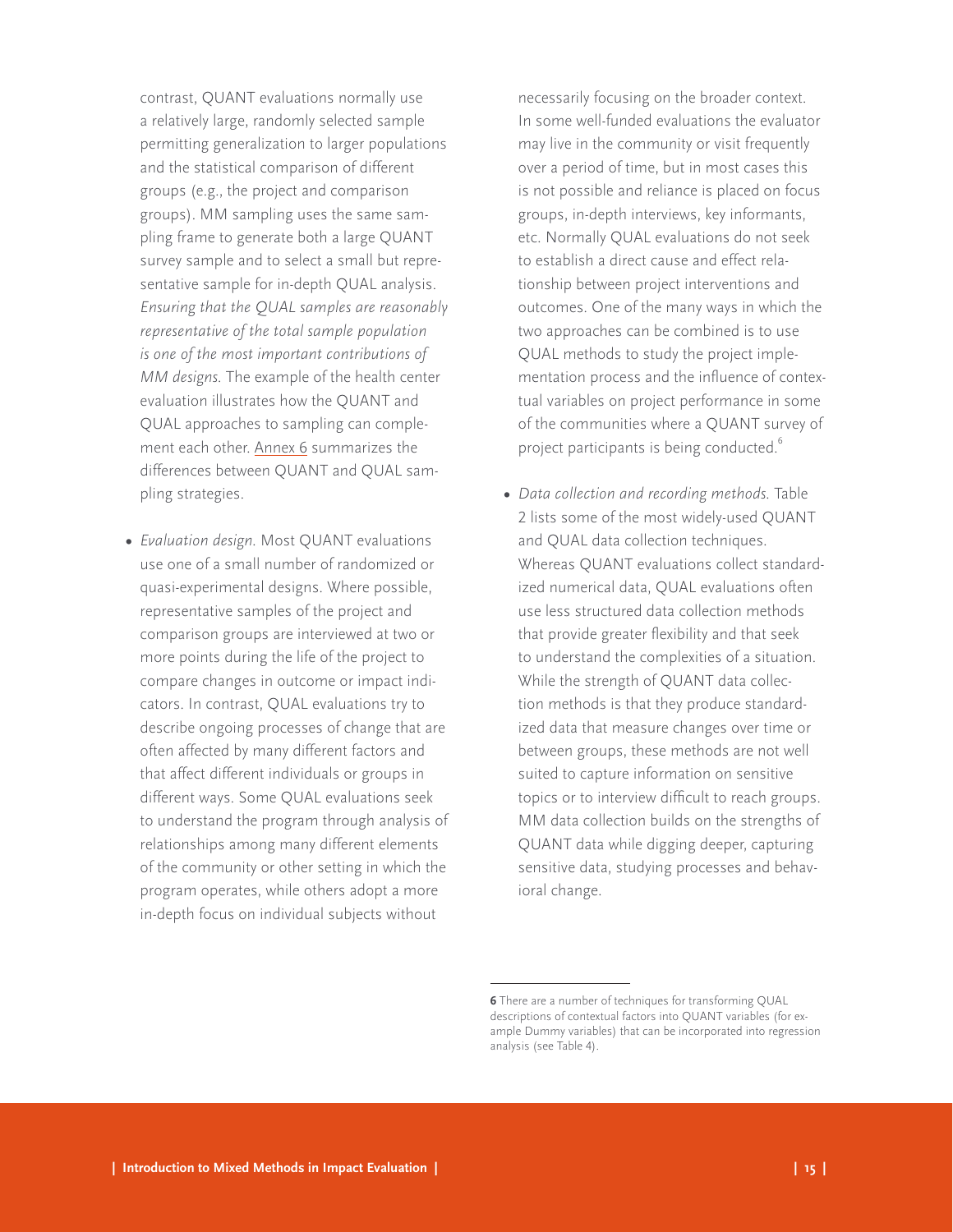#### <span id="page-19-0"></span>**Table 2.** Widely used QUANT and QUAL data collection methods

| <b>OUANT</b>                                                                                                                                                                                                                                                                                                                                                                                                                                                                                                                    | <b>QUAL</b>                                                                                                                                                                                                                                                                                                                                                                                                                                         |
|---------------------------------------------------------------------------------------------------------------------------------------------------------------------------------------------------------------------------------------------------------------------------------------------------------------------------------------------------------------------------------------------------------------------------------------------------------------------------------------------------------------------------------|-----------------------------------------------------------------------------------------------------------------------------------------------------------------------------------------------------------------------------------------------------------------------------------------------------------------------------------------------------------------------------------------------------------------------------------------------------|
| • Structured surveys of households, farms,<br>users of public services etc.<br>• Structured observation guides<br>• Anthropometric measures of height and<br>weight<br>• Anemia and HIS tests using blood<br>sample collection and tests<br>• Automatic counters (e.g., people entering<br>a building)<br>• Sociometric analysis $\pm \frac{1}{2}$<br>• GIS (generation and analysis of GPS<br>$maps)$ **<br>• Program MIS on inputs and outputs data<br>• Review of institution data-clinic records,<br>school records, etc.** | • In-depth interviews<br>• Key informants<br>Participant observation<br>Non-participant observation**<br>Case studies<br>• Client exit interviews**<br>• Simulated patient studies<br>• Video or audio recording**<br>Photography<br>Document analysis**<br>• Artifacts<br>• Group interviews (e.g., focus groups, community meetings) $**$<br>Participatory group techniques (e.g., PRA, Most Significant Change)<br>Internet surveys<br>$\bullet$ |
|                                                                                                                                                                                                                                                                                                                                                                                                                                                                                                                                 | Survey techniques to study group formation, how information spreads, identification of opinion leaders and other pat-                                                                                                                                                                                                                                                                                                                               |

- terns of social organization in a community or group. \*\* Indicates that these techniques can be used both quantitatively and qualitatively. They are placed in the column where they are most commonly used.
- **•**  *Triangulation*. A key feature of MM is the systematic use of triangulation ([Annex](http://www.interaction.org/annex-9-example-triangulation-comparing-estimates-household-income-and-poverty-different-sources) 9). While both QUAL and QUANT evaluators use triangulation to obtain two or more independent estimates of key outcome variables, MM tend to use triangulation more systematically and as integral part of the evaluation design.

QUANT evaluations use triangulation to build consistency checks into survey instruments or to compare secondary data sources with information provided by survey respondents. QUAL evaluations use triangulation more broadly, but often with the focus on deepening and broadening understanding through multiple perspectives obtained from different sources of information rather than as a consistency check. MM designs triangulate QUANT and QUAL estimates (see Table 3). MM uses information obtained through triangulation

to: enhance the reliability and validity of estimates of key indicators by comparing information from different sources; deepening the understanding of the meaning of statistical relationships identified in the quantitative analysis; and ensuring that the perspectives of all key stakeholders, with particular emphasis on poor and vulnerable groups, are captured and compared. If estimates obtained from different sources are consistent this increases the validity and credibility of the data—particularly of estimates based on small samples—and produces more reliable estimates than if all of the resources had been invested in one particular technique, such as a household survey.

**•**  *Data analysis*. QUAL evaluators use a wide range of data analysis methods to identify broad patterns and relations and to obtain a holistic overview of the complex interactions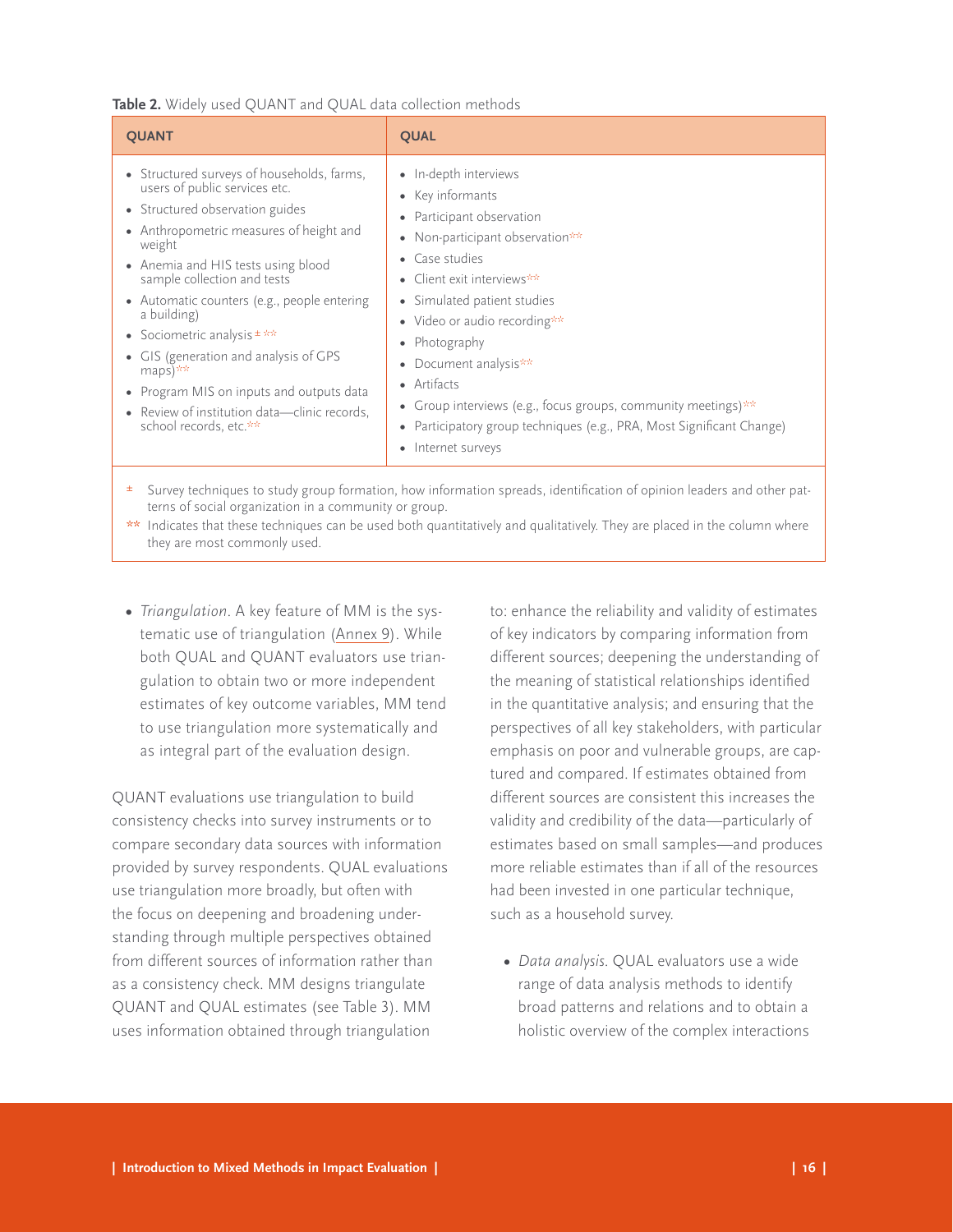<span id="page-20-0"></span>

|  |  |  | Table 3. Different types of triangulation used in mixed method evaluations |
|--|--|--|----------------------------------------------------------------------------|
|--|--|--|----------------------------------------------------------------------------|

| <b>Method</b>                            | <b>Examples</b>                                                                                                                                                                                                                                        |
|------------------------------------------|--------------------------------------------------------------------------------------------------------------------------------------------------------------------------------------------------------------------------------------------------------|
| Using different<br>conceptual frameworks | Comparing feminist, human rights, social exclusion or economic (e.g., cost-benefit)<br>analysis frameworks                                                                                                                                             |
| Different methods of<br>data collection  | Comparing structured survey, direct observation, secondary data, artifacts                                                                                                                                                                             |
| Different interviewers                   | Comparing interviewer sex, age, ethnicity, economic status, form of dress, language, etc.,<br>on responses                                                                                                                                             |
| Different times                          | Comparing responses or observations at different times of day, days of the week, times of year                                                                                                                                                         |
| Different locations and<br>contexts      | Comparing responses and observations when interviewers conducted in the home when<br>other people are present, in locations where the respondent may be able to speak more<br>freely, in the street and other public places, at work, in the classroom |

between a project and the setting within which it is embedded. The purpose of QUANT analysis, on the other hand, is to describe the statistical characteristics of the key variables, to determine the statistical significance of differences between project and comparison groups, and to identify factors contributing to the magnitude and direction of change. Mixed method data analysis uses QUAL analysis to

help understand the meaning that different subjects or groups give to the statistical associations found in the QUANT analysis and to provide cases and examples to illuminate the findings. On the other hand, QUANT analysis can be used to assess how well the cases included in the QUAL studies represent the total population of interest and which if any sectors have not been covered.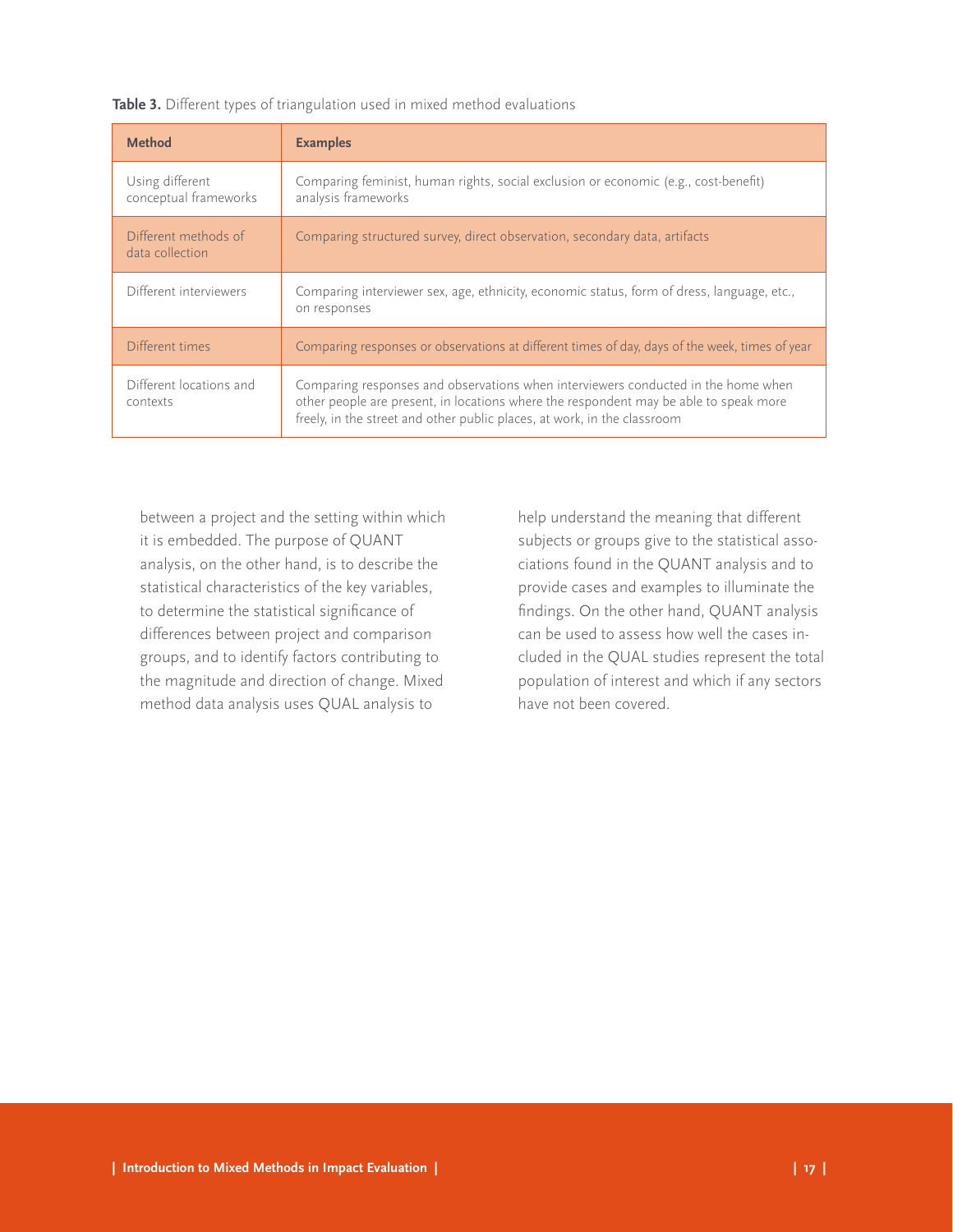#### <span id="page-21-0"></span>**Table 4.** Examples of mixed method data analysis

| Approach                                              | <b>Description</b>                                                                                                                                                                                                                                                                                                                                                 | <b>Example</b>                                                                                                                                                                                                                                                                                                                                                                                                                                                                                                                                                                                                                                      |
|-------------------------------------------------------|--------------------------------------------------------------------------------------------------------------------------------------------------------------------------------------------------------------------------------------------------------------------------------------------------------------------------------------------------------------------|-----------------------------------------------------------------------------------------------------------------------------------------------------------------------------------------------------------------------------------------------------------------------------------------------------------------------------------------------------------------------------------------------------------------------------------------------------------------------------------------------------------------------------------------------------------------------------------------------------------------------------------------------------|
| A. Parallel mixed<br>method data<br>analysis          | This involves two separate analysis<br>processes: QUANT data are analyzed<br>using conventional QUANT methods<br>(such as frequency tables, cross-tables,<br>regression analysis, etc.) while a sepa-<br>rate analysis of QUAL data is conducted<br>using QUAL methods such as content<br>analysis. The findings of the two sets of<br>analysis are then compared. | In the World Bank 2003 Poverty Assessment in<br>Guatemala, separate teams were responsible<br>for collecting QUAL and QUANT data. QUAL<br>analysis was conducted on 5 pairs of villages,<br>representing the main ethnic groups. QUANT<br>data from the same set of villages was analyzed<br>separately and the two sets of data were only<br>integrated in the final stage of the analysis. The<br>combination of the two independent analysis<br>provided a broader political and historical context<br>for understanding the program operation impacts<br>(Teddlie and Tashakkori (2009) Box 11.5).                                              |
| <b>B. Conversion</b><br>mixed method data<br>analysis | a. OUAL data are converted into<br>QUANT indicators ("quantitizing")<br>using rating, scoring and scaling* so<br>that QUANT analysis techniques can<br>be used<br>b. QUANT data are converted to QUAL<br>indicators ("qualitizing") so that<br>QUAL analysis procedures can be<br>used                                                                             | a. Data on the political, economic, social,<br>environmental, legal and administrative<br>context within which a project operates is often<br>presented in a narrative, qualitative form. The<br>indicators can be "quantitized" by conversion<br>to dummy variables. For example: "the<br>economy is growing" = $1$ , "the economy is not<br>growing" = $\overline{0}$ . These dummy variables can then<br>be incorporated into the regression analysis.<br>b. In Figure 4 a quantitative typology of farmers<br>could be "qualitized" by producing narrative<br>descriptions of different attitudes towards the<br>adoption of new seed varieties |
| C. Sequential<br>mixed method data<br>analysis        | a. QUAL data analysis is followed by<br>QUANT analysis<br>b. QUANT data analysis is followed by<br>QUAL analysis<br>c. Iterative MM designs. The analysis<br>includes sequential QUANT and<br>QUAL steps                                                                                                                                                           | a. In Figure 3, the study of survival strategies<br>begins with a qualitative analysis of narrative<br>reports on the patterns of interhousehold<br>transfers providing support for vulnerable<br>households. The QUAL analysis helps in the<br>design of the QUANT survey of interhousehold<br>transfers which is then analyzed used<br>econometric techniques.                                                                                                                                                                                                                                                                                    |
| D. Multilevel mixed<br>method analysis                | QUANT and QUAL analysis techniques<br>are used at different levels of a multi-<br>level evaluation design                                                                                                                                                                                                                                                          | Figure 5 illustrates using multilevel MM analy-<br>sis to evaluate the impacts of a school feeding<br>program on attendance and performance. Both<br>QUANT and QUAL analysis were conducted<br>sequentially at the level of the district, the school,<br>the classroom, the student and the family. This<br>permitted an analysis of the interlinkages between<br>the different levels.**                                                                                                                                                                                                                                                           |

\* For example, narrative reports on the attitudes of local political groups to a social development program could be converted into a numerical scale where: 3 = "the political group is favorably disposed to the program; 2 = "the political group is neither favorable nor opposed; and 1 = "the group is opposed to the program." Rating, scoring and scaling are slightly different ways to make the conversion.

\*\* For example, the analysis of district level records can identify schools with above and below average attendance and/or performance scores. This information can be used to select above and below average schools to be included in the sample. Similarly, in-depth interviews with teachers could be used to select a sample of students with particular characteristics of interest who would be included in the focus groups.

*Source: Adapted from C. Teddlie and A. Tashakkori 2009 Foundations of Mixed Methods Research. Chapter 11, Sage Publications (with permission). Most of the examples were developed by the present author.*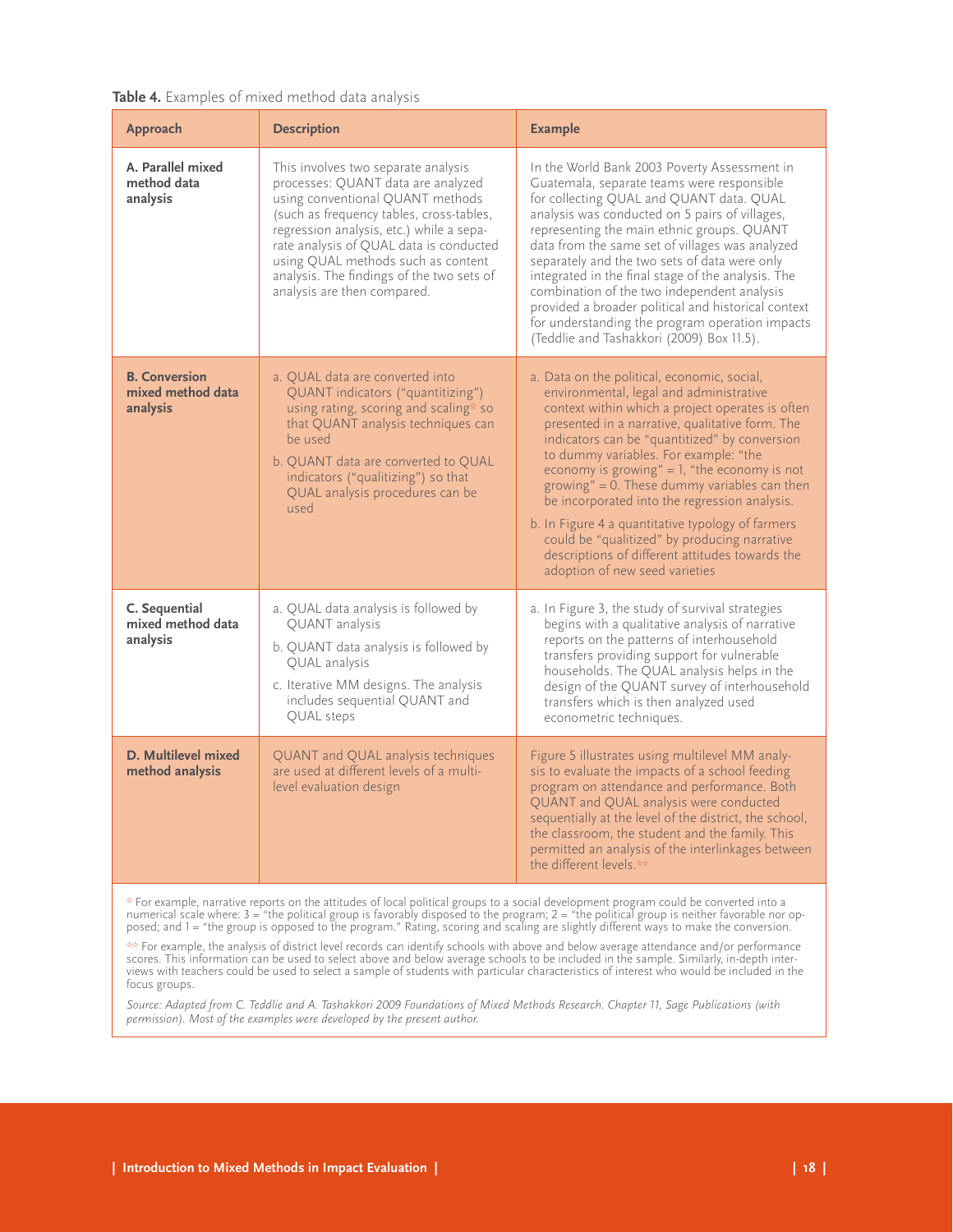# <span id="page-22-0"></span>**Part III. Applications of Mixed Methods Designs**

## **3.1 Sampling strategies for QUANT and QUAL oriented MM evaluations**

## **Model 1: Using mixed methods to strengthen a mainly QUANT evaluation**

With most QUANT evaluation designs, sample surveys are administered before and after the project intervention with a control or comparison group. The required sample size for the QUANT surveys are estimated using effect size and statistical power. $\sqrt[7]{}$  QUAL methods can be used to strengthen the design at one or more of the following points:

**• Exploratory or diagnostic study to understand the context and issues before the survey instruments are developed.** These can involve a rapid qualitative study lasting only a few days or longer studies where an anthropologist or sociologist lives in a community during a period of weeks or months. In a large project operating in different geographical or ecological regions, diagnostic studies might be required in a number of different regions or communities. Sometimes the studies will be conducted by an individual researcher (one researcher per community or region) while in other cases the lead researcher might be assisted by a team of

assistants who conduct rapid surveys or conduct participant or nonparticipant observation studies on, for example, community transport systems, women's time use, or production and marketing systems. Although the studies may last for several days or weeks, the primary sampling unit will usually be a community or group and normally only a few groups or communities will be studied. However, large numbers of individuals may be interviewed using unstructured or semistructured data collection techniques and in some cases rapid sample surveys may also be conducted.

- **• Focus groups conducted with different segments of the target population.** These can either be conducted during the preparatory stage of the evaluation or after the quantitative surveys have been analyzed and the principal groups of interest have been identified. Ideally three or four focus groups should be conducted with each economic or demographic group of interest to the evaluation (Teddlie and Tashkkori 2009 Table 8.5), although the numbers of groups will often be smaller when working under budget and time constraints.
- **• Specialized semistructured modules can be added to a sample survey and administered to a subsample of respondents.** For example, the main survey may be administered to the household head (who in many cultures is likely male) but in a subsample of households the spouse may be interviewed. Sometimes the

**<sup>7</sup>** Effect size refers to the size of the change or impact that is being estimated. The larger the change that is being estimated, the smaller the required sample size. Statistical power refers to the probability that the statistical test will correctly identify that there is a real impact. The higher the required level of confidence, the larger the required sample size. See Bamberger et al 2012 Chapter 15 Section 4 for a discussion of sample size estimation.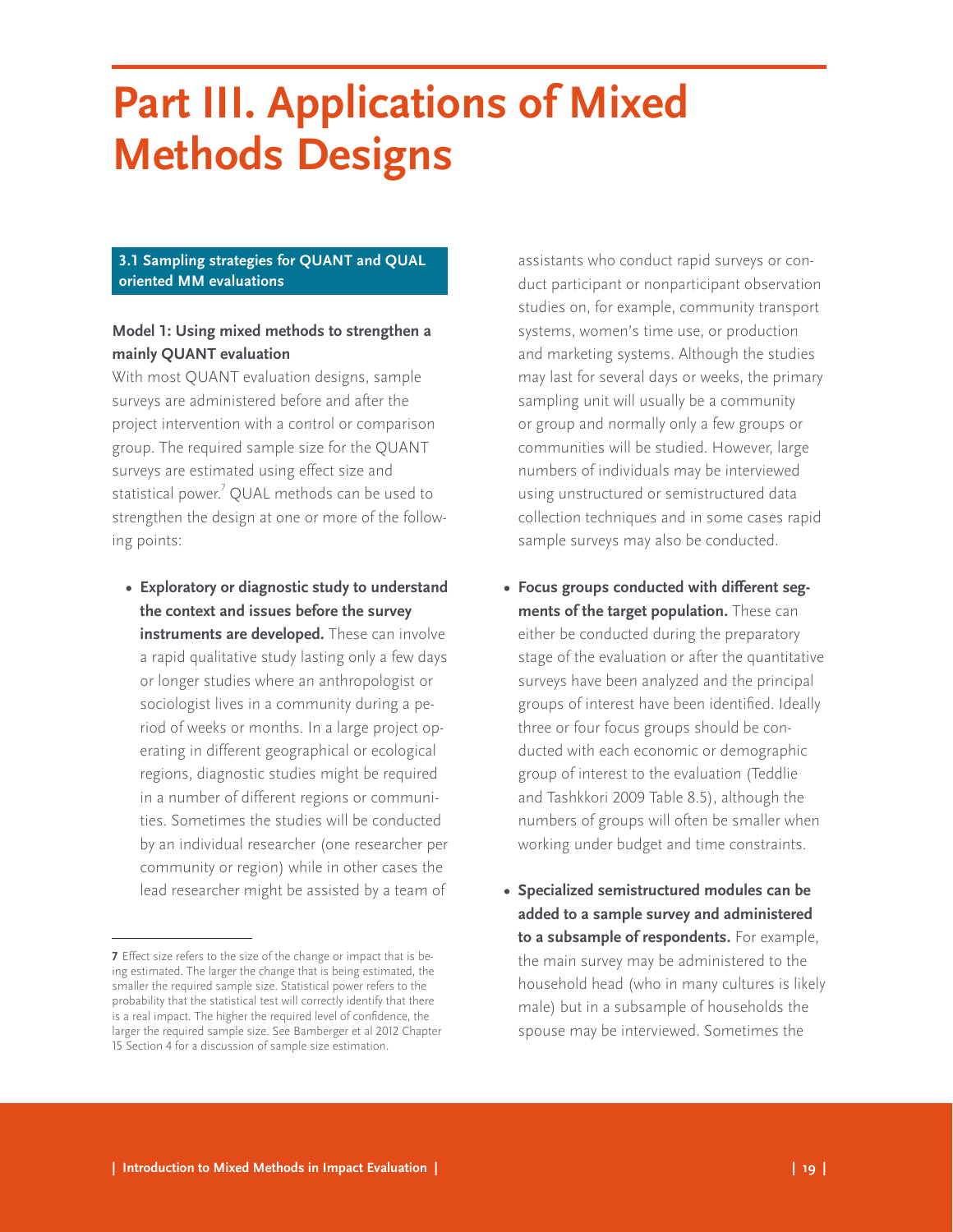same interviewer can administer the special module to the spouse (or other household member), but in many cases it will be necessary to arrange a separate interview, often in a location or at a time when the husband or other household members will not be present. Typically modules are administered to 10–25 percent of the original sample.

**• Preparation of case studies to complement the survey.** It is often useful to prepare case studies on a small sample of respondents covered in the survey to provide a fuller understanding of the issues of interest to the evaluation. For example, in the evaluation of an agricultural program, case studies might be conducted to illustrate different kinds of farming systems. For an education project, the cases might cover higher and lower income families, those who live close to and further from the school, or families from different religious or ethnic groups. Again, the number of cases will normally be quite small, although the duration may be quite long. When case studies are prepared on organizations (such as schools or agricultural cooperatives) or cover whole communities (for example, to illustrate the effects of improved transport systems) the study will be more complicated and often significant numbers of individuals will be interviewed for each case.

## **Model 2: Using a mixed method design to strengthen a QUAL evaluation**

Mixed method designs can also be used to strengthen a QUAL evaluation that uses focus groups, participant observation, nonparticipant observation and the preparation of case studies. A challenge for many of these designs is the danger of bias due to the fact that the samples of individuals or groups are not representative. For

example, often people who attend focus groups are those who have strong feelings for or against a project, those who have the time and resources to attend (they may have to arrange transport), or in some cases (often without the knowledge of the evaluator) some participants may be sent by the local government or other group with particular interest. Consequently, much valuable and insightful information is difficult to incorporate into the evaluation report in a credible way. Similarly, many researchers feel more comfortable talking to some groups than to others, so there may be a bias in the selection of the case studies. Usually the sample is relatively small, but the number of interviews will vary depending on the size of the population studied and the required level of precision of the findings.<sup>8</sup>

Mixed method sampling ensures that QUAL cases and informants are selected to be broadly representative of the total population. This strengthens the validity of the overall findings. Quantitative techniques, such as a rapid sample survey, can be a useful way to compare the socioeconomic characteristics of the individuals or groups covered in the qualitative studies with the characteristics of the total population. Usually the QUANT sample size will be relatively small, as the survey is only used to ensure that the case studies or other

**<sup>8</sup>** See Bamberger et al. 2012 Table 15.6 p. 389 for some rules of thumb for estimating sample sizes for different kinds of QUAL data collection methods. However, sample sizes will vary depending on the size and complexity of the program being evaluated and the required level of precision of the estimates. If generalizations are to be made from the case studies, focus groups or other methods it is important to ensure that the cases are selected to ensure they are reasonably representative and also to include enough cases for the findings to be considered credible. So while one or two cases can be valuable for illustrating processes or behavior it is rarely appropriate to use such a small sample to make statements such as "Most farmers felt that …" or "Most mothers believed that the health centers …". It is not possible to use conventional statistical procedures to estimate the appropriate sample size with such small numbers of cases, so inevitably judgment must be combined with consultation with stakeholders as to what sample size would be considered reasonable or credible.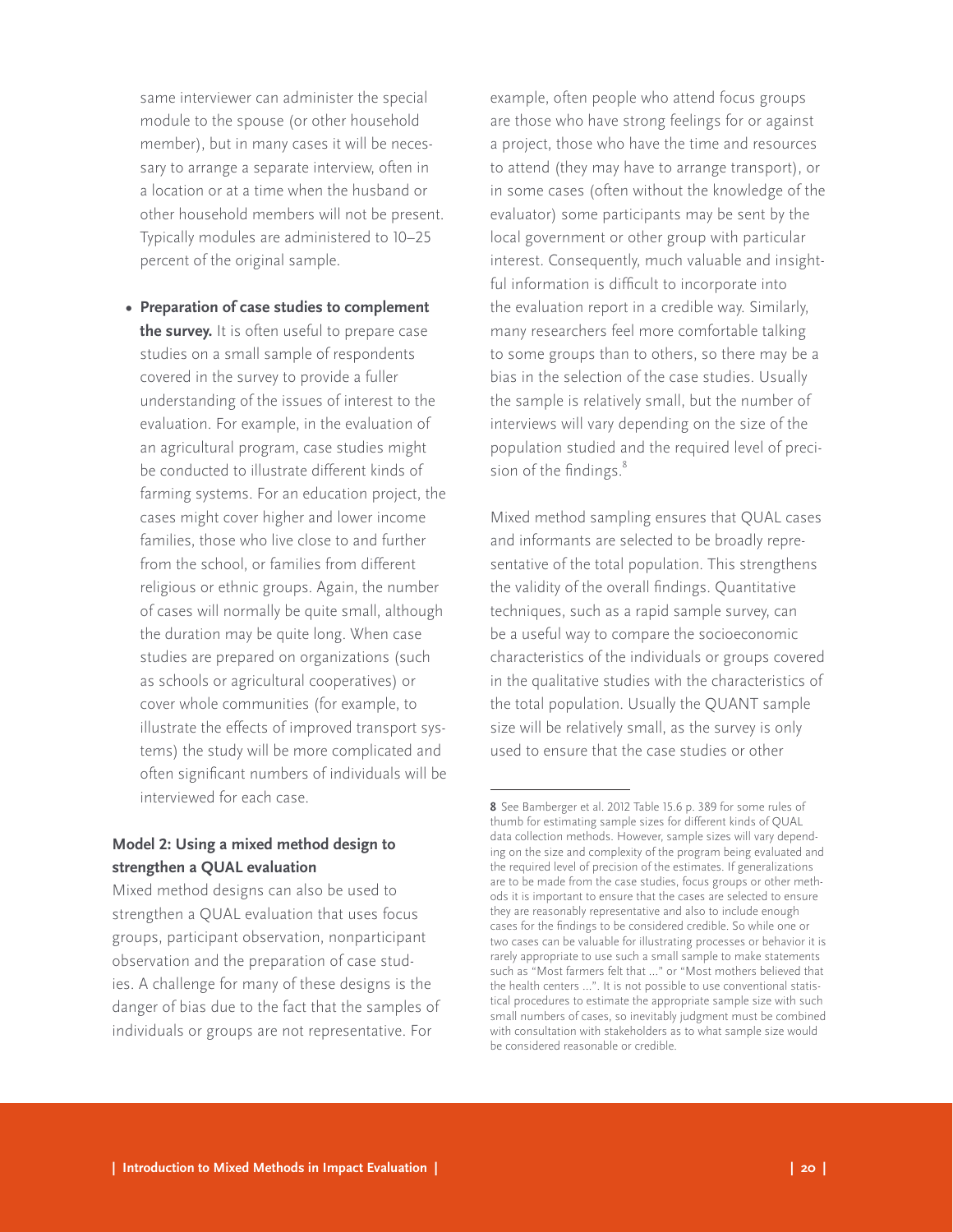<span id="page-24-0"></span>QUAL data are reasonably representative. But where more precise estimates are required, the sample size estimation procedures discussed in the previous section can be used.

## **Model 3: Using a balanced (integrated) mixed method design**

While in most cases the mixed method designs are used to complement a predominantly QUANT or QUAL design, there are cases where an integrated mixed method design that gives equal weight to both approaches might be used. These designs can involve the combination of quantitative and qualitative techniques, as well as specific mixed method techniques, at different stages of the evaluation. Estimating the required sample sizes must combine QUANT procedures for sample surveys and the rules of thumb discussed in the previous section for the QUAL components. Combining the two requires judgment based on experience. Example 3 in Part V describes a balanced (integrated) MM design used to evaluate a large-scale program in India to strengthen the capacity of communities to manage development grants from the state governments. Sample surveys, used to obtain quantitative estimates of program outcomes, were combined with qualitative data collection through regular visits to a sample of project and control communities to observe the processes of change and to interview a small sample of households as well as local officials and key informants. The same sampling frame was used for both QUANT and QUAL samples, and the QUAL samples were selected to ensure their representativeness.

## **3.2 Using mixed methods to evaluate complex interventions**

Complex development interventions<sup>9</sup> are usually defined as interventions that have some of the following characteristics:

- **•**  Country-led planning and evaluation;
- The program evolves in a nonlinear manner;
- **•**  Many components or services and multiple objectives;
- There are both quantitative and qualitative outcomes;
- **•**  Target populations are difficult to identify or monitor;
- **•**  General budget support is provided with no clear definition of the services to be funded
- Multiple donors and agencies;
- Participatory planning and implementation processes are used so that outcomes and impacts are difficult to define in advance and may constantly change;
- The context is complex;
- The situation is constantly changing and the intervention tries to adapt to these changes;
- There are complex processes of behavioral change involving the target population, service providers and other agencies, e.g., the police, military and judiciary (Section 3.3);
- While many complex interventions are large, some are relatively small but may involve complex processes of behavioral change or populations that are difficult to identify or study.

Mixed method designs are well suited to assess complex interventions, as it is possible to combine standardized design, data collection and analysis with tools that can capture the

**<sup>9</sup>** For a discussion of complex interventions and their evaluation see Funnell and Rogers (2011), Patton (2011) and Bamberger et al, (2012) Chapter 16.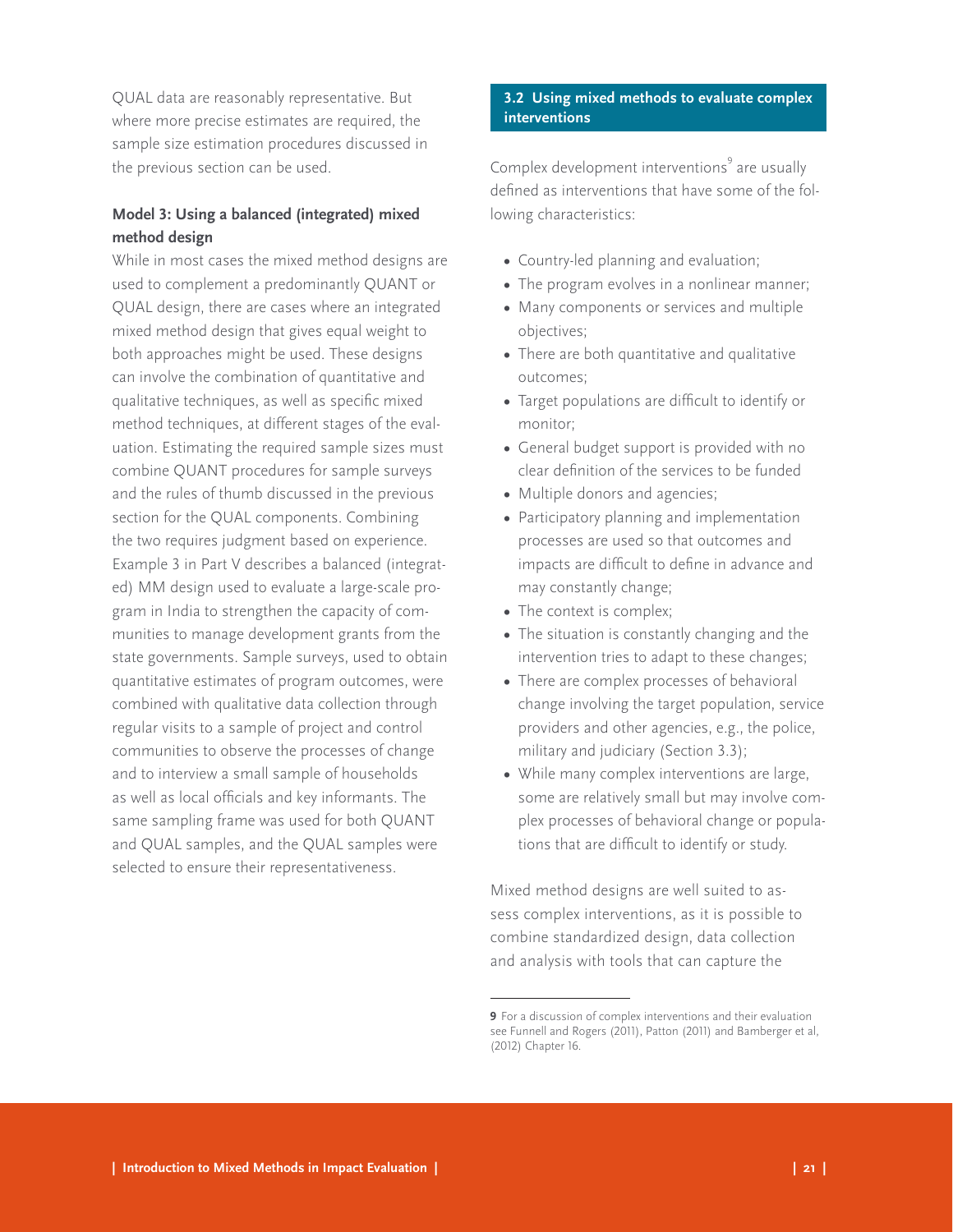#### <span id="page-25-0"></span>**BOX 3. ATTRIBUTION, CONTRIBUTION AND SUBSTITUTION ANALYSIS**

While project evaluation is sometimes able to apply experimental or quasi-experimental designs that can control for alternative explanations of the observed changes (outcomes or impacts) in the project group, it is rarely possible to achieve the same level of rigor in the evaluation of the effects of complex interventions. Consequently, evaluators of the effects of complex interventions must decide which of the following levels of analysis can be applied:

**Attribution analysis**: The project group is matched to a comparison group so that alternative explanations of the observed changes can be controlled for (eliminated). If there are statistically significant differences between the project and comparison groups, this is taken as evidence that the project intervention contributed to these changes.

*Source: Adapted from Bamberger et al 2012 Box 16.3 pp 403–4.*

**Contribution analysis**: The analysis assesses the contribution of a particular development agency to the achievement of the overall changes resulting from the collaborative financial and technical interventions of a number of different development agencies. Sometimes the analysis will also include the programs of national agencies (both government and civil society).

**Substitution analysis**: An assessment is made of the *net increase in resources* to the target sector or program resulting from the contribution of a particular development agency. This takes into account any diversion of resources to other activities by the national government (reducing the net increase in resources), or any multiplier effect (increasing the increase in resources).

complexities of the program setting, the changing nature of the program and its intended outcomes and the processes of behavioral change that are taking place. It is also possible to combine the perspectives of different stakeholders with "objective" quantitative indicators, and there are a range of QUAL tools for collecting sensitive data from difficult to reach populations. At the same time, MM provide ways to estimate quantitative impacts in the most credible way possible in difficult circumstances and to use triangulation to increase the construct validity of estimated outcomes and of the interpretation of what is actually happening on the ground.

Figure 6 summarizes the wide range of tools and techniques on which a MM design can draw in selecting the appropriate design for assessing a complex intervention (all of the techniques listed in this

figure are described in [Annex](http://www.interaction.org/annex-7-range-quantitative-qualitative-and-theory-based-approaches-defining-counterfactual) 7. A central element of the mixed method approach is to broaden the ways in which the counterfactual<sup>10</sup> can be defined and estimated. This is done in two steps.

Step 1: Depending on the type of comparison group that is available the evaluation will conduct the analysis at one of the following levels<sup>11</sup> (see Box 3):

- **•**  Attribution analysis
- **•**  Contribution analysis
- **•**  Substitution analysis

**<sup>10</sup>** GN1 (p.1) defines the counterfactual as "an estimate of what would have happened if the intervention had not occurred …… for example, comparisons with a group who did not receive the intervention."

**<sup>11</sup>** See GN1 Section 9 for a discussion of a wide range of approaches for assessing attribution and contribution. Bamberger el al (2012) pp 403–405 provides a more extensive discussion including substitution analysis.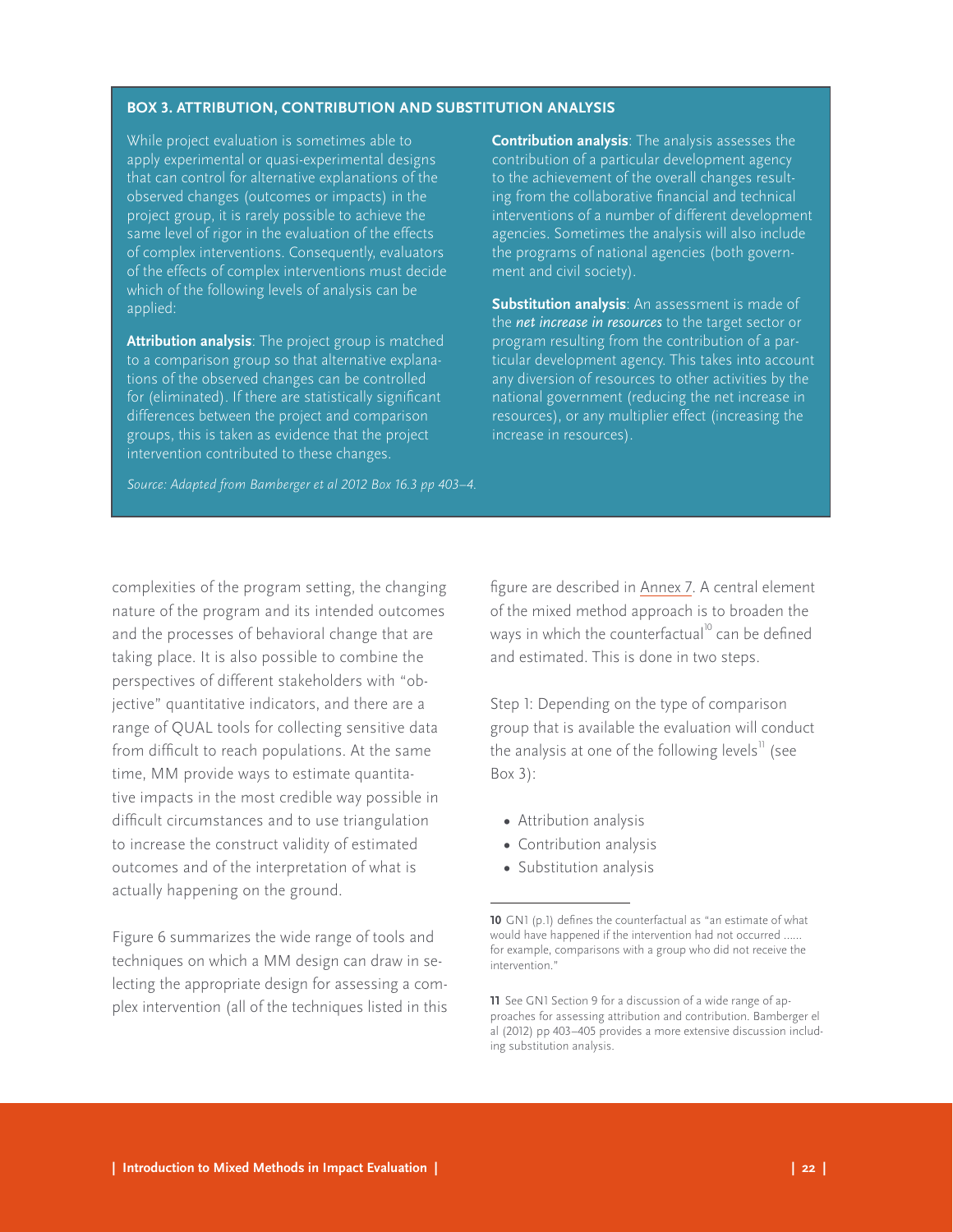**Figure 6.** Using mixed method designs for evaluating complex interventions

<span id="page-26-0"></span>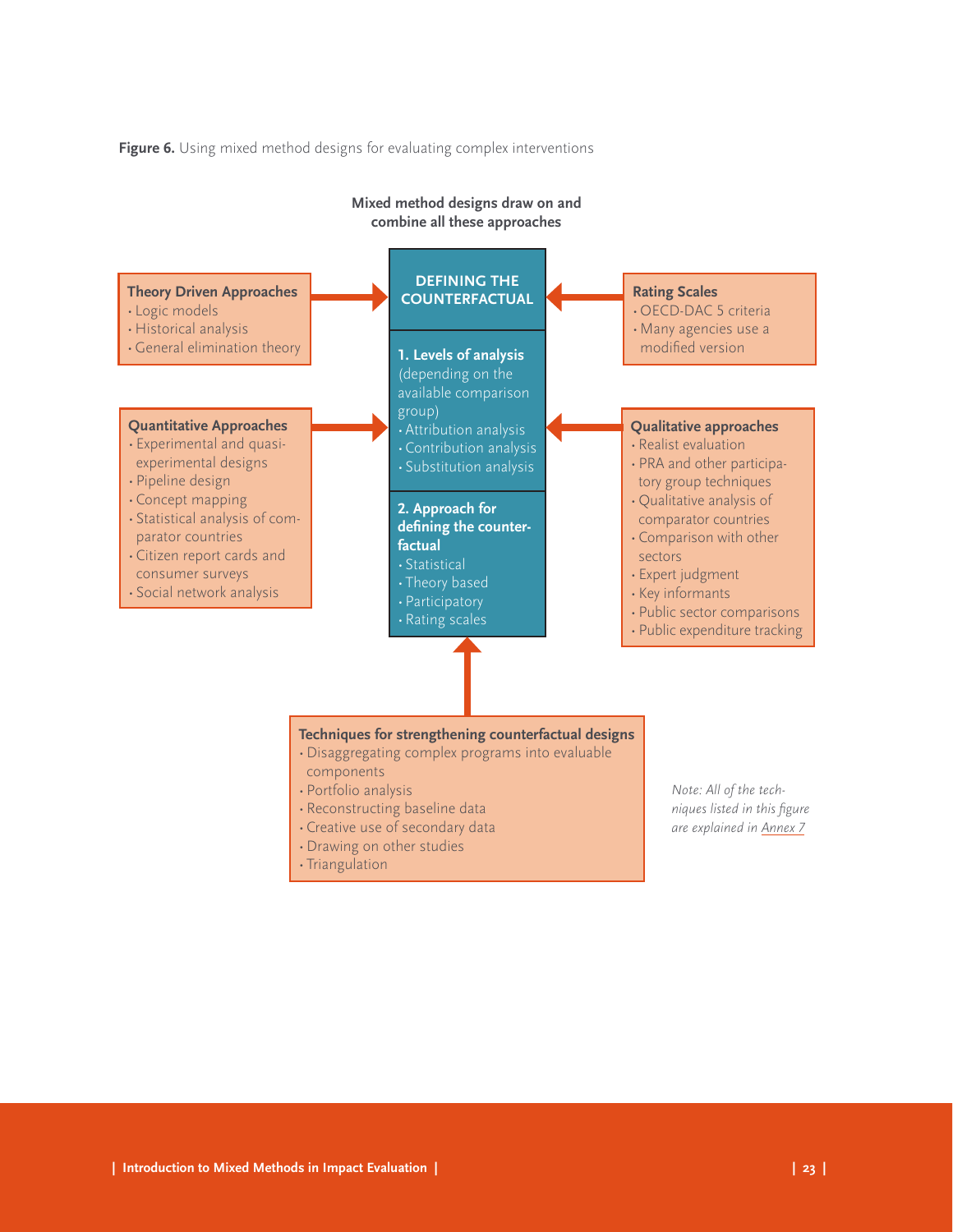<span id="page-27-0"></span>Step 2 then selects the approach, or the combination of approaches that will be used to define and estimate the counterfactual:

- **•**  *Statistical comparison group*: using a statistically matched control or comparison group
- **•**  *Theory-based*: the implementation process and outcomes defined in the Theory of Change (TOC) are compared with what is observed on the ground. The more closely reality corresponds to the TOC the stronger the case for assuming the intervention contributed to the outcomes. However, it is also important to define and test alternative explanations of the observed changes (rival hypotheses). $^{12}$
- **•**  *Participatory-based*: program effects are estimated through assessments by intended beneficiaries and other stakeholders. One example of this approach is Most Significant Change, and another is the use of participatory rural appraisal (PRA) and other group analysis techniques.
- **•**  *Rating scales*: experts or stakeholders are asked to rate program performance or the degree of change produced by the intervention on a set of rating scales. The OECD-DAC scales for assessing relevance, efficiency, effectiveness, impact and sustainability are one example of a commonly used rating scale.

Mixed method designs can combine, as appropriate: theory-driven approaches, qualitative and statistical approaches and rating scales. [Annex 7](http://www.interaction.org/annex-7-range-quantitative-qualitative-and-theory-based-approaches-defining-counterfactual) lists the range of options available for each of these

approaches. A number of techniques can then be used to strengthen the counterfactual design ("unpacking" complex interventions, portfolio analysis, reconstructing baseline data, creative use of secondary data and drawing on other studies). The construct validity of the estimates from all of these sources is then strengthened using triangulation.

There is no single best approach to mixed method evaluation, as evaluators must select the set of tools and techniques that are best suited to the budget, time, data and political constraints and the purposes of each evaluation. The case studies listed in Part V illustrate the range of mixed method approaches that have been used for different evaluations. Creativity, familiarity with a wide range of QUANT, QUAL and theory-based approaches, and willingness to draw on different disciplines are essential requirements for mixed method evaluations.

#### **3.3 Assessing processes of behavioral change**

There are many projects where the implementation process is much less clear-cut and linear than it first appears. This means that impact evaluation must take into account these processes of behavioral change, as they often result in programs having a number of unintended outcomes and impacts. The following are some of the reasons for this:

- In most cases intended beneficiaries actively decide whether or not to participate in the program, often choosing which services they will use and which not.
- **•**  Programs are often modified based on how the initial beneficiaries perceive and respond to the services and the feedback they provide to others. Many program designs are modified as a result of these interactions

**<sup>12</sup>** A weakness of many TOCs is that they do not identify alternative explanations of the observed outcomes. If changes are consistent with the TOC this is taken as evidence that the changes can be attributed to the effects of the project—which is not a valid conclusion. A TOC should identify alternative explanations (rival hypotheses) and build into the model ways to test these rival explanations of the causes of the observed changes.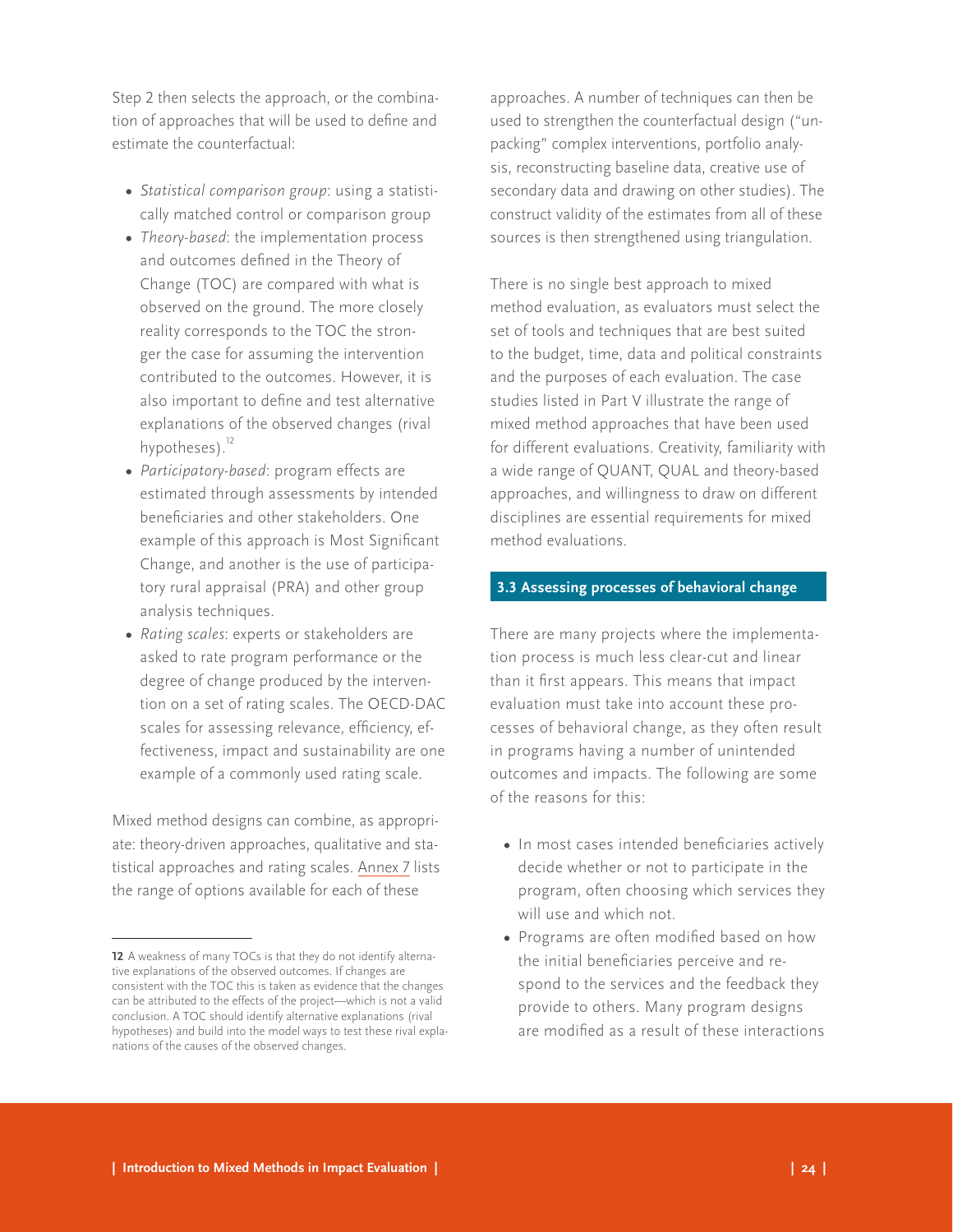#### <span id="page-28-0"></span>**BOX 4. PROGRAM OUTCOMES ARE AFFECTED BY HOW BENEFICIARIES RESPOND TO SERVICES AND HOW STAFF REACT TO BENEFICIARY RESPONSES. STUDYING BEHAVIORAL CHANGE IN A SCHOOL FEEDING PROGRAM IN NICARAGUA.**

A school breakfast program was organized in a food insecure rural area of Nicaragua to increase school enrolment. In some schools teachers also gave food to younger siblings who came when mothers were bringing students to school. The word was passed to other mothers and as the number of siblings increased some teachers gave all siblings breakfast and others did not. The decision largely depended not only on the attitude of each teacher but also on the willingness of mothers to help prepare the breakfasts and local farmers to donate more food. In some communities these behavioral responses transformed the

school breakfast program into a major nutrition program involving mobilization of food from local farmers, men helping transport large quantities of food, building school kitchens and in some cases installing electric power in the classrooms, while mothers organized the breakfasts and sometimes started school vegetable gardens. The final outcomes in each school and the lessons learned could only be determined by close observation of the behavior of teachers, parents and the communities and seemed to vary depending on individual attitudes, local economic conditions and sometimes ethnicity.

within the target population and between them and service providers (see Box 4).

- **•**  Project staff all have the own attitudes toward different groups, beliefs about who will benefit and who will not and their own ways of interacting with the community.<sup>13</sup> Even when staff receive rigorous training, each person will react in a slightly different way.
- Each project operates in a unique setting where implementation and outcomes are affected by a unique set of social, economic, political, environmental, legal and other factors.<sup>14</sup>

The following are some of the ways that mixed method designs can evaluate these programs:

- **•**  A rapid diagnostic study conducted at the start of the evaluation can help clarify the setting within which the program is implemented and the contextual factors that are likely to affect implementation. The study can also describe social stratification and identify the marginal and vulnerable groups that might be excluded from access to project benefits. Initial QUAL analysis can be combined with a rapid QUANT survey to estimate the magnitude and distribution of, for example, vulnerable groups.
- The scope of the conventional program monitoring can be broadened to provide more detailed QUANT information on the characteristics of the social groups who do and do not use project services.
- The bottleneck analysis framework developed by UNICEF can provide a more rigorous framework for the analysis of the factors determining which sectors do and do not have access to the project and the supply and demand-side factors determining access.<sup>15</sup>

**<sup>13</sup>** A review of factors affecting the success of Brazilian state education systems in increasing access to low-income families found that many teachers believed that children from poor households were very likely to drop-out of school and even if they stayed they would get poor grades and would be disruptive. Consequently, many teachers did not feel it was worth making the effort to help or encourage children from poor backgrounds. Bamberger and Segone (2011) argue that many causes of inequality are socially determined as governments and public opinion may not wish to encourage access of different immigrant groups or ethnic minorities to public services.

**<sup>14</sup>** Systems analysis provides useful frameworks for understanding the operation of these contextual actors and also for understanding how history affects the attitudes and expectations of stakeholders and communities to new project interventions. Space does not permit a discussion of systems analysis. For a brief introduction to systems analysis and how it can be used in impact evaluation see Bamberger (2011) How to design and manage equity focused evaluations Section 5.2.C.

**<sup>15</sup>** See Bamberger and Segone (2011) How to design and manage equity-focused evaluations. Pp. 45–50. UNICEF. Available at http:// mymande.org/?q=equity\_focused\_evaluations\_intro.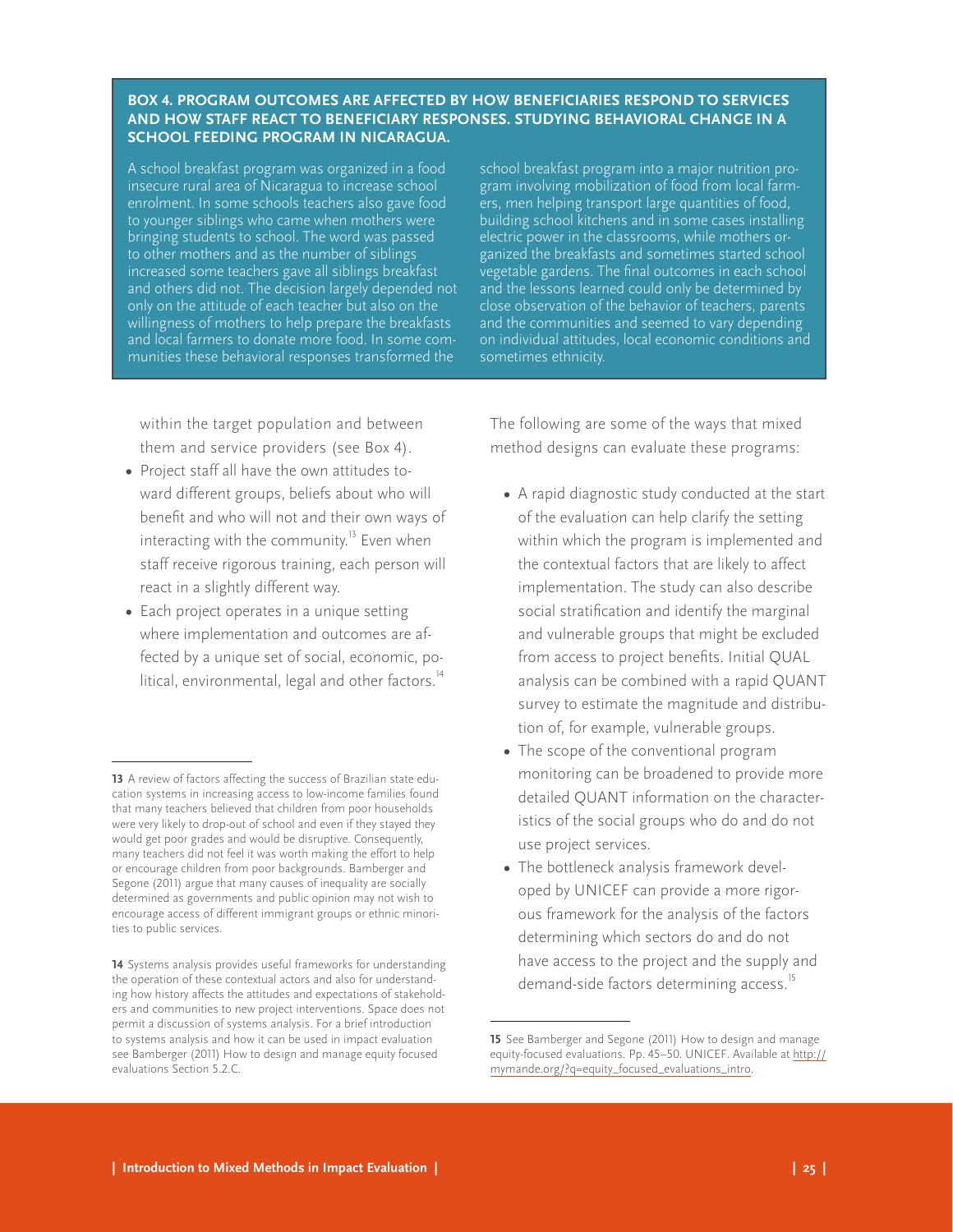**•**  A number of QUAL techniques are available to observe what actually happens during project implementation, how different groups respond to the project, and how the original design and implementation plan is modified by the interaction between different sectors of the target population

and project staff. These techniques include, but are not limited to: participant observation; panel studies where a small sample of individuals, households or communities are visited periodically throughout the project; focus groups; Participatory Rural Appraisal (PRA) techniques; and self-reporting.<sup>16</sup>

**<sup>16</sup>** Examples of self-reporting techniques include asking a small number of respondents to keep diaries in which they record experiences and activities relevant to the project or asking households to keep a record of their income and expenditure. In some studies respondents are given cell phones and asked to call in to report, for example, their travel patterns, locations in which they feel insecure or tempted to purchase drugs etc.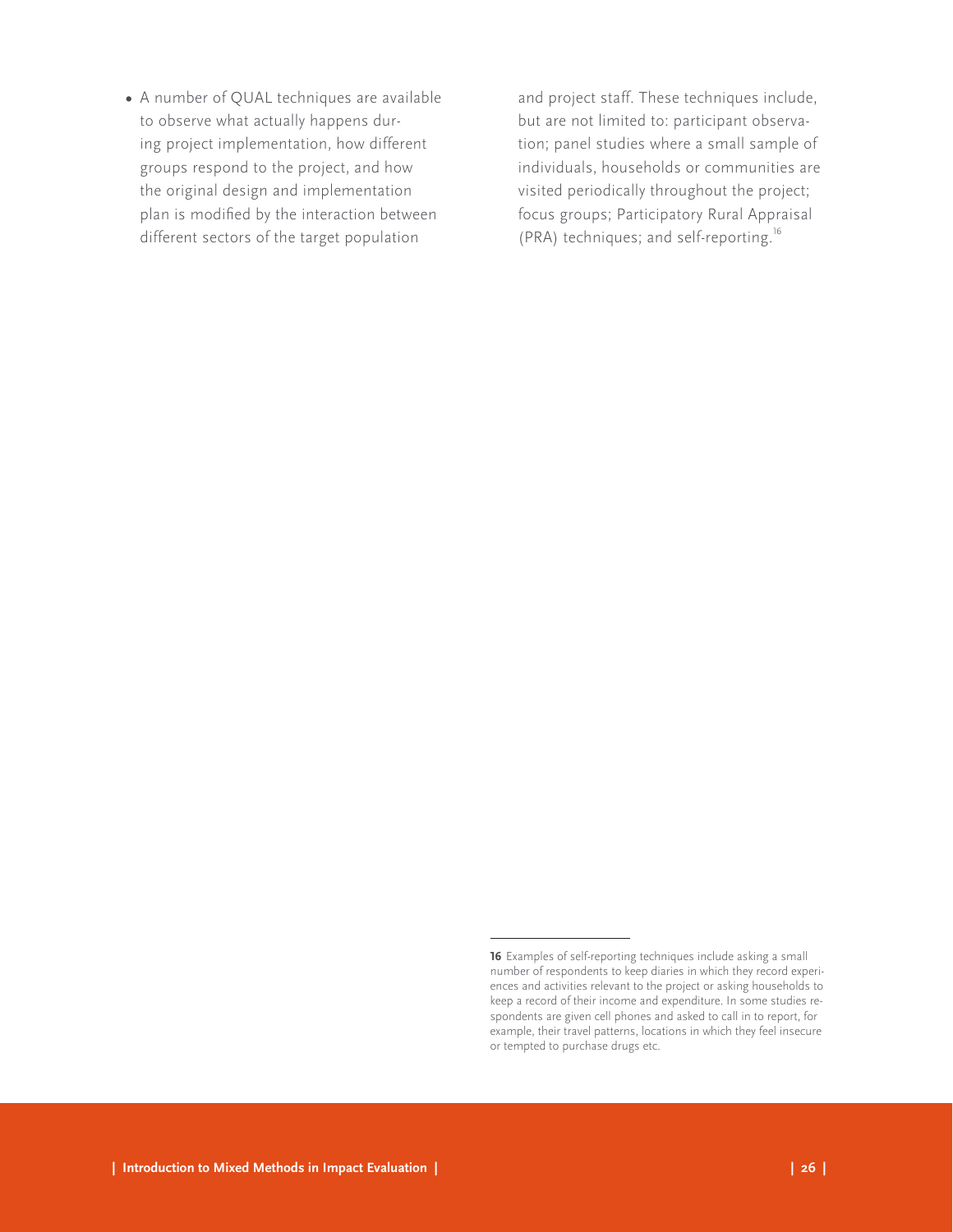## <span id="page-30-0"></span>**Part IV. Managing Mixed Methods Evaluations**

## **4.1 Mixed methods designs require a special management approach**

Although some applications of mixed-method designs involve only adding additional data collection methods to a dominant QUANT or QUAL design, a fully integrated MM evaluation strategy involves much more than this. To enjoy the full benefit of combining QUANT and QUAL approaches and methods, it is necessary to plan an MM evaluation strategy from day one. This requires a management commitment to guarantee the additional time and resources required to effectively implement the approach—and to defend these from administrative pressures to cut budgets and time. This will often require an energetic campaign by the evaluation manager to ensure buy-in from the senior management and funding agencies. Briefings in management meetings, short reports or trainings on methods, newsletters, short videos, etc., can be useful advocacy tools.

The evaluation team must also be able to produce convincing evidence to show that MM do bring additional benefits. For example, a small number of typical evaluations might be selected with additional time and resources approved to test the MM approach and to compare outcomes with standard evaluation approaches used on similar programs. Is it possible to demonstrate that the extra resources and time required for a MM approach do add value?

In addition to ensuring sufficient time and resources, management of a MM evaluation requires special attention to the following areas (see Box 5):

*Composition of the Research Team.* Ideally, the research team should include principal researchers from two or more disciplines (e.g., anthropology, medicine, law, sociology, economics). However, for most evaluations, resource constraints will not permit this and ways must be found to ensure that the evaluation team members are able to cover all of the basic QUANT and QUAL tools and techniques. A challenge for the evaluation manager is to help build these basic skills, often with some support from consultants or other agencies. Where team members have different skill sets and different professional orientations, it is important to allow time and opportunities for each researcher to become familiar with the methodology of the others and to develop mutual respect and trust among the members of the team. This is even more important when the evaluation team comprises specialists from different countries as well as from different disciplines. Table 5 indicates some of the additional areas of research expertise that may be required by teams with a QUANT or QUAL orientation.

*Managing mixed method approaches during the evaluation design.* Management support may be required to ensure that the evaluation framework draws on all the involved disciplines and that the research questions and issues incorporate each of these methodologies. This can be important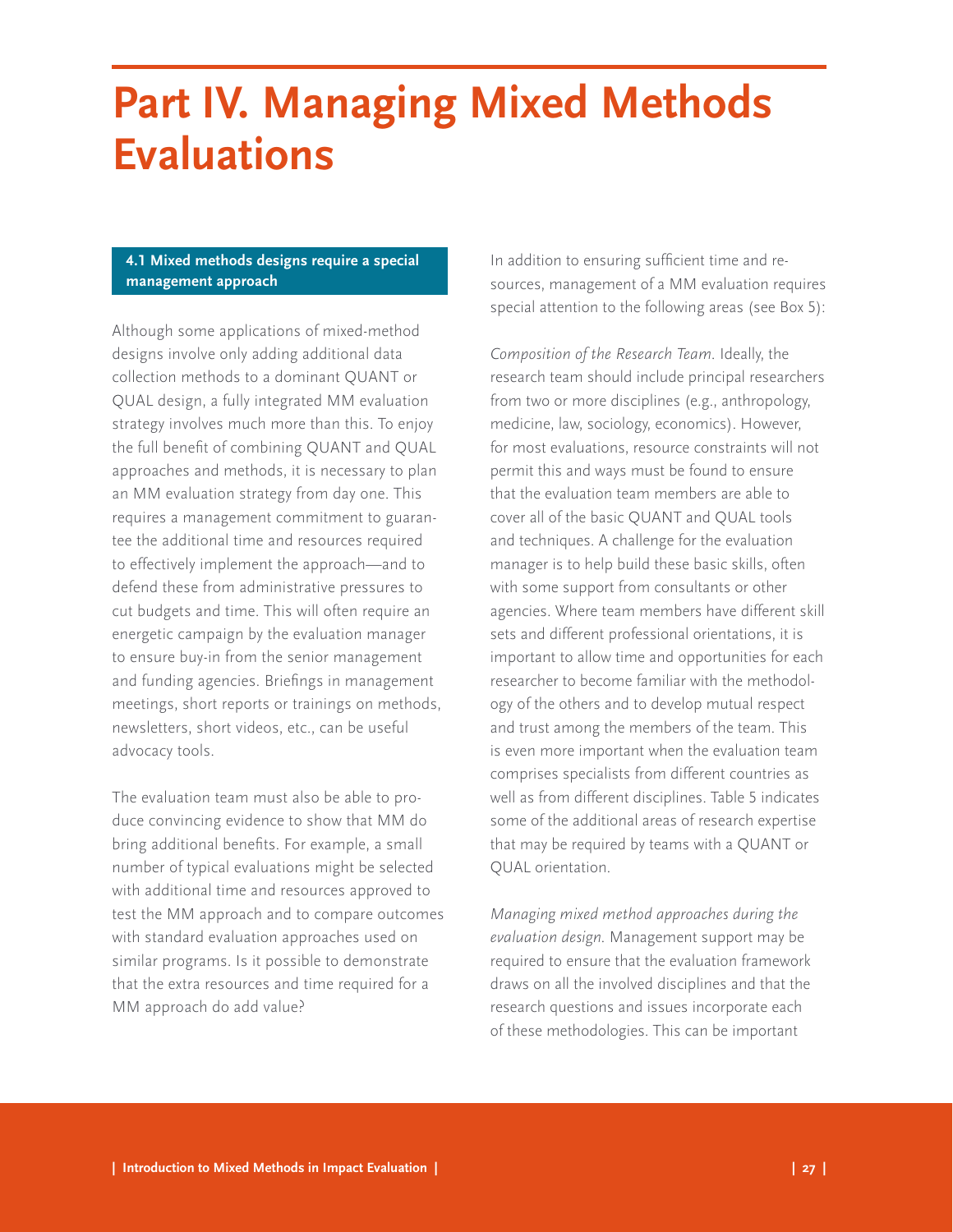## <span id="page-31-0"></span>**BOX 5. PLANNING AND BUDGETING ADDITIONAL TIME AND RESOURCES THAT MAY BE REQUIRED FOR A MIXED METHOD EVALUATION**

MM evaluations often require additional time (e.g., for team building) and money. The manager must decide if the extra resources are justified and, if so, ensure they are budgeted.

## **Composition and integration of the research team:** *The evaluation manager has a critical role to play in ensuring that team members from different disciplines work effectively together. This requires extra time and effort.*

- Allow time for researchers to develop an understanding and respect for each other's disciplines and work. Ensure all team members are familiar with the basic literature and current debates in the other field.
- Ensure similar linkages and team building for local researchers.

## **Integrated approaches during the evaluation design:**  *The evaluation manager must actively encourage all team members to take full advantage of new frameworks, data collection and analysis tools.*

- Ensure that researchers from different disciplines are brought in at the evaluation design stage or approximately the same time, so that everyone feels they are making a significant contribution to the overall evaluation, and are not just the "icing on the cake." This is especially important where one discipline is dominant.
- Ensure that the evaluation draws on theories and approaches from all the disciplines involved in the evaluation (e.g., anthropology, medicine, law, sociology, economics, demography), with each being used to enrich and broaden the others.
- Ensure that concepts and methods are not taken out of context, but draw on the intellectual debates and approaches within the respective disciplines.

**Data collection and the use of triangulation:**  *Many evaluation proposals refer to triangulation, but it is often not used systematically. Triangulation is a key component of a mixed method approach and it is the responsibility of the manager to ensure that it is fully used.* 

- Select QUANT and QUAL data collection methods that complement each other, and specify how they will be combined in the fieldwork and analysis.
- Select at least two independent estimating methods for key indicators and hypotheses.
- Ensure full documentation of all sample selection, data collection, and analysis methods.

## **Data analysis and possible field follow-up:** *The manager should ensure that there is an MM data analysis plan put in place early in the evaluation.*

- Present separate analyses of QUANT and QUAL findings to highlight different interpretations and findings and prepare an integrated report drawing on all of the data.
- Use systematic triangulation procedures to check on inconsistencies or differing interpretations.
- Budget resources and time for follow-up visits to the field.
- Highlight different interpretations and findings from different methods and discuss how these enrich the study. Different, and seemingly contradictory, outcomes should be considered a major strength of the integrated approach rather than an annoyance.
- Present cases and OUAL material to illustrate or test QUANT findings.

### **Presentation and dissemination of findings:** *The manager should encourage the team to broaden the range of presentation and dissemination methods to ensure that the full richness of MM data is captured.*

- Combine conventional written reports and PowerPoint presentations with more participatory presentation methods. Develop more innovative and user-friendly reports and avoid long, technical reports for nontechnical audiences.
- Broaden the range of stakeholders invited to presentations of findings to include community and civil society groups often not be consulted in many QUANT evaluations.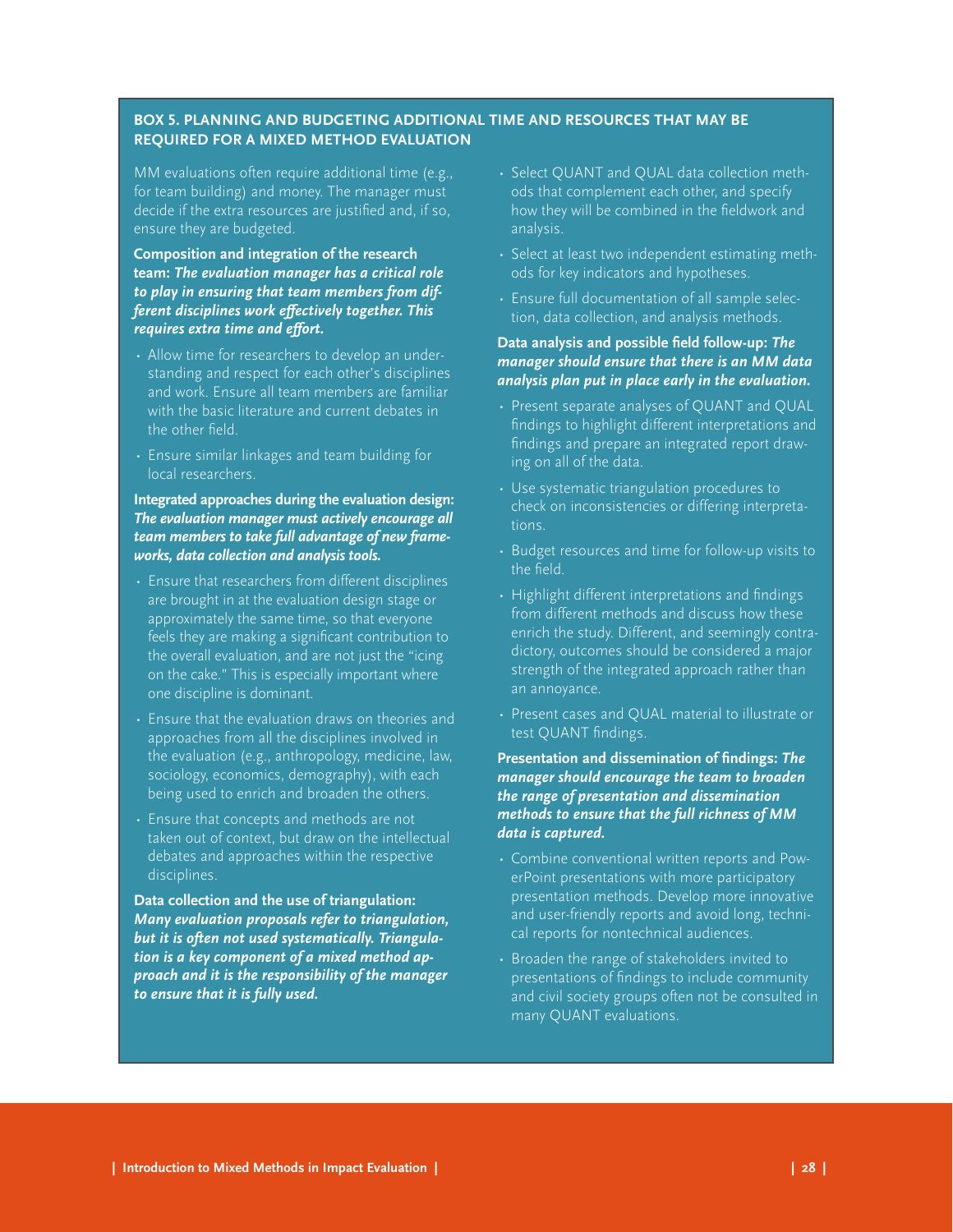<span id="page-32-0"></span>**Table 5.** Additional areas of research expertise that may be required for QUANT and QUAL oriented teams to conduct MM evaluations

| • Knowledge of basic QUAL data collection methods (e.g., in-depth interviews, group interview techniques, observa-<br>• Statistical sampling methods<br>• Management of QUANT data collection, particularly the<br>administration of structured questionnaires<br>tion techniques)<br>• Knowledge of the local culture<br>• Statistical data analysis<br>• Experience with, and evaluation of, community and<br>organizational development programs<br>• Systematic use of triangulation | <b>QUANT Oriented Evaluations</b> | <b>QUAL Oriented Evaluations</b> |
|------------------------------------------------------------------------------------------------------------------------------------------------------------------------------------------------------------------------------------------------------------------------------------------------------------------------------------------------------------------------------------------------------------------------------------------------------------------------------------------|-----------------------------------|----------------------------------|
|                                                                                                                                                                                                                                                                                                                                                                                                                                                                                          |                                   |                                  |

for organizations that have traditionally relied on mainly QUANT or QUAL methods and where the evaluation team may have to be encouraged to ensure that equal weight is given to the frameworks and methods of the newly introduced disciplines.<sup>17</sup>

*Ensuring the use of MM during data collection.* The decision whether to use sequential or concurrent data collection is partly a technical issue, but it involves management considerations. Consecutive QUANT and QUAL data collection may save significant amounts of time, which may also save money, but this will require efficient management systems to coordinate QUANT survey and QUAL data collection teams who may have different methods of operation. When data collection is constrained by security and logistical challenges, the use of consecutive data collection may require efficient management of transport to deliver researchers to and collect them from different areas, as well as coordination with police and military in situations where permission has to be obtained to

visit communities and precise itineraries may have to be prepared and approved.

*Managing mixed method data analysis*. With a dominant QUANT design, data analysis normally does not begin until all, or most, of the data has been collected, entered into a database, and cleaned. However, the analysis of QUAL data may be a continuous process that begins soon after the researchers enter the field. Data management becomes more challenging because it is an interactive rather than a linear process. Initial findings from QUAL data analysis are often used to design questions for the QUANT surveys, and initial QUANT data analysis is often used to select the samples for the in-depth QUAL analysis. This presents a number of special management challenges: (a) data collection must be conducted more rapidly, so as not to delay the start of the next stage of the evaluation design and data collection; (b) data quality procedures are more complex, as they must assess the quality of both QUANT and QUAL data collection; and (c) triangulation procedures must be used systematically to check the consistency of estimates of key outcome indicators obtained from different methods of data collection, and procedures must be in place to follow up and determine the reasons

**<sup>17</sup>** It will often be the case that professionals from the new disciplines will not be brought in until the evaluation design has already been defined and where they will only be asked to collect data to fit into the already established evaluation designs. Experience shows that QUANT oriented evaluations will often only commission QUAL oriented researchers to conduct a few focus groups or case studies to show the evaluation is using mixed methods, but without really building these into the overall evaluation design.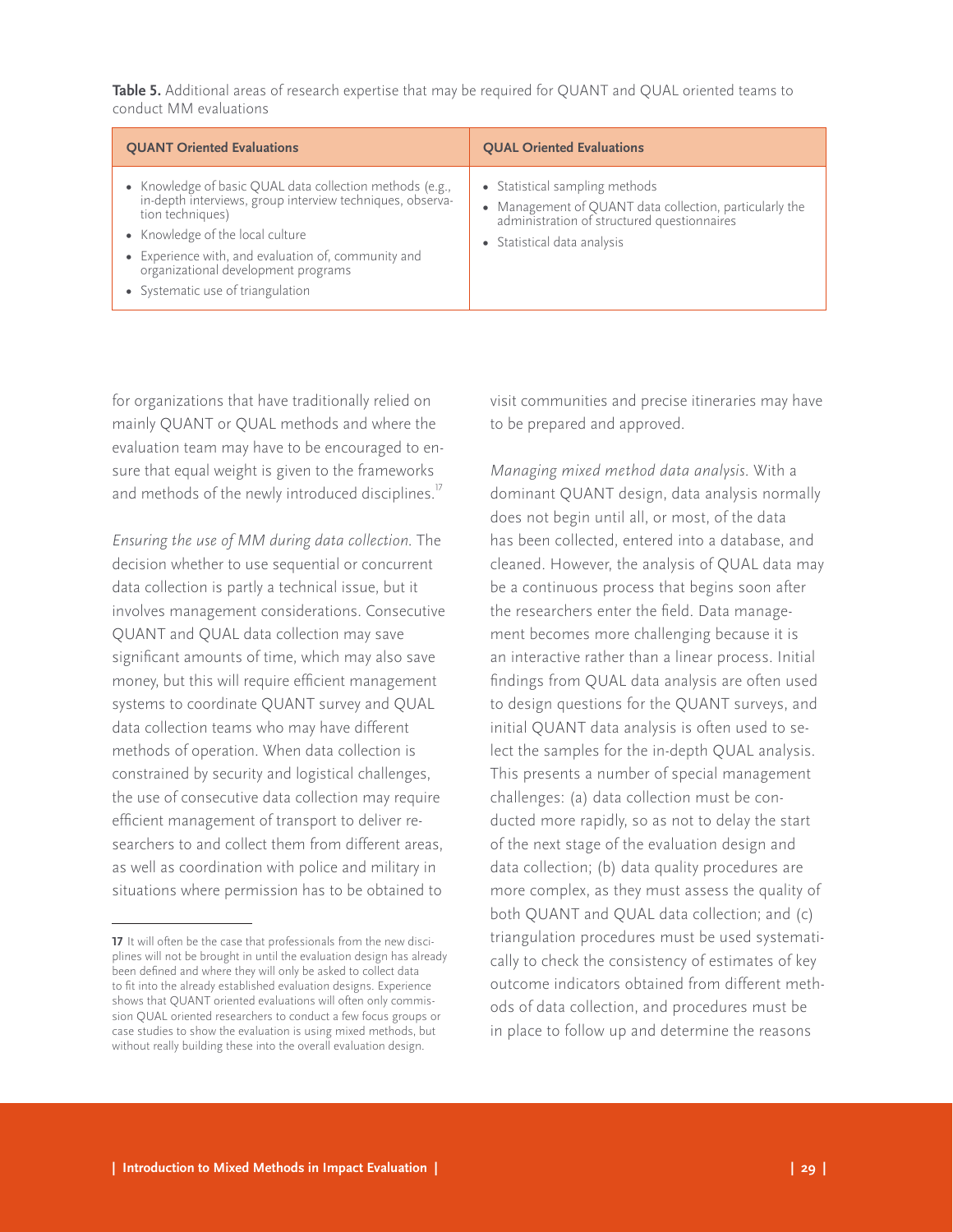<span id="page-33-0"></span>for inconsistencies between data from different sources. All of these require more complex and efficient data management systems.

**4.2 Tips for resource constrained NGOs to mobilize the expertise and resources required to conduct mixed methods evaluations**

Mixed methods evaluations offer a great advantage for NGOs that require quality and credible evaluation reports but that must conduct the evaluations "on a shoestring," with only limited in-house evaluation expertise, and/or few resources to bring in outside experts. For the many NGOs conducting evaluations under these real-world constraints, creativity will frequently be required to obtain the required expertise. This can be done either through additional training for the current research team or by finding ways to obtain the required expertise through collaboration with other agencies. There are no hard and fast rules as to the minimum levels of expertise, time and resources requirements to conduct a methodologically sound MM evaluation, but a minimum level of expertise should ideally be available in all of the areas identified in Table 5. Box 6 offers tips on how to achieve the essential expertise and to mobilize additional resources while working on a limited budget.

All of these constraints affect the credibility of evaluation findings. How credible is an evaluation that had to be conducted on a tight budget, with little time in the field, limited access to data, possibly with security concerns? While there is no "magic bullet" for resolving these challenges, there are a number of ways in which MM can help achieve acceptable methodological rigor and credible findings. The following are some of the useful

ways to achieve credible findings while working within these constraints:

**a. Basing the evaluation on a well-articulated theory of change** (Both GN1 and GN2 include extensive discussions of the development and use of the TOC in the impact evaluation design and analysis). A TOC that is developed through participatory consultations with stakeholders can define the steps and processes through which outputs, outcomes and impacts are to be achieved and can identify the critical assumptions to be assessed. The TOC should include agreed-to milestones, so that if an evaluation must be conducted when it is still too early to measure outcomes, the milestones can help increase the credibility of the evidence that the project is on track to achieve its objectives. MM can strengthen the TOC by incorporating both QUANT and QUAL indicators, studying what happens during project implementation and describing important processes of behavioral change.

**b. Consultation with stakeholders** to ensure that they find the evaluation methods and the key indicators credible, and to be aware of (and to address) the concerns that they may have.

**c. Using triangulation to maximize the validity of estimates based on small samples from different sources** (see Section 2.2).

**d. Using mixed methods sampling to ensure the representativeness of QUAL data** from case studies, in-depth interviews and observation (see Section 3.1 Model 2).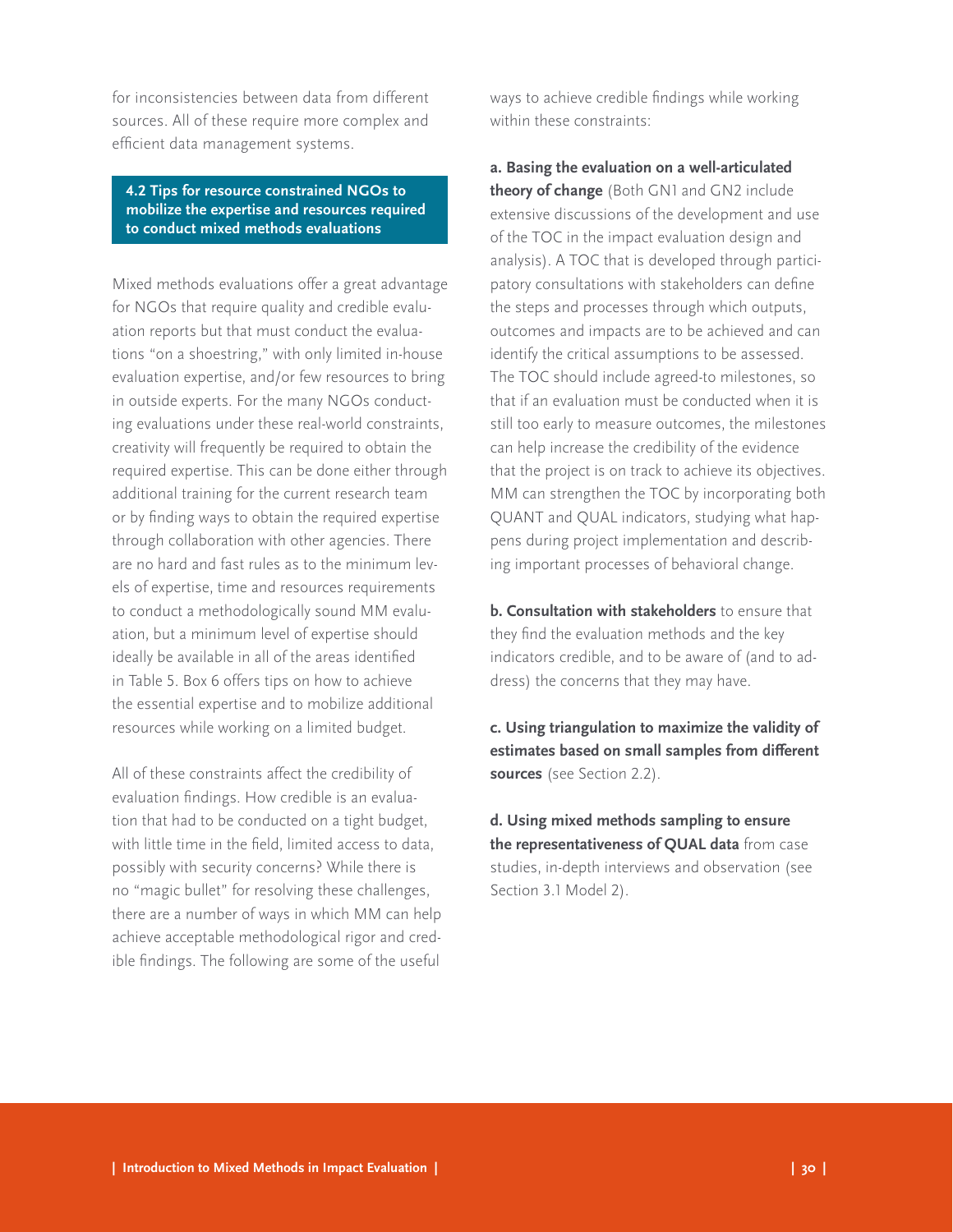## <span id="page-34-0"></span>**BOX 6. CONDUCTING MIXED METHODS IMPACT EVALUATIONS ON A SHOESTRING: TIPS FOR NGOS WITH LIMITED RESOURCES AND EVALUATION EXPERTISE**

*While mixed methods can be used as part of a rigorous, expensive and complex impact evaluation, most NGOs have limited time and resources to invest in impact evaluations and only limited evaluation expertise. Yet they need valid and credible assessments of the outcomes and impacts of their programs. The good news is that MM tools and techniques are very flexible and can help improve the quality of impact evaluations for NGOs conducting evaluations on a shoestring. The following are some practical tips discussed in this guidance note.* 

## **Start gradually and broaden the scope as experience is gained.**

- It is usually simpler and cheaper to start by using MM in only a single stage of the evaluation for example, using at least two independent methods to collect data, or conducting a rapid diagnostic study to help design a questionnaire. Take advantage of data that is already being generated through the program monitoring system. As your experience increases, then consider broadening the scope.
- • It is usually easier to start by using *sequential* rather than *consecutive* impact evaluation designs (see Section 2.2).
- While some mixed methods approaches are quite complicated to use, there are many other techniques that are simple and economical and can be easily learned and used by staff with only limited research experience.
- Integrate MM design with the M&E system and make maximum use of data collected through these (see GN2).

### **Ensure the findings are both methodologically sound and credible to stakeholders.**

- To start, focus on the kinds of data that are considered credible by stakeholders. Don't spend all of your resources on large sample surveys if your clients and stakeholders are more concerned with case studies and in-depth description of how the program actually operates.
- At the same time, try to balance stakeholder preferences with a judicious combination of QUANT and QUAL data and with the use of triangulation and other techniques to enhance validity. MM studies collect a wide range of different kinds of

quantitative and qualitative data, so that even from a small evaluation it is possible to select the kinds of evidence that are most convincing to stakeholders.

- MM sampling can ensure that a small number of case studies can be selected to ensure they are broadly representative of the total target population—thus increasing the validity/credibility of the findings (see Section 2.3).
- By creative combining of evidence from different sources, *triangulation* can increase the credibility of estimates from small samples (see Section 2.2 and [Annex](http://www.interaction.org/annex-9-example-triangulation-comparing-estimates-household-income-and-poverty-different-sources) 9).

### **Stay within your budget and level of expertise.**

- There are many ways to reduce the costs of data collection while still ensuring the collection of reliable data (see [Annex 8](http://www.interaction.org/annex-8-strategies-reducing-costs-data-collection-and-analysis)).
- Many university departments teach mixed methods, and it may be possible to collaborate with one of the faculty or students for free or for token costs for one of their field assignments. Many post-graduate students might consider preparing a case study as one of their course assignments.

### **Get help.**

- There are a lot of free webinars and other internet resources on the design and use of MM (http://www.interaction.org/resources/training is a good place to start).
- Many of the large international NGOs have permanent evaluation departments that may be willing to provide some free guidance on the phone or in person if they happen to be visiting your country.

## **Real-world examples of simple and economical mixed method designs.**

 $\cdot$  Case study No. 7, Evaluating the UNICEF Education Project in Timor L'Este, and Case study No. 11, Evaluating the Eritrea Community Development Fund, both illustrate how mixed methods can be used where data is difficult to access and resources are limited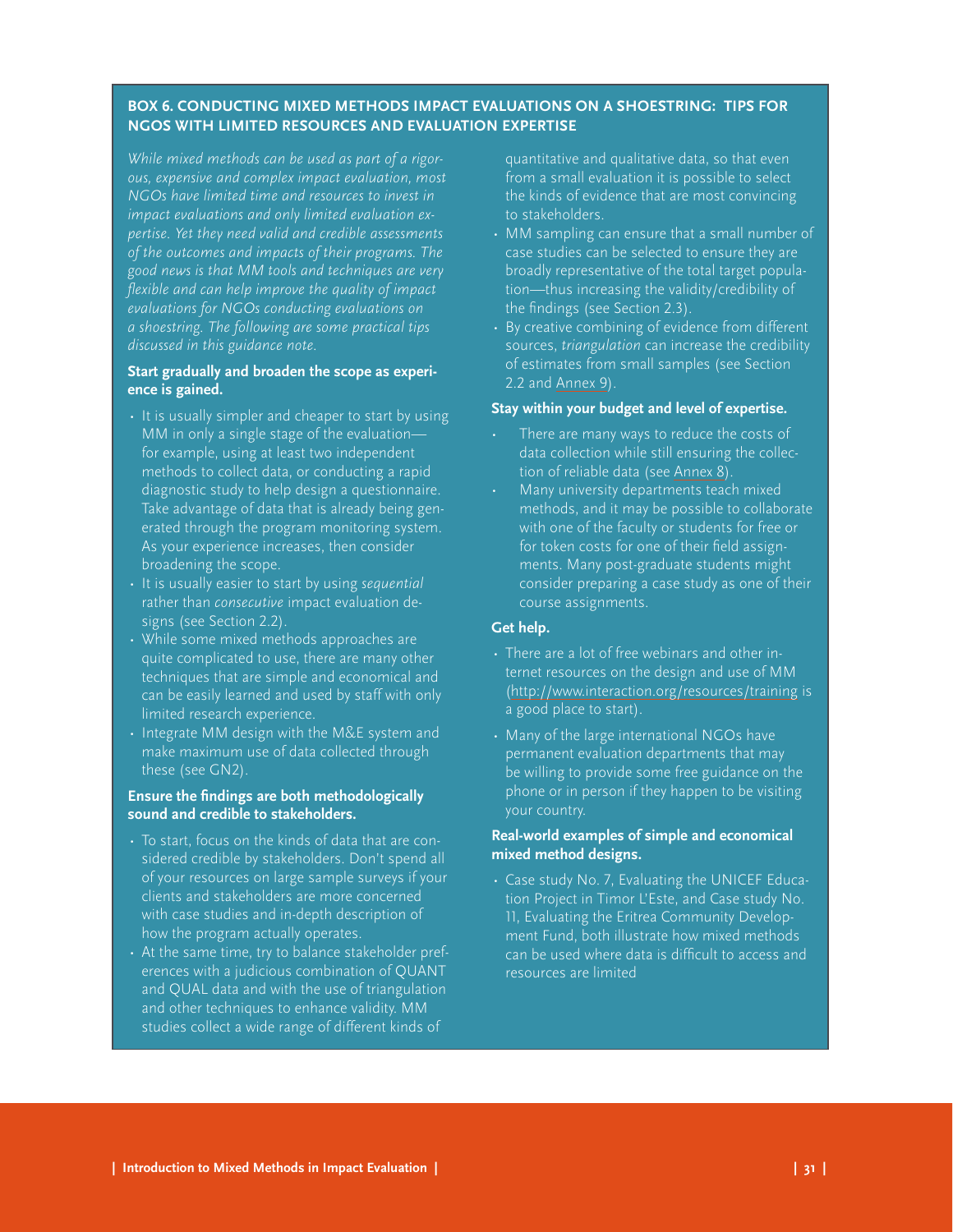# <span id="page-35-0"></span>**Part V. Case Studies Illustrating Different Applications of Mixed Methods Designs**

The three evaluations described in this section illustrate the methodologies used in: a predominantly QUANT evaluation, a predominantly QUAL evaluation, and an evaluation giving equal weight to both QUANT and QUAL methods. Together these three examples illustrate the wide range of MM evaluation approaches that can be used. Table 6 (at the end of this section) lists 17 examples of MM evaluation designs that are summarized in [Annex 10.](http://www.interaction.org/annex-10-case-studies-mm-evaluation-designs-predominant-quant-qual-and-balanced-orientations) The evaluations covered projects supported by NGOs, UN agencies and the World Bank.

## **Example 1: A QUANT-oriented evaluation: Evaluating a post-conflict reconstruction program in Liberia (DFID and the International Rescue Committee)**

The evaluation, completed in December 2008, assessed the impact of a DFID-funded program of community driven reconstruction (CDR) implemented by the International Rescue Committee in post-conflict Northern Liberia in 2006–7. In 42 communities, the CDR program used block grants, elected decision-making institutions, participatory planning and community development projects to improve socio-economic welfare, local governance and community cohesion. The evaluation assessed whether the program achieved its objective.

A mixed methods evaluation design was used. The motivation for using a mixed methods approach was the recognition of the difficulties of assessing,

purely on the basis of QUANT survey data, whether changes in stated attitudes reflected real changes. It was expected that exposure to the project might teach participants what were the expected ways to respond to questions about attitudes to cooperation and democracy, without affecting their actual ability or propensity to engage in community collective action. The evaluation was designed to address these challenges by combining QUANT survey data on changes in attitudes and reported behavior with field experimental data that could measure actual behavior changes. Both the survey and the field experimental methods were based on a randomized control trial—at the outset, communities were randomly assigned to receive CRC treatments (developing community committees and providing support for rapid impact programs), while a roughly equal number of control communities did not receive CRC programs. Other QUANT methods used included a social capital questionnaire to assess both how outcomes were affected by existing social capital and how the program affected social capital, and the collection of survey data on community organization and social cohesion.

Field experimental and QUAL methods included the collection of data on community organization and social cohesion through in-depth interviews and observation with individual behavior in a public goods game. Six months after the CDR program was completed, all treatment and control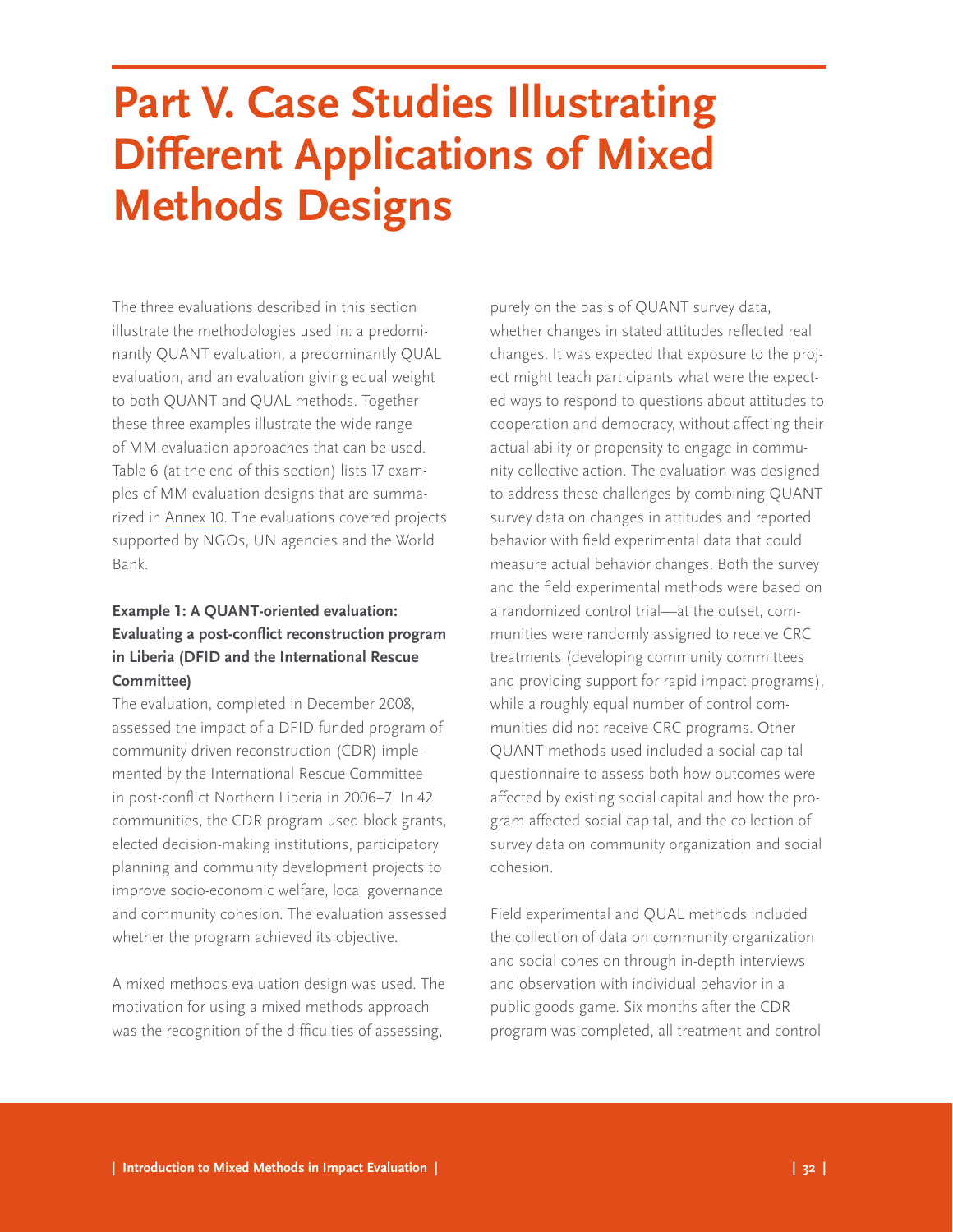communities were given the opportunity to raise funds from a Liberian NGO to implement a public goods project. The only requirements were that the communities choose a project in advance and identify three individuals to handle the money. Communities were also told that the amount of money they would receive (ranging from \$0 to about \$500) would depend on the results of a village-wide public goods game, in which 24 randomly selected individuals could choose privately to retain a sum of money for their own use or contribute it to a community fund (with an additional matching contribution supplied by the researchers) to be used for the public good. The researchers then gathered data on how communities selected projects and representatives and observed patterns of play in the public goods game. It was believed that the games could provide a more accurate estimate of attitudes and behavior as there was a real monetary cost to acting to please outsiders.

## **Example 2: A QUAL oriented MM evaluation: Evaluating a program to prevent violence against women in El Salvador (Oxfam America)**

The 10 year program to combat violence against women (VAW) was launched in 2008. It operates at the national, municipal and community levels, combining public awareness campaigns with the organization of women and civil society, and promotes more effective coordination between public authorities and organized women. A major challenge concerns the attribution of changes in attitudes and behavior with respect to national and municipal advocacy and campaigning strategies, particularly among public sector agencies. The question of counterfactual is difficult. Another challenge was the limited availability of good QUANT data on levels and changes in VAW. Police, justice and health data were both unreliable and underreported. As always, victims were reluctant to report abuse. Consequently, the

evaluation team decided the most accurate way to measure influence of the campaign was to conduct in depth comparison cases, focused on intermediate objectives, supported wherever possible by available QUANT data.

The MM evaluation design was based on a theory of change. This identified how multiple outcomes promoted in coalition might sequence and combine to produce intended impacts: coordination and exchanges across regional agencies; new policy and norms (legislation, school curricula, municipal prevention policies); changes in social relations and behavior through awareness raising and better application of the law; and wellbeing and agency (increased knowledge; women more confident to take action; women benefit from improved services; women, youth and allies influence decision makers). A set of 11 long-term indicators were defined to assess outcomes and impacts over the 10 year period, and short-term progress "benchmark targets" were defined every three years.

The evaluation was based on a set of process principles (multidisciplinary team and mixed methods approach, regionally based research institution, collaborative design and consultation with all partners, and the use of triangulation and consultation to validate findings). The key elements of the methodological approach included:

- **•**  In-depth comparative case studies in two municipalities.
- Major cross-stakeholder document synthesis.
- Interviews on the effectiveness of advocacy choices at the national level.
- Focus on linkages between different levels of intervention (national, municipal and local)
- Different time horizons for assessing different outcomes.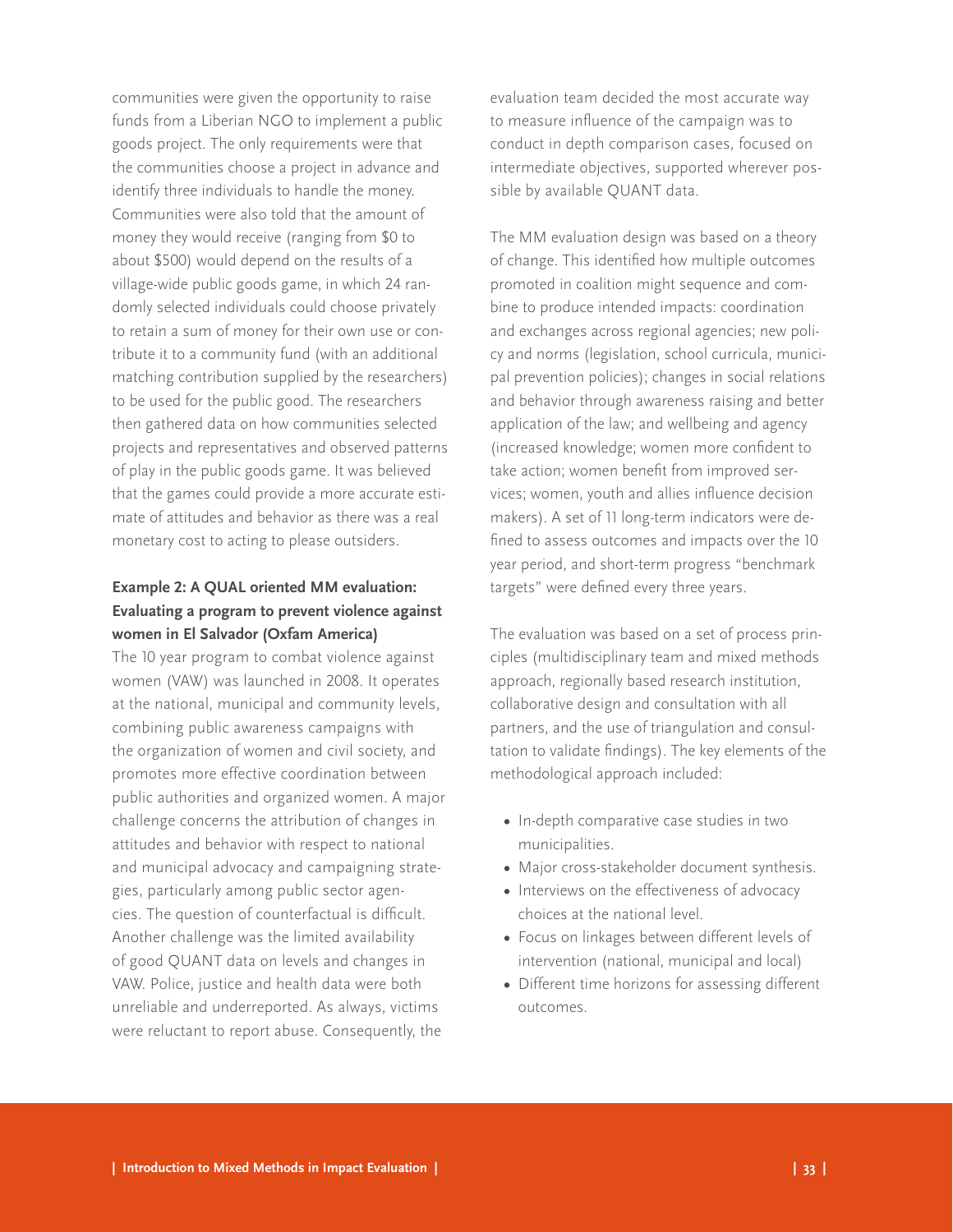The research pathways and key data sources include:

- Providing context on general trends through collection of national- and municipal-level indicators (government statistics, statistics on violence against women, passage and implementation of laws on VAW, budget commitments).
- Two in-depth comparative case studies focusing on results in particular municipalities, women's perceptions of safety, assessing effectiveness of prevention actions, women's confidence to address VAW. Data sources include in-depth interviews, observation, municipal statistics and trends, and focus groups with women providing accounts of changing conditions.
- **•**  Advocacy evaluation: Trace the influence pathway of the campaign through document review and interviews with policy-makers and other actors on key events and decision points, and to ask if progress could have been made without the advocacy campaigns. Assess whether the campaign influenced the final version of legislation, and the effectiveness of civil society mechanisms to influence prevention policies. Use secondary data to compare trends in areas where campaigns did and did not operate.

The analysis and interpretation of findings combined:

**•**  Contribution analysis at the broader program level using project component data, case studies and tracing influence pathways (based on the TOC framework). Causality and attribution can be studied for component projects of the program coalition, but the focus at the program level is to test basic assumptions of a highly complex body of work.

• The TOC was a key element in defining a counterfactual providing a framework for comparing observed changes and processes with the intended process of change.

## **Example 3: A balanced MM design: Evaluating the impacts of the India Gram Panchayat Community Development Reform Program (World Bank)**

The purpose of the program was to devolve power to democratically elected village governments and to promote greater participation of women and scheduled castes. It was also intended to increase the effectiveness of the use of funds through greater community participation. The government provided grants that would be managed by the local community for implementation of economic and social infrastructure projects to be selected by the community. The program being assessed was a two-week training program for citizens on participatory planning and decision-making designed to improve the efficiency with which they would use the grants. The program design involved random assignment of communities to the treatment and control groups (receiving grants but no training).

The evaluation used a balanced mixed methods design involving the following steps:

- **•**  Selection of 200 villages (Gram Panchayats) with random assignment to project and control groups (QUANT).
- **•**  Exploratory research on land tenure, ownership of public goods, participation and social networks (QUAL).
- Baseline survey prior to the training programs (QUANT).
- **•**  In-depth process analysis in five project and five control areas (QUAL) to observe the changes in how communities organize, plan and manage projects, and the effects on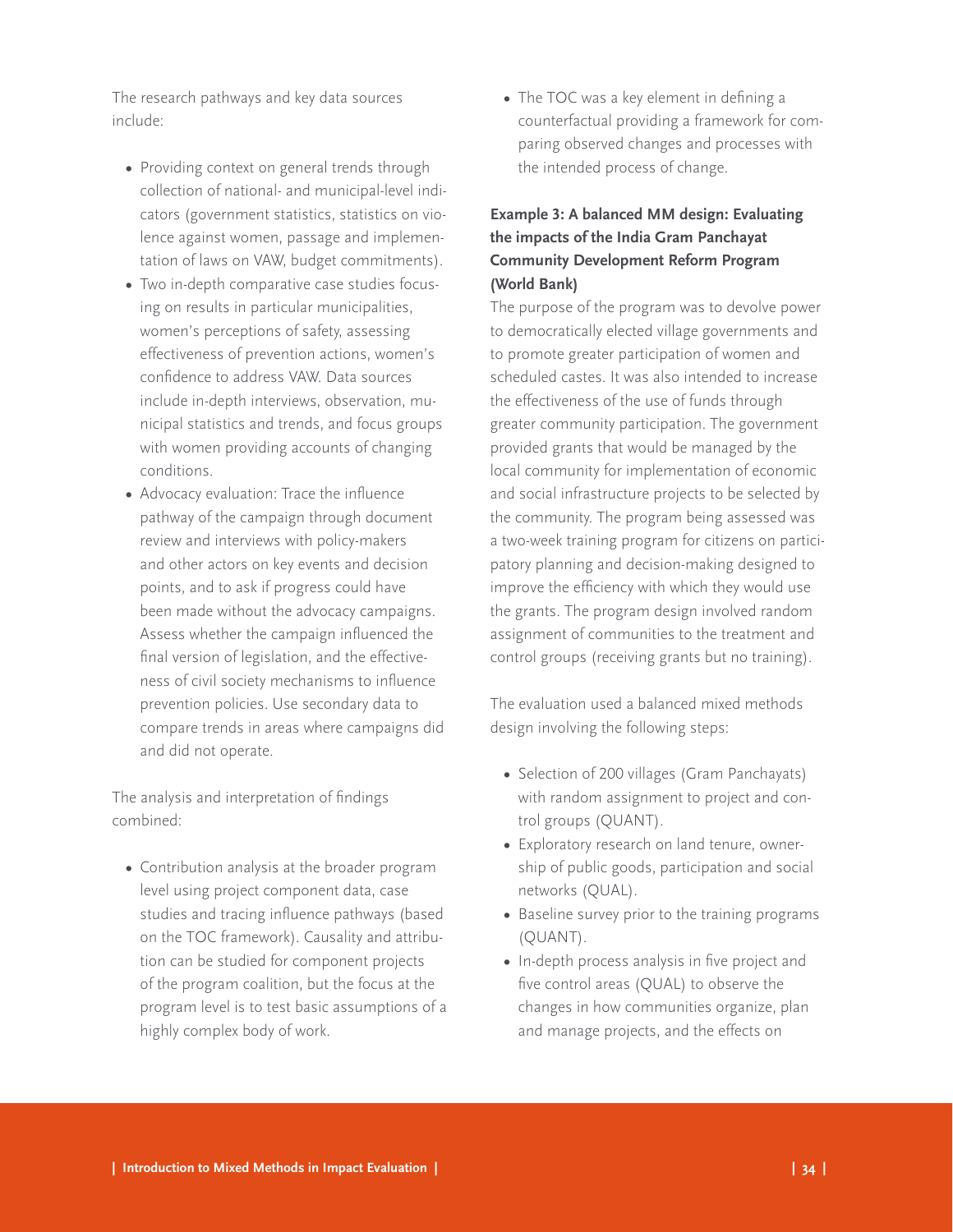participation and the involvement of women and scheduled castes. This involved one- to two-day visits every week over the two year period. Visits combined observation at the community level, interviews with politicians and community leaders, and in-depth interviews with 20 households in each village. Observation covered: political and social dynamics, corruption, economic change and network affiliation.

- Repeating the baseline survey after two years (QUANT).
- **•**  Triangulation was used throughout to compare QUANT and QUAL estimates of change and impacts.

Some of the advantages of the MM approach included:

- Recall of processes and discussions in village meetings are unreliable, so observers attended meetings and transcribed the proceedings and the meeting dynamics.
- **•**  Previous studies have found that surveys

produce widely varying estimates of inequality (the variance is too large to be able to use the findings for statistical analysis), so PRA techniques, where participants were selected to be representative of the total population, were used to complement survey data.

- **•**  Community development, participation, corruption and other key processes are difficult to capture in surveys, so survey data was compared with observation, key informants and participatory group interviews.
- At the same time it was essential to obtain quantitative estimates of the cost-effectiveness of the training programs, as this was a pilot program to inform decisions on whether the program should be replicated in other states.<sup>18</sup> Consequently, sampling strategies ensured that qualitative case studies and other data could be linked to the QUANT sample survey to ensure that the evaluation findings could be generalized.

**<sup>18</sup>** The evaluation included a comparison with four other states (not included in the present summary).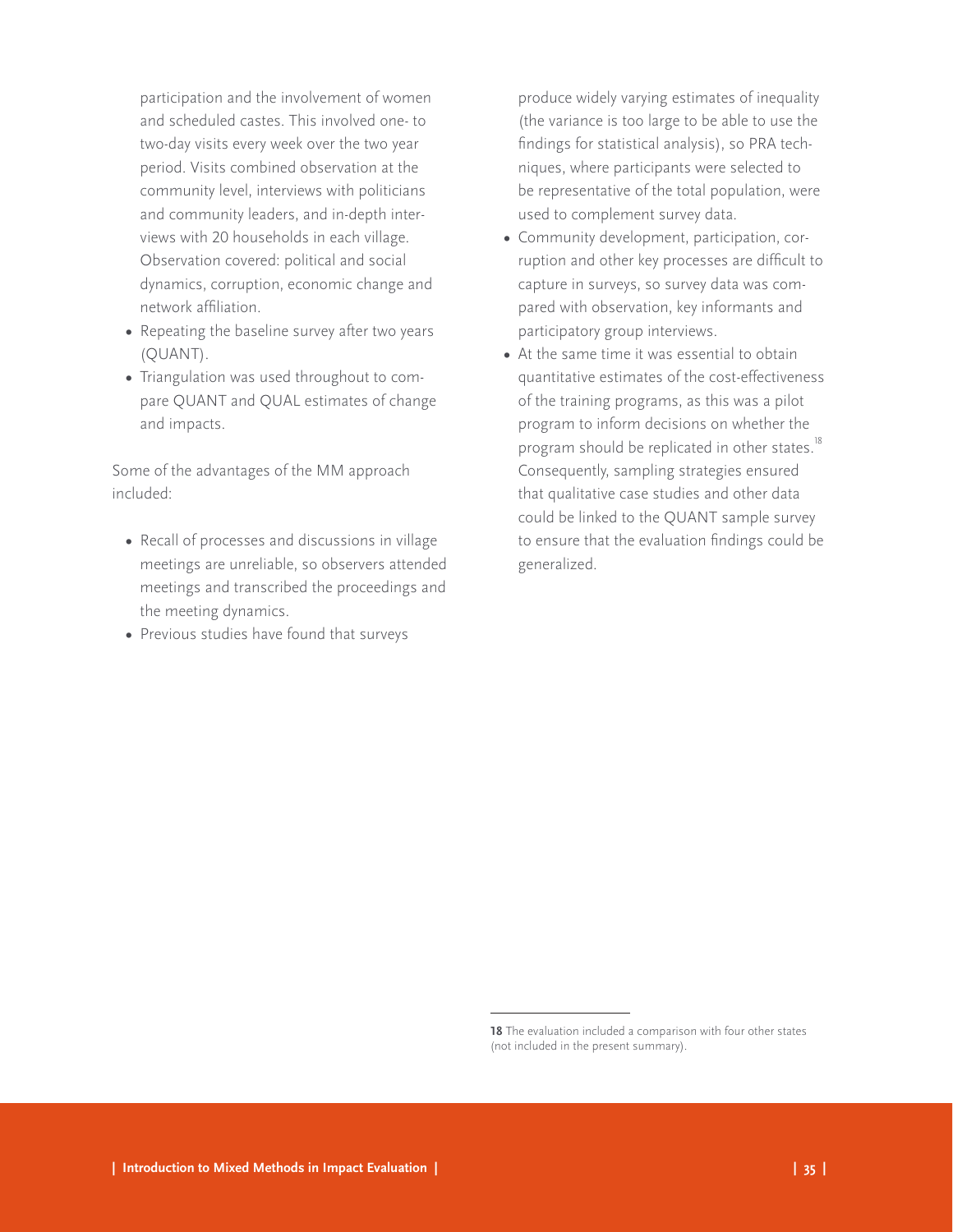<span id="page-39-0"></span>Table 6. Examples of MM evaluations summarized in [Annex 10](http://www.interaction.org/annex-10-case-studies-mm-evaluation-designs-predominant-quant-qual-and-balanced-orientations)

| <b>Title</b>                                                                                                        | <b>Agencies supporting the pro-</b><br>gram and conducting or commis-<br>sioning the evaluation |  |
|---------------------------------------------------------------------------------------------------------------------|-------------------------------------------------------------------------------------------------|--|
| A. Quantitatively oriented evaluation designs                                                                       |                                                                                                 |  |
| 1. Post-conflict reconstruction in Liberia.                                                                         | DFID and the International Rescue<br>Committee                                                  |  |
| 2. Long-term evaluation of the Tostan program to reduce female<br>circumcision in villages in Senegal.              | <b>UNICEF</b>                                                                                   |  |
| 3. Evaluating a conditional cash transfer program in Kazakstan.                                                     | Save the Children                                                                               |  |
| 4. Impact evaluation of FAO emergency and rehabilitation work in<br>rural DRC.                                      | <b>FAO</b>                                                                                      |  |
| <b>B. Qualitatively oriented evaluation designs</b>                                                                 |                                                                                                 |  |
| 5. Evaluating the impacts of a gender-based violence prevention<br>program in El Salvador.                          | Oxfam America                                                                                   |  |
| 6. Life and livelihoods food security program in Bangladesh.                                                        | USAID, Save the Children and<br><b>TANGO International</b>                                      |  |
| 7. Evaluation of the UNICEF Education Programme in Timor-L'Este.                                                    | <b>UNICEF</b>                                                                                   |  |
| 8. Evaluating the equity-outcomes of the Nepal Education for All<br>Project.                                        | UNICEF, NORAD and other partners                                                                |  |
| 9. Evaluating the equity outcomes of the Cambodia Community-Led<br>Total Sanitation Project.                        | <b>UNICEF</b>                                                                                   |  |
| 10. Inter-Agency Real-Time Evaluation of the Humanitarian Response<br>to Pakistan's 2009 Displacement Crisis.       | UNICEF and various partners                                                                     |  |
| 11. Evaluating the road construction component of the Eritrea Com-<br>munity Development Fund.                      | World Bank                                                                                      |  |
| 12. Evaluation of the Egyptian Community Schools Project.                                                           | <b>UNICEF</b>                                                                                   |  |
| 13. Evaluation of the Tanzania Community Justice Facilitation Project.                                              | <b>UNICEF</b>                                                                                   |  |
| 14. Evaluating UNICEF's Response in the area of Child Protection in<br>Indonesia, to the 2004 Indian Ocean Tsunami. | UNICEF                                                                                          |  |
| C. Balanced evaluation design giving equal weight to QUANT and QUAL approaches                                      |                                                                                                 |  |
| 15. Evaluating the Kecamatan Development Project in Indonesia.                                                      | World Bank and Government of<br>Indonesia                                                       |  |
| 16. Evaluating the Indian Panchayat Reform Program.                                                                 | World Bank                                                                                      |  |
| D. Meta-analysis (secondary analysis of a number of evaluations to identify general findings)                       |                                                                                                 |  |
| 17. CARE International. Impact Evaluation Report 2005-2010. Latin<br>America and the Caribbean.                     | <b>CARE</b> International                                                                       |  |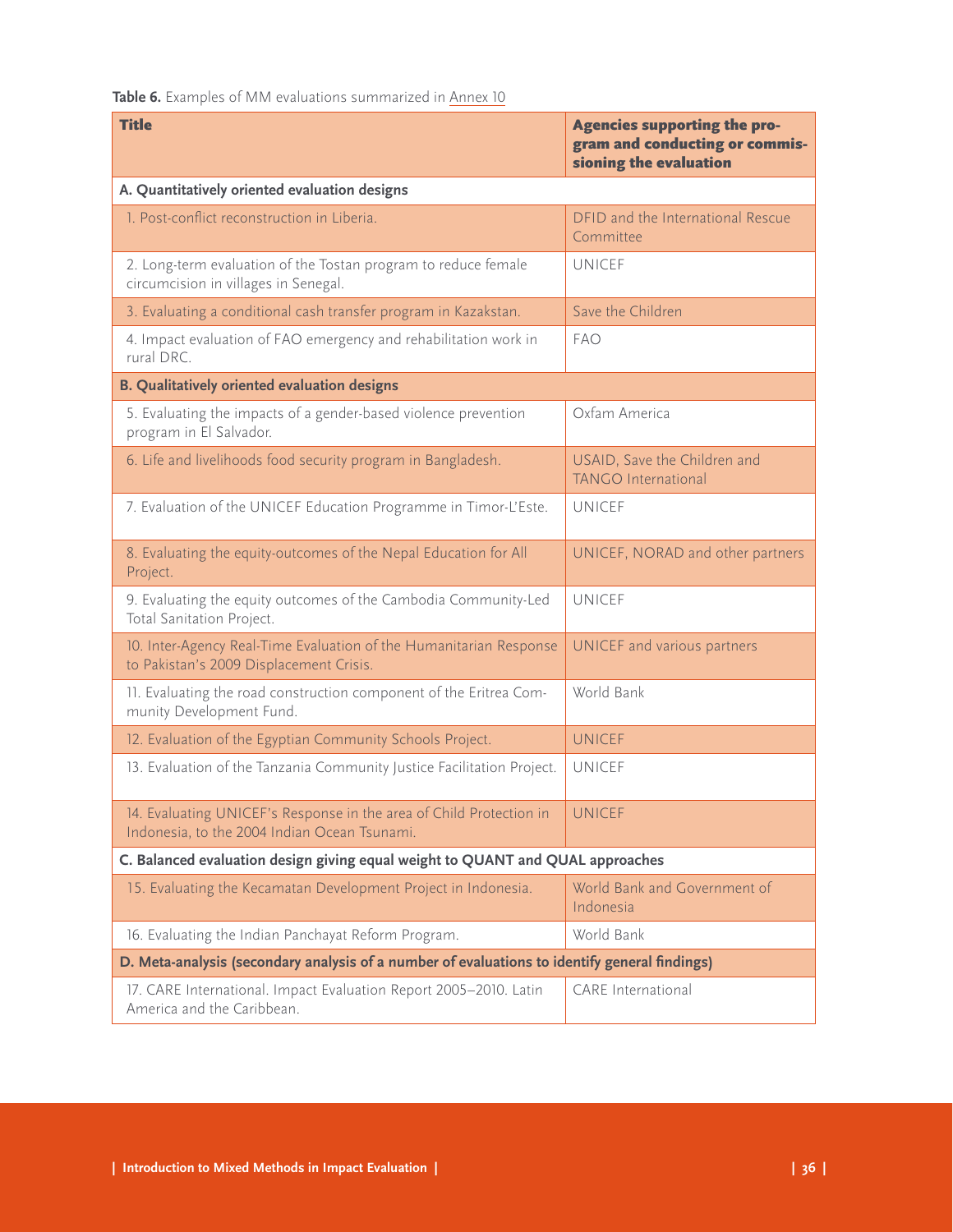## <span id="page-40-0"></span>**References**

- Adato, M (2012) "Combining quantitative and qualitative methods for program monitoring and evaluation: Why are mixed methods designs best?" in Lopez-Acevado, G; Krause, P & Mackay, K (editors) Building better policies: The nuts and bolts of monitoring and evaluation systems. Wolrd Bank.
- Bamberger, M. (2010). *Reconstructing baseline data for impact evaluation and results measurement. No. 4.* The Nuts and Bolts of M&E Series. Poverty Reduction and Equity Department. The World Bank. Available at [http://](http://siteresources.worldbank.org/INTPOVERTY/Resources/335642-1276521901256/premnoteME4.pdf) [siteresources.worldbank.org/INTPOVERTY/](http://siteresources.worldbank.org/INTPOVERTY/Resources/335642-1276521901256/premnoteME4.pdf) [Resources/335642-1276521901256/prem](http://siteresources.worldbank.org/INTPOVERTY/Resources/335642-1276521901256/premnoteME4.pdf)[noteME4.pdf.](http://siteresources.worldbank.org/INTPOVERTY/Resources/335642-1276521901256/premnoteME4.pdf)
- Bamberger, M., Rao, V., & Woolcock, M. (2010). *Using mixed-methods in monitoring and evaluation: Experiences from international development.* In Tashakkori A. and Teddlie C. Sage Handbook of Mixed- Methods in Social and Behavioral Research. Sage Publications. pp 613–642.
- Bamberger, M., Rugh, J. & Mabry, L. (2012). RealWorld Evaluation Second Edition. Sage Publications.
- Chen, H. (2005) Practical Progtram Evaluation: Assessing and improving planning, implementation, and effectiveness. Sage Publications.
- Donaldson, S., Christie, C. & Mark, M. (2009). *What counts as credible evidence in applied research and evaluation practice?* Sage Publications.
- Funnell, S. & Rogers, P. (2011). *Purposive programme theory: effective use of theories of change and logic models*. Jossey-Bass Publications.
- Mayne, J. (2008) "Contribution analysis: An approach to exploring cause and effect." Rome: Institutional learning and change initiative , ILAC Brief No. 16. May 2008. http://www.cgiar-ilac. org/files/publications/briefs/ILAC\_Brief16\_ Contribution\_Analysis.pdf
- Organization for Economic Cooperation and Development. 2010 (Second Edition). Evaluating Development Cooperation: Summary of Key Norms and Standards. Paris: OECD. [http://](http://www.oecd.org/dataoecd/12/56/41612905.pdf) [www.oecd.org/dataoecd/12/56/41612905.pdf](http://www.oecd.org/dataoecd/12/56/41612905.pdf)
- Patton, M.P. (2011). *Developmental Evaluation: applying complexity concepts to enhance innovation and use.* Guilford Press.
- Proudlock, K & Ramalingam, B (2009) Improving humanitarian impact assessment: Bridging theory and practice. ALNAP
- Rieper, O Leeuw, F & Ling, T (2010). The evidence book: concepts, generation and use of evidence. Transaction Publishers.
- Salmen, L. (1987). Listen to the People: Evaluation of Development Projects. New York. Oxfor University Press.
- Stern, E; Stame, N; Mayne, J; Forss, K; Davis, R & Befani, B (2012) Broadening the range of designs and methods for impact evaluation. DFID